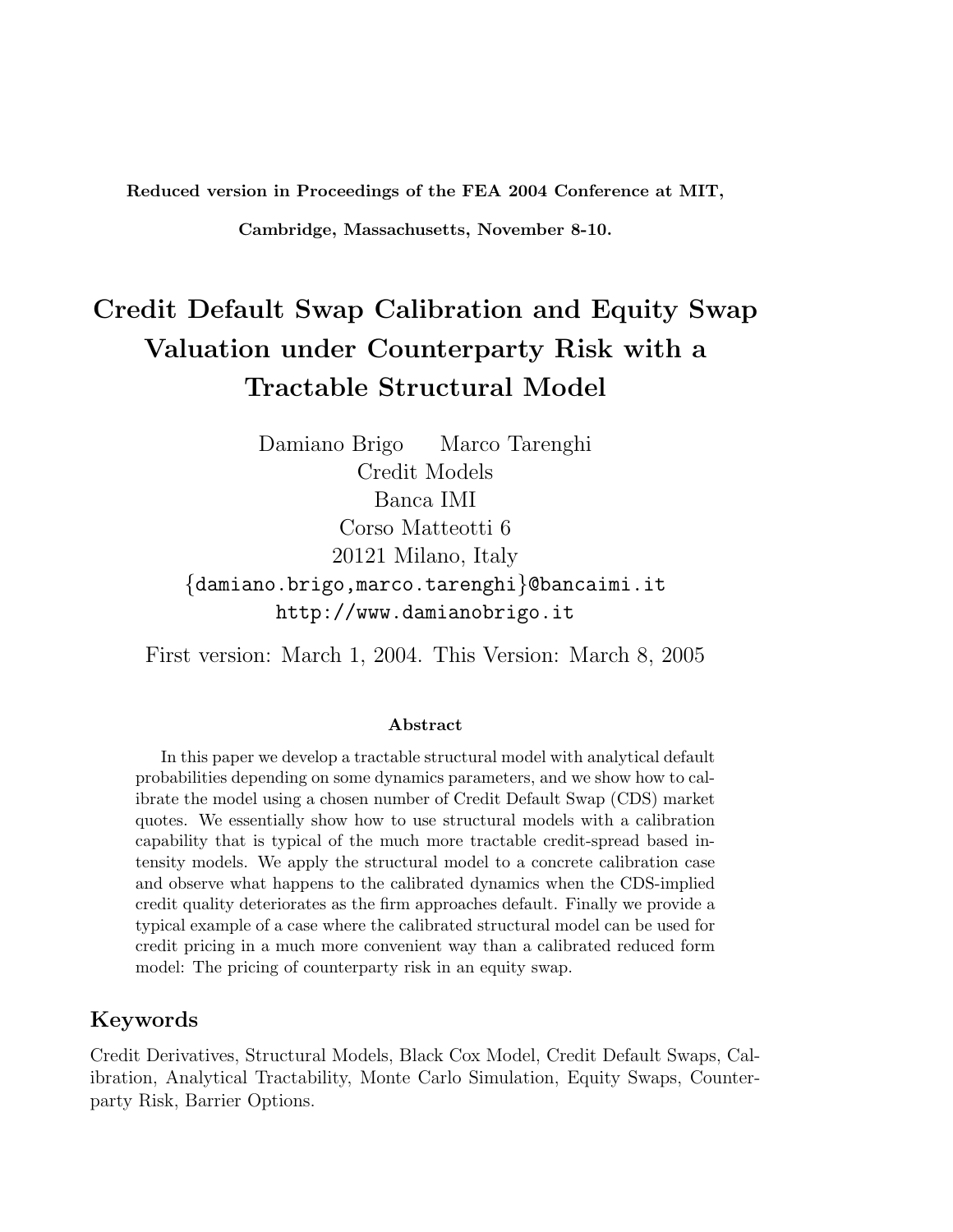# Contents

|              | 1 Introduction                                                                                                                       | 3                    |
|--------------|--------------------------------------------------------------------------------------------------------------------------------------|----------------------|
| $\mathbf{2}$ | The Black Cox approach and Barrier options formulas                                                                                  | $\boldsymbol{4}$     |
| 3            | Calibration of the structural model to CDS data<br>3.1<br>Finding $H$ : Credit spread method and protection/excursion analogy<br>3.2 | 7<br>12<br>15        |
|              | 4 Further Model Specification and a Case Study: the Parmalat Crisis 16                                                               |                      |
|              | 5 A fundamental example: Pricing Counterparty Risk in Equity Swaps 22                                                                |                      |
| 6            | Conclusions                                                                                                                          | 29                   |
| 7            | Appendix: Results of the case study calibrations and market data<br>7.1<br>Excursion/protection analogy barrier parameter $H$<br>7.2 | 30<br>30<br>32<br>34 |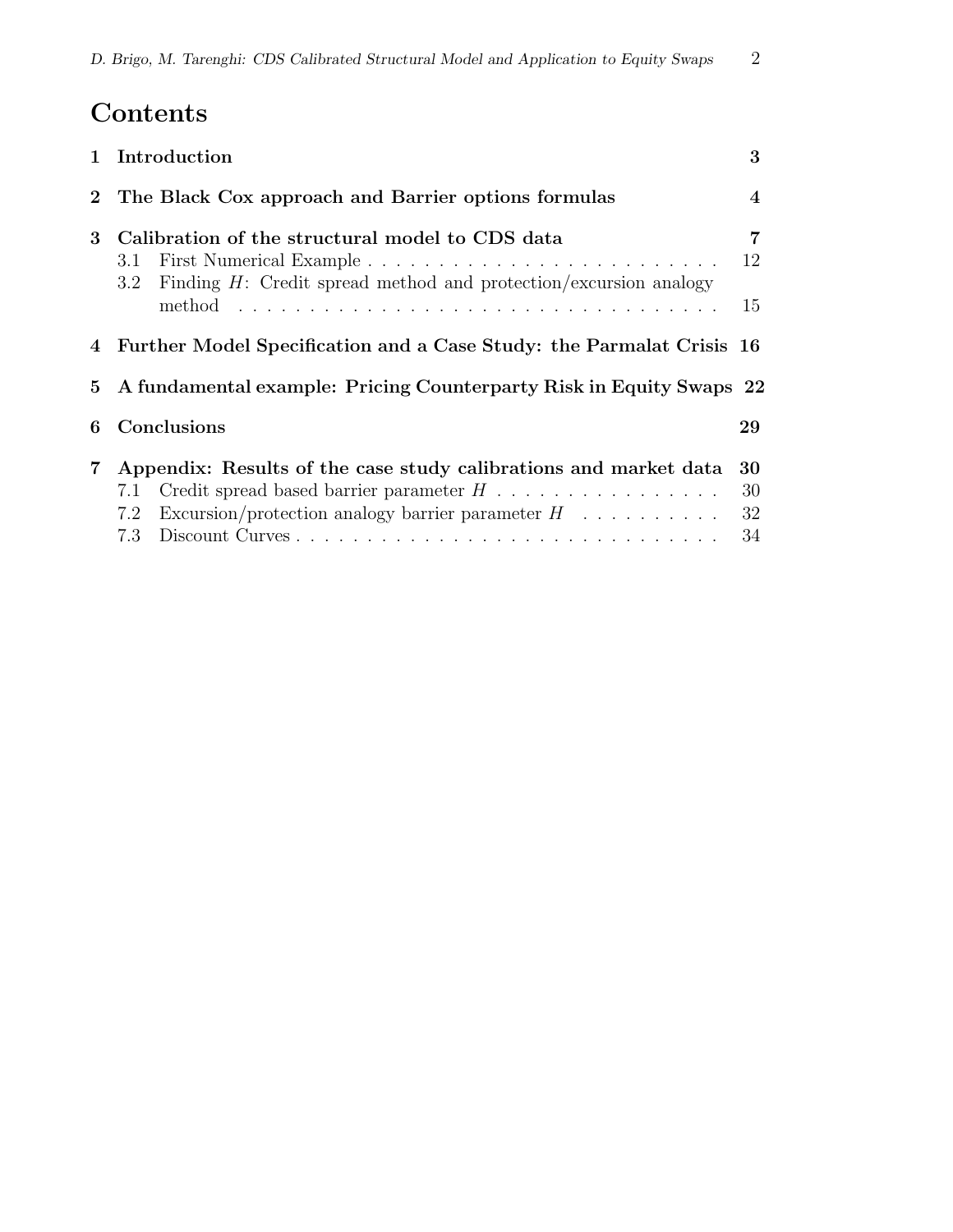## 1 Introduction

Modelling firms default is an important issue, especially in recent times where the market is experiencing an increasing interest in credit derivatives trading. Pricing models can be divided into two main categories: (i) reduced form models and (ii) structural models.

Reduced form models (also called *intensity models* when a suitable context is possible) describe default by means of an exogenous jump process; more precisely, the default time is the first jump time of a Poisson process with deterministic or stochastic (Cox process) intensity. Here default is not triggered by basic market observables but has an exogenous component that is independent of all the default free market information. Monitoring the default free market does not give complete information on the default process, and there is no economic rationale behind default. This family of models is particularly suited to model credit spreads and in its basic formulation is easy to calibrate to Credit Default Swap (CDS) data. See references at the beginning of Chapter 8 in Bielecki and Rutkowski (2001) for a summary of the literature on intensity models. We cite here Duffie and Singleton (1999) and Lando (1998), and Brigo and Alfonsi (2003) as a reference for explicit calibration of a tractable stochastic intensity model to CDS data.

Structural models are based on the work by Merton (1974), in which a firm life is linked to its ability to pay back its debt. Let us suppose that a firm issues a bond to finance its activities and also that this bond has maturity  $T$ . At final time  $T$ , if the firm is not able to reimburse all the bondholders we can say that there has been a default event. In this context default may occur only at final time T and is triggered by the value of the firm being below the debt level. In a more realistic and sophisticated structural model (Black and Cox (BC) (1976), part of the family of *first passage time models*) default can happen also before maturity  $T$ . In first passage time models the default time is the first instant where the firm value hits from above either a deterministic (possibly time varying) or a stochastic barrier, ideally associated with safety covenants forcing the firm to early bankruptcy in case of important credit deterioration. In this sense the firm value is seen as a generic asset and these models use the same mathematics of barrier options pricing models. For a summary of the literature on structural models, possibly with stochastic interest rates and default barriers, we refer for example to Chapter 3 of Bielecki and Rutkowski (2001). It is important to notice that structural models make some implicit but important assumptions: They assume that the firm value follows a random process similar to the one used to describe generic stocks in equity markets, and that it is possible to observe this value at any time. Therefore, unlike intensity models, here the default process can be completely monitored based on default free market information and comes less as a surprise. However, structural models in their basic formulations and with standard barriers (Merton, BC) have few parameters in their dynamics and cannot be calibrated exactly to structured data such as CDS quotes along different maturities.

In this paper we plan to effectively use a structural model in the ideal "territory" of intensity models, i.e. to describe default probabilities in a way that is rich enough to calibrate CDS quotes. First of all, in Section 2 we show how standard barrier options formulas can be used to find these probabilities, and in particular we investigate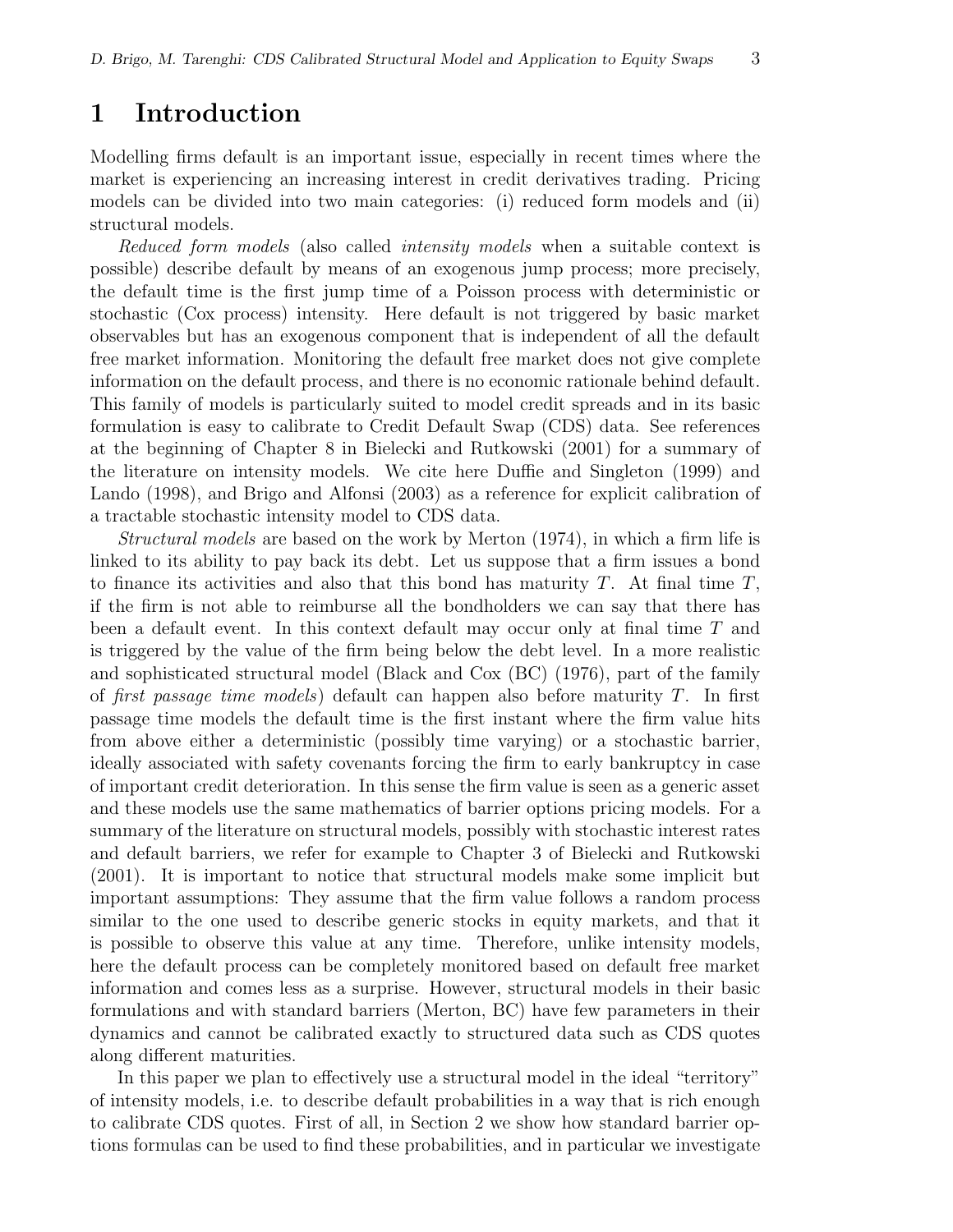the case of time dependent parameters in the dynamics of the underlying process. In Section 3 we show how to calibrate the parameters of the model to market prices of single name CDS's (in a way similar to the procedure used to calibrate intensities in reduced form models). In Section 4 we consider the concrete case of a firm approaching default, and we show how our proposed structural model calibration changes as the company credit quality (as summarized by its CDS quotes) deteriorates in time. The calibrated model is useful for subsequent pricing of more sophisticated derivatives depending on default. Indeed, in Section 5 we see an important example of how our structural model can be used to price some products involving considerations from both the credit and the equity market. The product we consider is an equity return swap with counterparty risk. In this context we have to take care of the correlation between the counterparty and the underlying, and this is done much more conveniently in structural models than in intensity models.

Finally, we have considered tractable extensions of the AT1P model based on introducing scenarios on the value of the firm volatility and safety barrier. This framework allows to consider situations where the balance sheets information can be uncertain or hid some developments. This work and the related SVBAT1P models are reported in Brigo and Tarenghi (2005), with a calibration case study on CDS data.

## 2 The Black Cox approach and Barrier options formulas

The fundamental hypothesis of the model we resume here is that the underlying process is a Geometric Brownian Motion (GBM), which is also the kind of process commonly used for equity stocks in the Black Scholes model.

Classical structural models (Merton, Black Cox) postulate a GBM (Black and Scholes) lognormal dynamics for the value of the firm  $V$ . This lognormality assumption is considered to be acceptable. Crouhy et al (2000) report that "this assumption [lognormal V] is quite robust and, according to KMVs own empirical studies, actual data conform quite well to this hypothesis.".

In these models the value of the firm  $V$  is the sum of the firm equity value  $S$  and of the firm debt value  $D$ . The firm equity value  $S$ , in particular, can be seen as a kind of (vanilla or barrier-like) option on the value of the firm  $V$ . Merton typically assumes a zero-coupon debt at a terminal maturity T. Black Cox assume, besides a possible zero coupon debt, safety covenants forcing the firm to declare bankruptcy and pay back its debt with what is left as soon as the value of the firm itself goes below a "safety level" barrier. This is what introduces the barrier option technology in structural models for default.

More in detail, in Merton's model there is a debt maturity  $\overline{T}$ , a debt face value L and the company defaults at final maturity (and only then) if the value of the firm  $V_{\bar{T}}$  is below the debt L to be paid.

The debt value at time  $t < \overline{T}$  is thus

$$
D_t = \mathbb{E}_t[D(t, \bar{T}) \min(V_{\bar{T}}, L)] = \mathbb{E}_t[D(t, \bar{T})[V_{\bar{T}} - (V_{\bar{T}} - L)^+] =
$$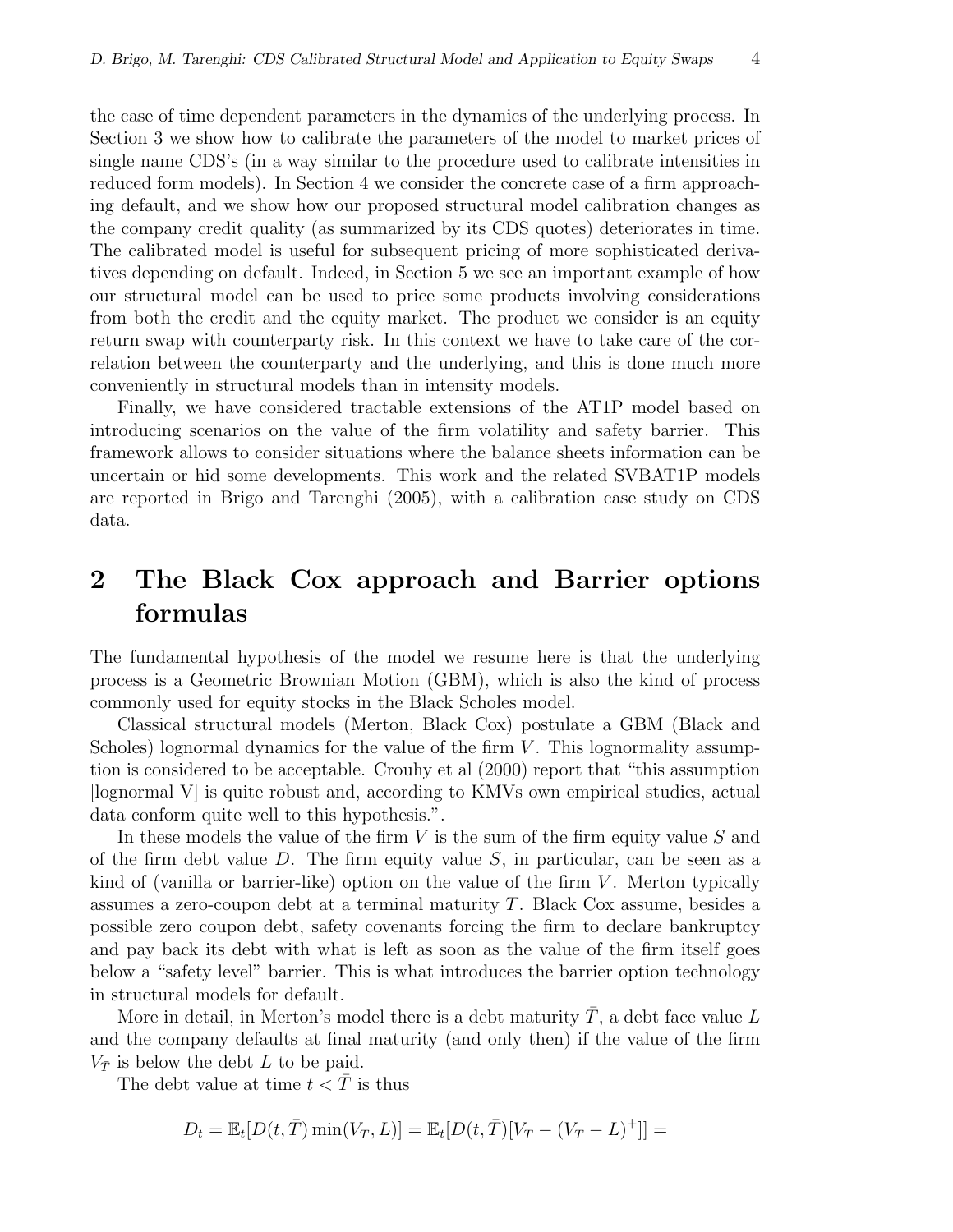$$
= \mathbb{E}_t[D(t,\bar{T})[L-(L-V_{\bar{T}})^+]] = P(t,\bar{T})L - \mathrm{Put}(t,\bar{T};V_t,L)
$$

where Put(time, maturity, underlying, strike) is a put option price, and the stochastic discount factor at time t for maturity T is denoted by  $D(t,T) = B(t)/B(T)$ , where discount factor at time t for maturity 1 is denoted by  $D(t, T) = B(t)/B(T)$ , where  $B(t) = \exp(\int_0^t r_u du)$  denotes the bank-account numeraire, r being the instantaneous short interest rate. Since we will assume deterministic interest rates, in our case  $D(t, T) = P(t, T)$ , the zero coupon bond price at time t for maturity T.

The equity value can be derived as a difference between the value of the firm and the debt:

$$
S_t = V_t - D_t = V_t - P(t, \bar{T})L + \text{Put}(t, \bar{T}; V_t, L) = \text{Call}(t, \bar{T}; V_t, L)
$$

so that, as is well known, in Merton's model the equity can be interpreted as a call option on the value of the firm.

Let us now move to the Black Cox (BC) model. In this model we have safety covenants in place, in that the firm is forced to reimburse its debt as soon as its value  $V_t$  hits a low enough "safety level"  $\widehat{H}(t)$ . The choice of this safety level is not easy. Assuming a debt face value of L at final maturity  $\overline{T}$  as before, an obvious candidate for this "safety level" is the final debt present value discounted back at time  $t$ , i.e.  $LP(t, T)$ . However, one may want to cut some slack to the counterparty, giving it some time to recover even if the level goes below  $LP(t, \overline{T})$ , and the "safety level" can be chosen to be lower than  $LP(t, T)$ .

We will come back to this issue later on. For the time being we just assume  $V$  to be a geometric Brownian motion.

$$
dV_t^* = V_t^* \mu_t^* dt + V_t^* \sigma_t dW(t), \quad V_0^* = V_0 \tag{1}
$$

and impose a time dependent safety barrier  $H^*(t)$ . For the time being let us assume to have constant parameters (i.e.  $\mu_t^* = \mu^*$  and  $\sigma_t = \sigma$ ) and a constant barrier  $(H^*(t) = H^*)$ . We set ourselves in the risk neutral measure, so that the drift term has the standard form of interest rate minus a payout ratio (i.e.  $\mu^* = r - q^*$ ) and (1) is a standard Geometric Brownian Motion. Let us pretend for a moment that we are just doing derivatives pricing in an equity market with underlying  $V$ . In the literature it is possible to find many analytical formulas for barrier options pricing such as, for example, knock-in or knock-out options, and also digital options. One particular case is the down and out digital option or down and out bond (DOB), that is a contract paying one unit of currency at maturity  $T$  if, between the starting date of the contract and its maturity T, the underlying never touches the barrier  $H^*$  $(H^* < V_0^*)$  from above. If we go back to the default interpretation with  $H^*$  as safety barrier level and  $T < T$ , this option price is actually the price of a defaultable zero coupon bond with no recovery in the structural model framework. Now, if we call  $\tau$ the first time instant where the process hits the barrier from above, the price of this option in the risk-neutral framework is given by

$$
DOB(0, T) = \mathbb{E}\{D(0, T)\mathbf{1}_{\{\tau>T\}}\}\tag{2}
$$

where  $E$  is the risk neutral expectation associated with the risk neutral measure  $\mathbb Q$ . Under our deterministic rates framework (or under interest rates that are independent of the underlying process) we can write

$$
DOB(0, T) = P(0, T) \mathbb{E}\{1_{\{\tau > T\}}\} = P(0, T) \mathbb{Q}\{\tau > T\}.
$$
 (3)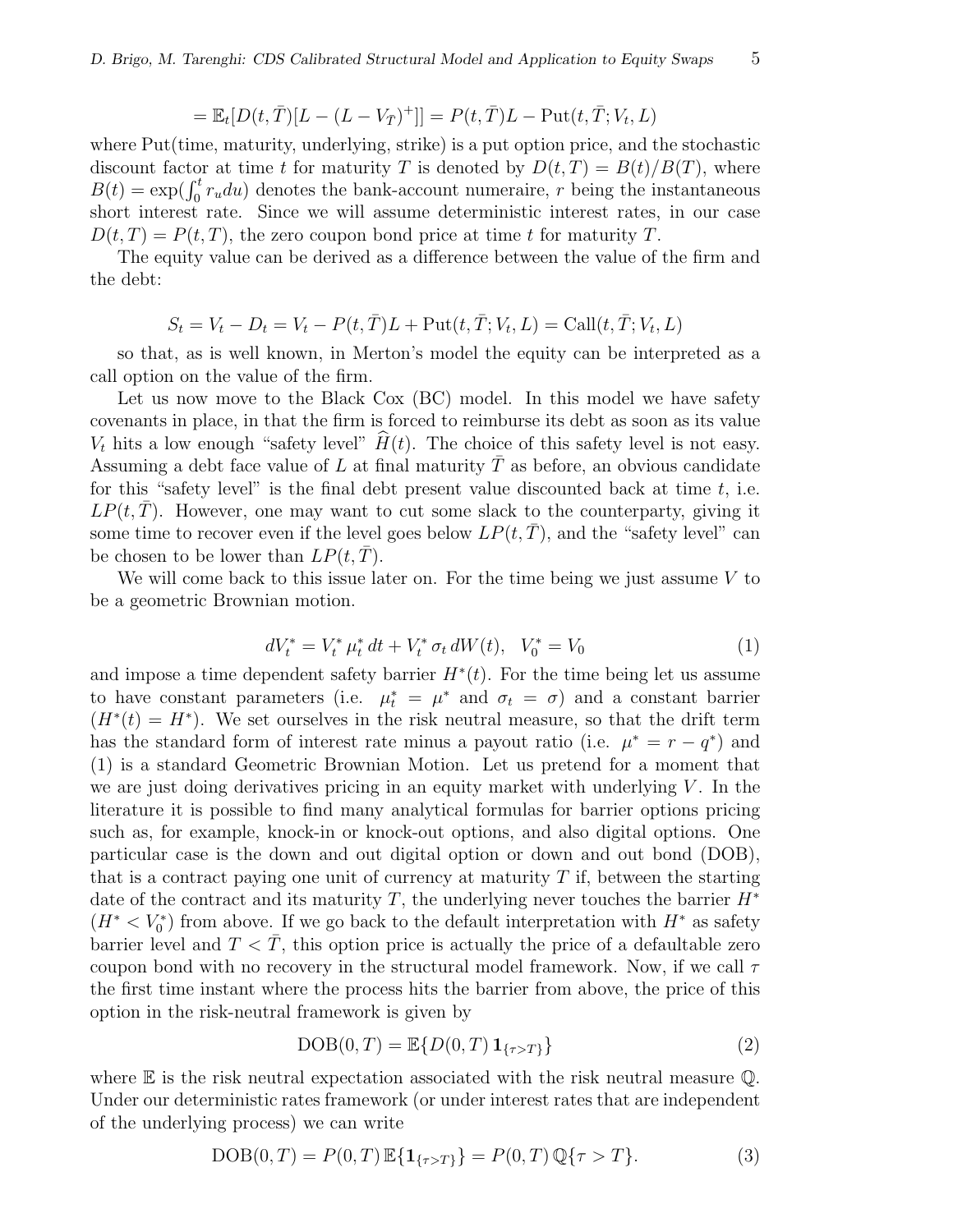The last factor is the (risk-neutral) probability of never touching the barrier before T, also called survival probability. By means of stochastic calculus it is possible to derive analytically the price of the option by explicitly computing (3) (see for example Bielecki and Rutkowski (2001)):

$$
DOB(0, T) = P(0, T) \left[ \Phi(d_1) - \left( \frac{V_0}{H^*} \right)^{1 - 2(r - q^*)/(\sigma^2)} \Phi(d_2) \right]
$$
(4)

with  $d_{1,2} =$  $\overline{a}$  $\pm \log \frac{V_0}{H^*} +$  $\overline{a}$  $r - q^* - \frac{\sigma^2}{2}$ 2 ´ T ´  $/(\sigma$ √ T). By comparing equations  $(3)$  and (4) we obtain

$$
\mathbb{Q}\{\tau > T\} = \left[\Phi\left(d_1\right) - \left(\frac{V_0}{H^*}\right)^{1-2(r-q^*)/(\sigma^2)}\Phi\left(d_2\right)\right].\tag{5}
$$

Similar formulas can be obtained also for a barrier that is not necessarily constant in time (or "flat"), but with a particular exponential shape (see again Bielecki and Rutkowski (2001) for more details).

When relaxing the assumption of constant parameters in the  $V^*$  dynamics, the situation becomes much more complicated. In this case, even with a flat barrier, it is not possible to find closed form pricing formulas. However, some recent work dealing with option pricing on underlying assets having time dependent parameters in the dynamics shows that it is possible to find analytical barrier option prices when the barrier has a particular curved shape depending partly on the dynamics parameters. See for example Rapisarda (2003), who builds on the fundamental work of Lo et al. (2003), where the formulas are expressed in a shape resembling the classical constant coefficients Black-Scholes formulas. Again, let us assume an underlying process like (1), with  $\mu_t^* = r_t - q_t^*$ , where r and  $q^*$  are respectively the time varying instantaneous risk free interest rate and payout ratio, and consider an option with maturity T. Let us take a barrier of the form:

$$
H^*(t) = H \exp\left(-\int_t^T \left(r_s - q_s^* - (1 + 2\beta) \frac{\sigma_s^2}{2}\right) ds\right)
$$
(6)

depending on a parameter  $\beta$  and on the constant reference value H. For this special barrier it is possible to obtain exact formulas for many different barrier options when the underlying is  $V^*$ . Obviously, if we had to price an option with a given *constant* barrier, the price obtained with these formulas would not be properly correct, but it would be a good approximation if we chose the barrier profile  $H^*(t)$  as close as possible to the given flat barrier value. It can be shown that the value of  $\beta$  keeping the barrier as flat as possible is given by

$$
\beta^* = \frac{\int_0^T \left( \int_t^T \left( r_s - q_s^* - \frac{\sigma_s^2}{2} \right) ds \right) \left( \int_t^T \sigma_s^2 ds \right) dt}{\int_0^T \left( \int_t^T \sigma_s^2 ds \right)^2 dt}
$$
(7)

and this reduces to  $\beta^* = (r - q^* - \sigma^2/2)/(\sigma^2)$  in the case of constant coefficients (where, as expected,  $H^*(t) = H$ ).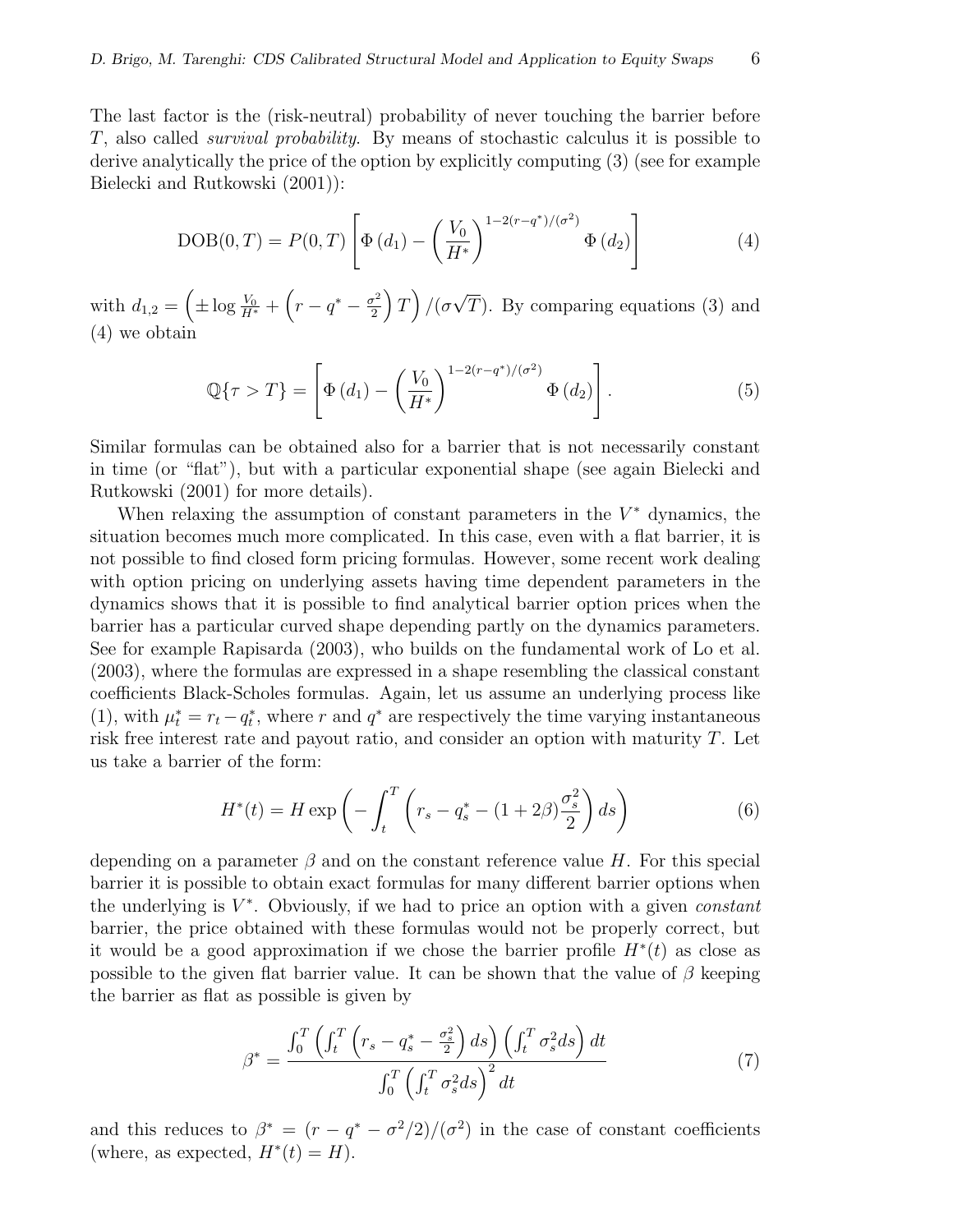Let us go back to the time-varying barrier (6). In this framework

$$
DOB(0, T) = P(0, T) \cdot \left[ \Phi \left( \frac{\log \frac{V_0}{H} + \int_0^T v_s ds}{\sqrt{\int_0^T \sigma_s^2 ds}} \right) - \left( \frac{H^*(0)}{V_0} \right)^{2\beta} \Phi \left( \frac{\log \frac{H^*(0)^2}{V_0 H} + \int_0^T v_s ds}{\sqrt{\int_0^T \sigma_s^2 ds}} \right) \right]
$$
(8)

where  $v_t = r_t - q_t^* - \frac{\sigma_t^2}{2}$  and, using again (3), we find

$$
\mathbb{Q}\{\tau > T\} = \left[\Phi\left(\frac{\log \frac{V_0}{H} + \int_0^T v_s ds}{\sqrt{\int_0^T \sigma_s^2 ds}}\right) - \left(\frac{H^*(0)}{V_0}\right)^{2\beta} \Phi\left(\frac{\log \frac{H^*(0)^2}{V_0 H} + \int_0^T v_s ds}{\sqrt{\int_0^T \sigma_s^2 ds}}\right)\right] \tag{9}
$$

where we recall that  $H^*(0) = H \exp \left(-\int_0^T$  $\int_0^T \left( r_s - q_s^* - (1 + 2\beta) \frac{\sigma_s^2}{2} \right) ds \bigg).$ 

In the next section we show how this formula can be used to calibrate a given structural model to market data, in particular to CDS's quotes.

### 3 Calibration of the structural model to CDS data

Since we are dealing with default probabilities of firms, it is straightforward to think of financial instruments depending on these probabilities and whose final aim is to protect against the default event. One of the most representative protection instruments is the Credit Default Swap (CDS). CDS's are contracts that have been designed to offer protection against default. Consider two companies "A" (the protection buyer ) and "B" (the *protection seller*) who agree on the following.

If a third reference company "C" (the *reference credit*) defaults at a time  $\tau_C \in$  $(T_a, T_b]$ , "B" pays to "A" at time  $\tau = \tau_C$  itself a certain "protection" cash amount  $\mathcal{L}_{\text{GD}}$  (Loss Given the Default of "C"), supposed to be deterministic in the present paper. This cash amount is a protection for "A" in case "C" defaults. A typical stylized case occurs when "A" has bought a corporate bond issued from "C" and is waiting for the coupons and final notional payment from this bond: If "C" defaults before the corporate bond maturity, "A" does not receive such payments. "A" then goes to "B" and buys some protection against this risk, asking "B" a payment that roughly amounts to the bond notional in case "C" defaults.

Typically LGD is equal to a notional amount, or to a notional amount minus a recovery rate. We denote the recovery rate by " $R_{EC}$ ".

In exchange for this protection, company "A" agrees to pay periodically to "B" a fixed "running" amount R, at a set of times  $\{T_{a+1}, \ldots, T_b\}$ ,  $\alpha_i = T_i - T_{i-1}$ ,  $T_0 = 0$ . These payments constitute the "premium leg" of the CDS (as opposed to the L<sub>GD</sub> payment, which is termed the "protection leg"), and R is fixed in advance at time 0; the premium payments go on up to default time  $\tau$  if this occurs before maturity  $T_b$ , or until maturity  $T_b$  if no default occurs.

"
$$
B
$$
"  $\rightarrow$  protection  $L_{\text{CD}}$  at default  $\tau_C$  if  $T_a < \tau_C \leq T_b$   $\rightarrow$  "A"   
 "B"  $\leftarrow$  rate  $R$  at  $T_{a+1}, \ldots, T_b$  or until default  $\tau_C$   $\leftarrow$  "A"

Formally, we may write the RCDS ("R" stands for running) discounted value at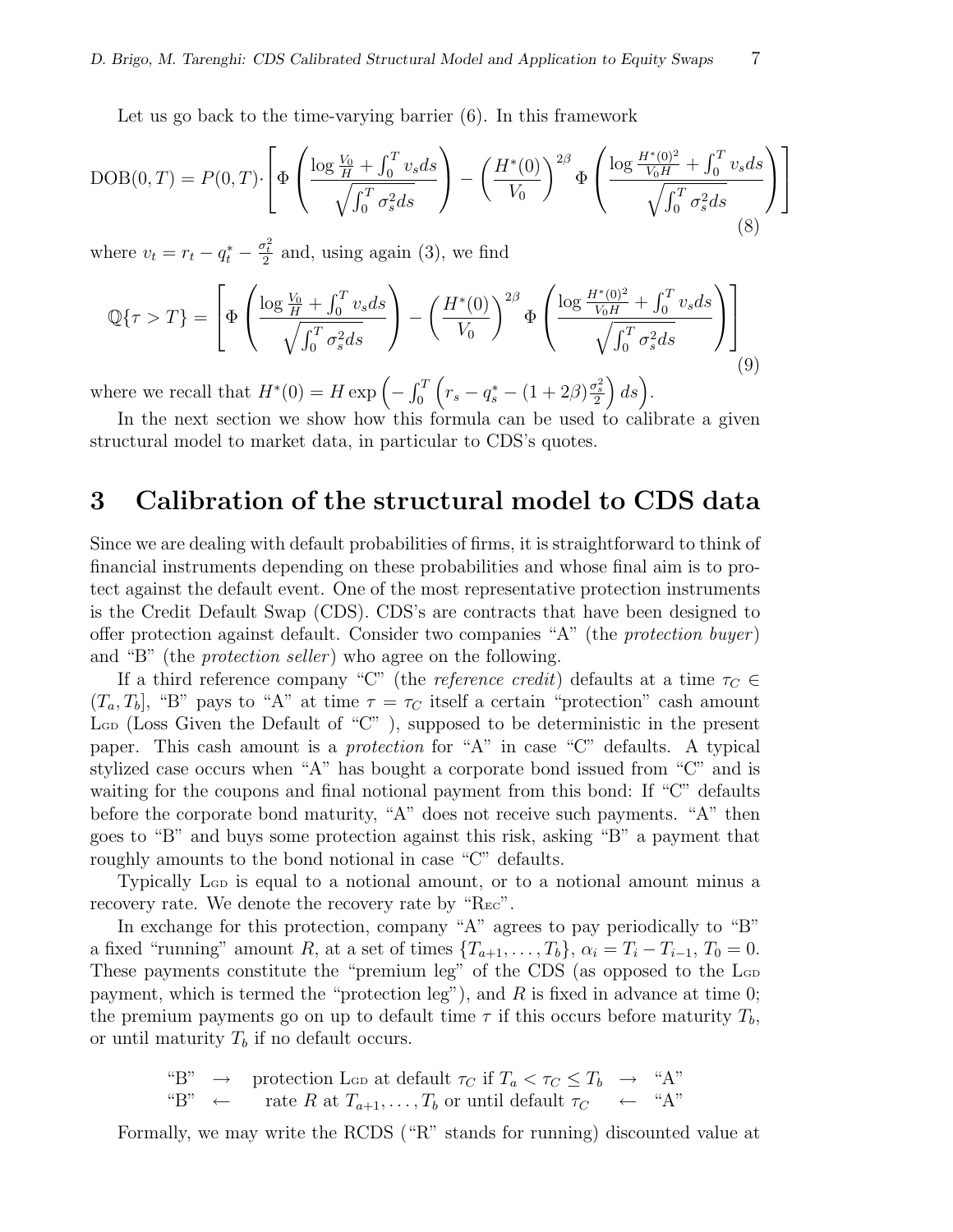time t seen from "A" as

$$
\Pi_{\text{RCDS}_{a,b}}(t) := -D(t,\tau)(\tau - T_{\beta(\tau)-1})R\mathbf{1}_{\{T_a < \tau < T_b\}} - \sum_{i=a+1}^b D(t,T_i)\alpha_i R\mathbf{1}_{\{\tau \ge T_i\}} + \mathbf{1}_{\{T_a < \tau \le T_b\}} D(t,\tau) \text{ Lop} \tag{10}
$$

where  $t \in [T_{\beta(t)-1}, T_{\beta(t)})$ , i.e.  $T_{\beta(t)}$  is the first date among the  $T_i$ 's that follows t, and where  $\alpha_i$  is the year fraction between  $T_{i-1}$  and  $T_i$ .

Sometimes a slightly different payoff is considered for RCDS contracts. Instead of considering the exact default time  $\tau$ , the protection payment L<sub>GD</sub> is postponed to the first time  $T_i$  following default, i.e. to  $T_{\beta(\tau)}$ . If the grid is three or six months spaced, this postponement consists in a few months at worst. With this formulation, the CDS discounted payoff can be written as

$$
\Pi_{\text{PRCDS}_{a,b}}(t) := -\sum_{i=a+1}^{b} D(t, T_i) \alpha_i R \mathbf{1}_{\{\tau \ge T_i\}} + \sum_{i=a+1}^{b} \mathbf{1}_{\{T_{i-1} < \tau \le T_i\}} D(t, T_i) \text{Lop}, \tag{11}
$$

which we term "Postponed Running CDS" (PRCDS) discounted payoff. Compare with the earlier discounted payout (10) where the protection payment occurs exactly at  $\tau$ : The advantage of the postponed protection payment is that no accrued-interest term in  $(\tau - T_{\beta(\tau)-1})$  is necessary, and also that all payments occur at the canonical grid of the  $T_i$ 's. The postponed payout is better for deriving market models of CDS rates dynamics and for relating CDS's to floaters, see for example Brigo (2004, 2004b). When we write simply "CDS" we refer to the RCDS case.

Let us consider again the basic RCDS: The pricing formula for this payoff depends on the assumptions on the interest rates dynamics and on the default time  $\tau$ . Let  $\mathcal{F}_t$  denote the basic filtration without default, typically representing the information flow of interest rates and possibly other default-free market quantities (and also intensities in the case of reduced form models), and  $\mathcal{G}_t = \mathcal{F}_t \vee \sigma(\{\tau \langle u\}, u \leq t)$  the extended filtration including explicit default information. In our current "structural model" framework with deterministic default barrier the two sigma-algebras coincide by construction, i.e.  $\mathcal{G}_t = \mathcal{F}_t$ , because here the default is completely driven by default-free market information. This is not the case with intensity models, where the default is governed by an external random variable and  $\mathcal{F}_t$  is strictly included in  $\mathcal{G}_t$ , i.e.  $\mathcal{F}_t \subset \mathcal{G}_t$ .

We denote by  $CDS(t, [T_{a+1}, \ldots, T_b], T_a, T_b, R, L_{GD})$  the price at time t of the above standard running CDS. At times some terms are omitted, such as for example the list of payment dates  $[T_{a+1},...,T_b]$ . In general we can compute the CDS price according to risk-neutral valuation (see for example Bielecki and Rutkowski (2001)):

$$
CDS(t, T_a, T_b, R, \text{Lop}) = \mathbb{E}\{\Pi_{\text{RCDS}_{a,b}}(t)|\mathcal{G}_t\} = \mathbb{E}\{\Pi_{\text{RCDS}_{a,b}}(t)|\mathcal{F}_t\} =: \mathbb{E}_t\{\Pi_{\text{RCDS}_{a,b}}(t)\}\tag{12}
$$

in our structural model setup. A CDS is quoted through its "fair"  $R$ , in that the rate R that is quoted by the market at time t satisfies  $CDS(t, T_a, T_b, R, L_{GD}) = 0$ . Let us assume, for simplicity, deterministic interest rates; then we have

$$
CDS(t, T_a, T_b, R, \text{Lop}) := -R \mathbb{E}_t \{ P(t, \tau) (\tau - T_{\beta(\tau)-1}) \mathbf{1}_{\{T_a < \tau < T_b\}} \} \\
-\sum_{i=a+1}^b P(t, T_i) \alpha_i R \mathbb{E}_t \{ \mathbf{1}_{\{\tau \ge T_i\}} \} + \text{Lop} \mathbb{E}_t \{ \mathbf{1}_{\{T_a < \tau \le T_b\}} P(t, \tau) \}.
$$
\n(13)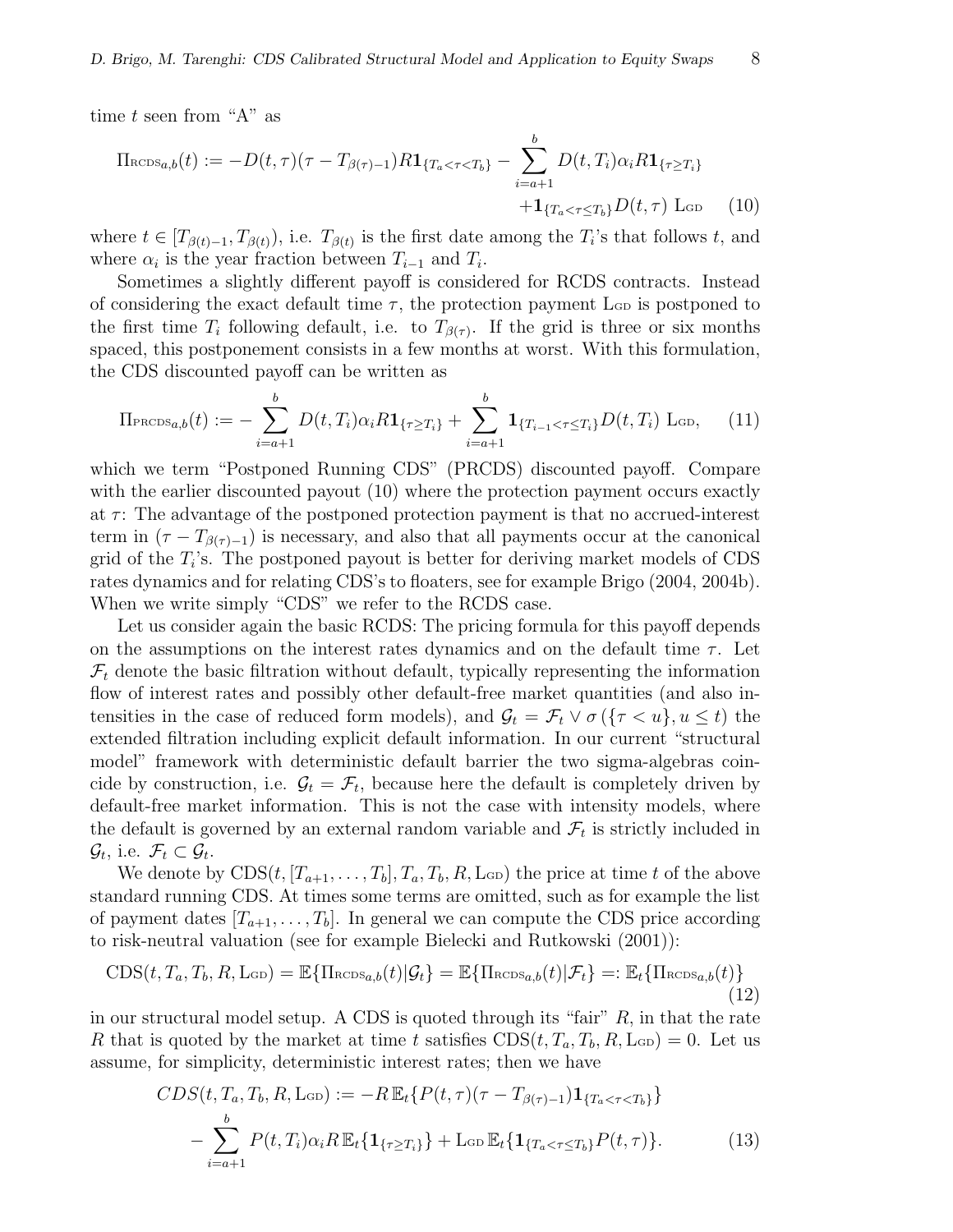It is clear that the fair rate R strongly depends on the default probabilities. The idea is to use quoted values of these fair R's with different maturities to derive the default probabilities assessed by the market.

While in simple intensity models the survival probabilities can be interpreted as discount factors (with credit spreads as discounting rates), and as such can be easily stripped from CDS's or corporate bonds, in structural models the situation is much more complicated. In fact, here, it is not possible to find a simple "credit spread" formulation for  $d\mathbb{Q}\{\tau > t\}$  starting from (9). Moreover we have to pay attention to one fundamental aspect of the model. The barrier triggering default depends on the maturity chosen for a particular instrument, i.e.  $H^*(t) = H^*_T(t)$  has a parametric dependence on T. But then, if we plan to use the model for instruments with different maturities, it is necessary to impose a consistency condition, that is

$$
H_{T_1}^*(t) = H_{T_2}^*(t) \tag{14}
$$

for  $t \leq T_1 < T_2$  for every pair of maturities  $T_1$  and  $T_2$ . With our choice of  $H^*(t)$ above we have easily that this condition implies, when enforced for all possible  $T_1, T_2$ :

$$
r_t - q_t^* - (1 + 2\beta) \frac{\sigma_t^2}{2} = 0, \text{ or } q_t^* = r_t - (1 + 2\beta) \frac{\sigma_t^2}{2}.
$$
 (15)

We notice that if this condition is satisfied, we have that the barrier  $H^*$ , defined in terms of  $q^*$ , obviously flattens to the constant value H. Thus *consistency of* the curved barrier for all maturities induces a flat barrier. In general, however, we expect (15) not to hold if  $V^*$  is the value of the firm, since r,  $q^*$  and  $\sigma$  are given to us exogenously and  $\beta$  is just constant. However, we can still manage to preserve analytical tractability as follows. Let us assume from now on that the real risk neutral dynamics of the firm value is a process given by

$$
dV_t = V_t (r_t - q_t) dt + V_t \sigma_t dW(t)
$$
\n(16)

where  $q_t$  is the true payout ratio and  $q_t^*$  is defined by (15). The "system"  $(V^*, H^*)$ with said  $q^*$  is both tractable and satisfying the consistency condition. Our problem is that  $V^*$  is not the real firm value, so that the system  $(V^*, H^*)$  is not good for modeling default. However, if we define

$$
\widehat{H}(t) = H \exp\left(-\int_0^t (q_s - q_s^*) ds\right)
$$
\n(17)

by integrating  $V^*$  and V's equations it is easy to show that the first time  $V_t^*$  hits  $H^*(t) = H$  is the same as the first time the real process  $V_t$  hits  $\widehat{H}(t)$ . Therefore, default probabilities computed with the tractable model  $V^*, H^*$  are the same as default probabilities for the "true" model  $V, H$ . We can compute quantities and perform our calibration with the former model and consider the latter as the real model. We can thus state the following

Proposition 3.1. (Analytically-Tractable First Passage (AT1P) Model) Assume the risk neutral dynamics for the value of the firm V is characterized by a risk free rate  $r_t$ , a payout ratio  $q_t$  and an instantaneous volatility  $\sigma_t$ , according to equation  $(16)$ , *i.e.* 

$$
dV_t = V_t (r_t - q_t) dt + V_t \sigma_t dW(t)
$$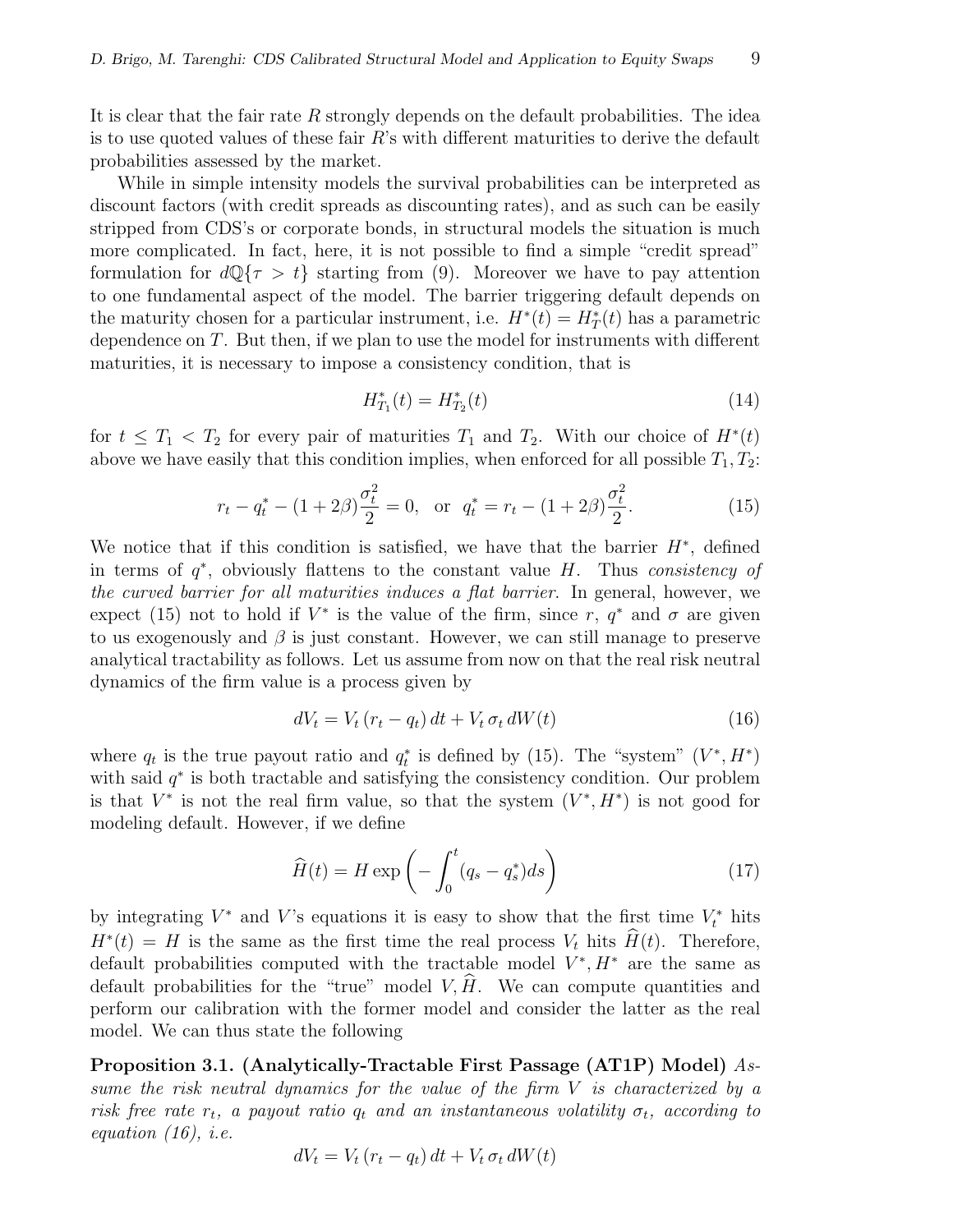and assume a default barrier  $\widehat{H}(t)$  of the form given in (17) with  $q^*$  given as in (15), i.e.  $\overline{r}$  $\overline{a}$  $\mathbf{r}$ 

$$
\widehat{H}(t) = H \exp\left(-\int_0^t \left(q_s - r_s + (1+2\beta)\frac{\sigma_s^2}{2}\right) ds\right)
$$

and let  $\tau$  be defined as the first time where V hits H from above, starting from  $V_0 > H$ ,

$$
\tau = \inf\{t \ge 0 : V_t \le \widehat{H}(t)\}.
$$

Then the survival probability is given analytically by

$$
\mathbb{Q}\{\tau > T\} = \left[ \Phi \left( \frac{\log \frac{V_0}{H} + \beta \int_0^T \sigma_s^2 ds}{\sqrt{\int_0^T \sigma_s^2 ds}} \right) - \left(\frac{H}{V_0}\right)^{2\beta} \Phi \left( \frac{\log \frac{H}{V_0} + \beta \int_0^T \sigma_s^2 ds}{\sqrt{\int_0^T \sigma_s^2 ds}} \right) \right]. \tag{18}
$$

Formula (18) is easily obtained by substituting the consistency condition (15) in formula (9) for the survival probability. From our earlier definitions, straightforward computations lead to the price at initial time 0 of a CDS, under deterministic interest rates, as

$$
CDS_{a,b}(0, R, \text{L}_{GD}) = R \int_{T_a}^{T_b} P(0, t)(t - T_{\beta(t)-1}) d\mathbb{Q}(\tau > t)
$$
(19)  

$$
-R \sum_{i=a+1}^{b} P(0, T_i) \alpha_i \mathbb{Q}(\tau \ge T_i) - \text{L}_{GD} \int_{T_a}^{T_b} P(0, t) d\mathbb{Q}(\tau > t)
$$

so that if one has a formula for the curve of survival probabilities  $t \mapsto \mathbb{Q}(\tau > t)$ , as in our AT1P structural model, one also has a formula for CDS.

Notice an important feature of Formula (18) and then (19): Survival (and default) probabilities and CDS values only depend on the ratio between  $V$  and  $H$ , and not on V and H separately. This means that, as far as default probabilities are concerned, a precise estimation of  $V$  is not needed. We can express default probabilities in relative terms, i.e. in terms of  $V/H$ . In other terms, we can imagine to re-scale V (considering  $V/V_0$  so that the initial condition reads  $V_0/V_0 = 1$ ) and also the barrier parameter H (taking  $H/V_0$ , a number smaller than one as barrier).

Formula (18) can be used to fit the model parameters to market data. However, the only parameter left that can account for time dependence is the volatility. If we use exogenous volatility (deduced perhaps from historical or implied equity volatility) we are left with no freedom. However, we may infer the first year volatility  $\sigma(0 \div 1y) :=$  ${\sigma(t): t \in [0,1]}$  from equity data and use H as a first fitting parameter, and then use the remaining later volatilities  $\sigma(1y \div 2y)$ ,  $\sigma(2y \div 3y)$  etc as further fitting parameters. Therefore  $\sigma(2y\div)$  will be determined by credit quality as implied by CDS data rather than by equity data. To sum up, we can choose piecewise constant volatility, and look for those volatility values after the first year that make the quoted CDS's fair when inserting in their premium legs the market quoted  $R$ 's. In this way we find as many volatilities as many CDS's we consider minus one. In this first case  $H$  is determined by CDS's and we explain below how exactly we find this  $H$  (credit spread method).

Alternatively, if we aim at creating a one to one correspondence to volatility parameters and CDS quotes, we can exogenously choose the value  $H$  (for example we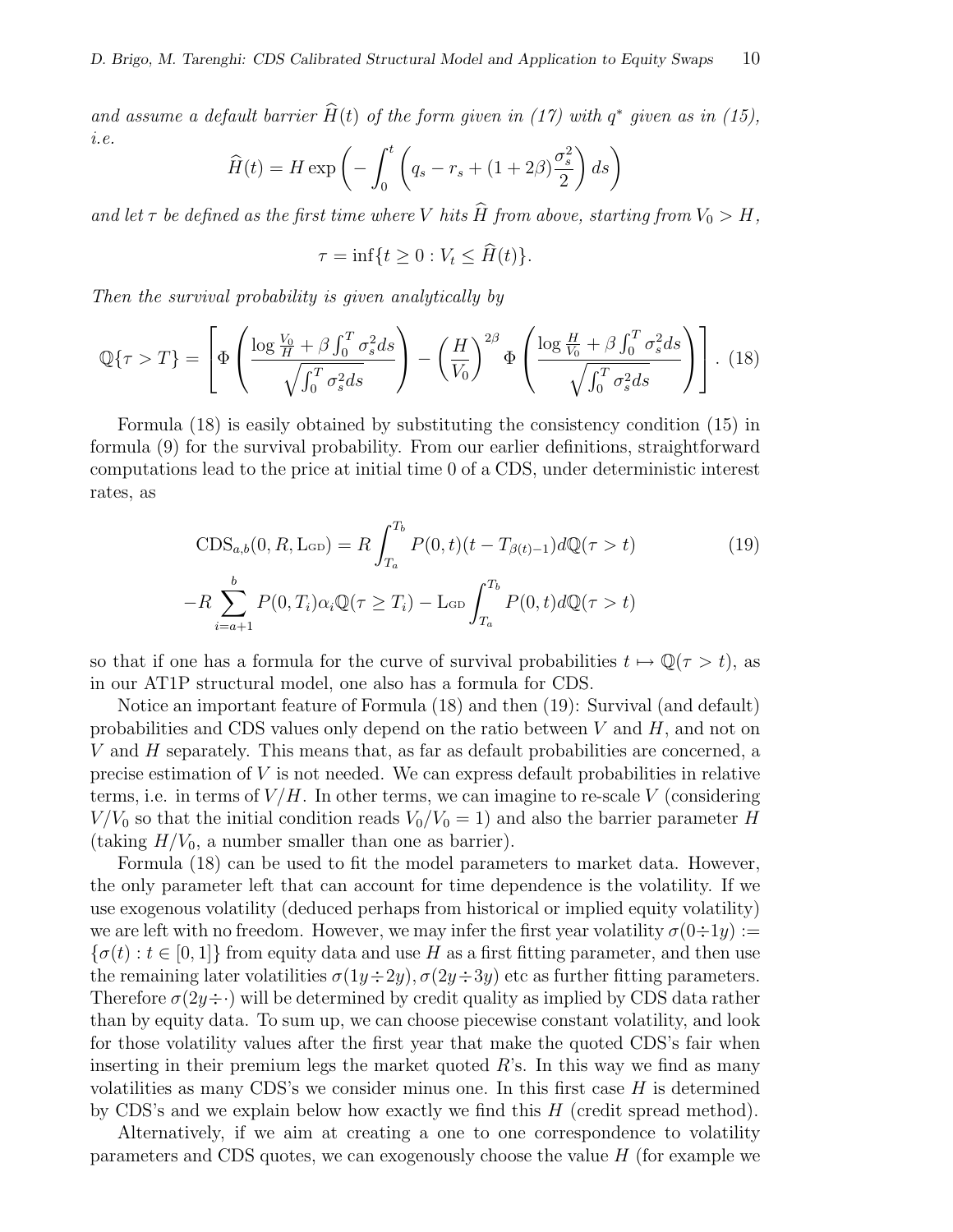will see below the protection/excursion method, but judgemental analysis or trial and error are often needed) and  $\beta$ , leaving all the unknown information in the calibration of the volatility. If we do so, we find exactly one volatility parameter for each CDS maturity, including the first one.

In general the above CDS calibration procedures are justified by the fact that in the end we are not interested in estimating the real process of the firm value underlying the contract, but only in reproducing risk neutral default probabilities with a model that makes sense also economically. While it is important that the underlying processes have an economic interpretation, we are not interested in sharply estimating them or the capital structure of the firm, but rather we appreciate the structural model interpretation as a tool for assessing the realism of the outputs of calibrations, and as an instrument to check economic consequences and possible diagnostics.

Finally, in case we still have a preferred terminal maturity  $\overline{T}$  for the debt, and an indication of the final debt at maturity, which we call  $L$ , it makes sense to impose that our barrier H be always below the present value of the final debt, i.e.  $P(t, \overline{T})L$ . This condition amounts to assuming that we are cutting some slack to the firm by allowing it to go somehow below the debt present value before forcing it to declare bankruptcy. How much below can be decided by means of H and  $\beta$ . In detail, our condition reads

$$
H \exp\left(-\int_0^t \left(q_s - r_s + (1+2\beta) \frac{\sigma_s^2}{2}\right) ds\right) < \exp\left(-\int_t^{\bar{T}} r_s ds\right) L.
$$

We can easily rewrite this condition as

$$
L > H \exp \left[ - \int_0^t \left( q_s + (1 + 2\beta) \frac{\sigma_s^2}{2} \right) ds + \int_0^{\bar{T}} r_s ds \right]
$$

A sufficient condition for this, in case the round brackets term is positive, is

$$
H \le LP(0, \bar{T}),
$$

i.e. the final debt initial present value has to larger than the barrier parameter H. This means that in all our use of the model with positive round brackets one may presume a final debt  $L$  at a preferred maturity (typically larger than ten years, since this is the largest CDS maturity) satisfying this condition.

We are still in need to connect equity and firm value if we aim at deriving part of the value of the firm volatility from equity data. Since default is enforced as soon as V hits  $\widehat{H}$  at time  $\tau$  if before  $\overline{T}$ , or is given at  $\overline{T}$  if  $V_{\overline{T}}$  is below L, the debt value at time t would be

$$
D_t = \mathbb{E}_t[D(t,\tau)\widehat{H}(\tau)\mathbf{1}_{\{\tau<\bar{T}\}}] + \mathbb{E}_t[D(t,\bar{T})\min(L,V_{\bar{T}})\mathbf{1}_{\{\tau\geq\bar{T}\}}]
$$

which can be computed as a function of  $V_t$  with computations similar to (18) (with time t replacing time 0). In turn, we would have the equity value as  $S_t = V_t - D_t =$  $V_t - D_t(V_t)$  from which we could derive an approximation for V's (unknown) volatility in terms of  $S$ 's (known, be it historical or implied) volatility through Ito's formula and some approximations.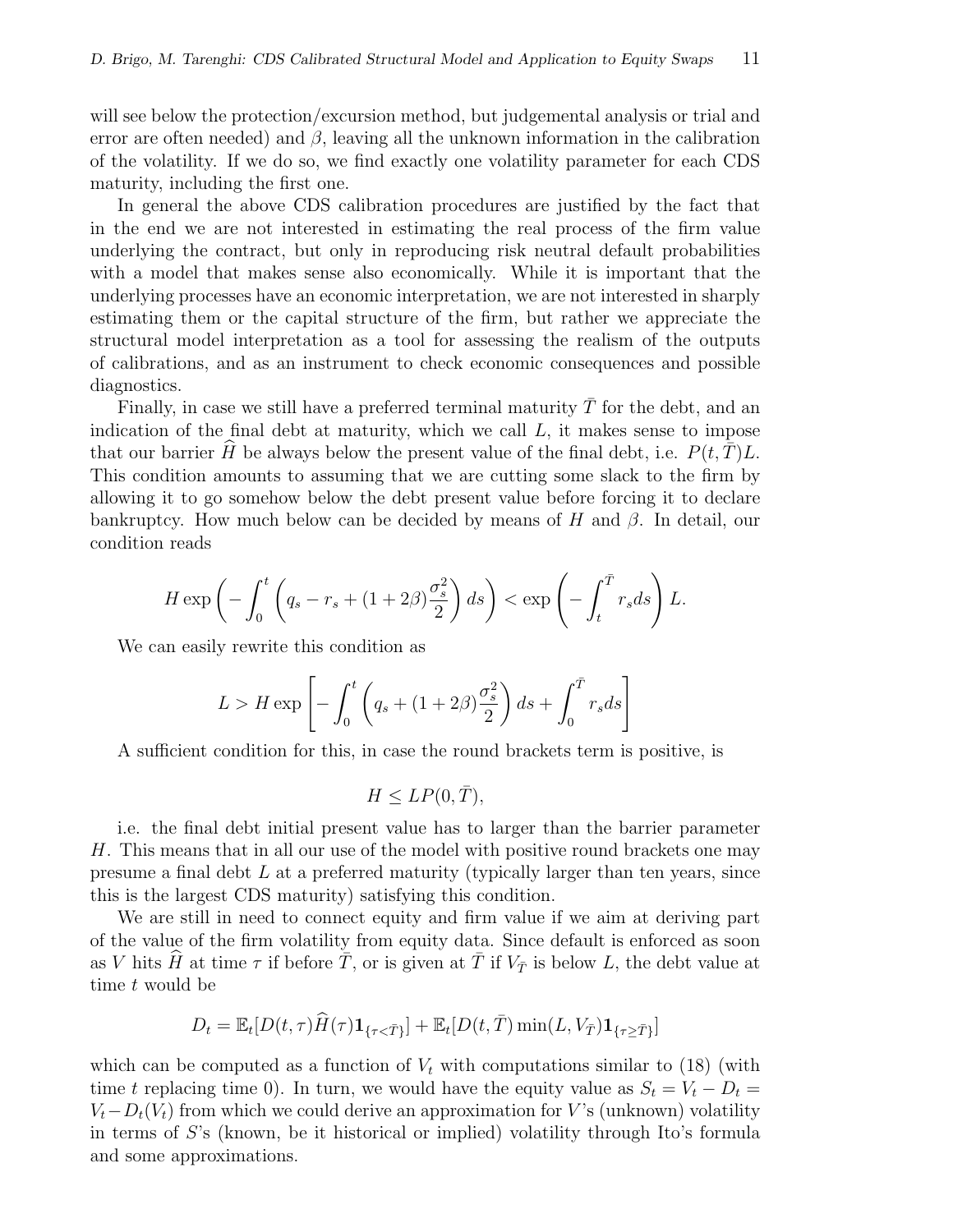However, we will not pursue this strategy but simply take the equity volatility itself as a proxy for the order of magnitude of the firm value volatility. As a matter of fact, our preferred approach will be to let CDS data select most (and in some cases all) values of the firm volatilities.

#### 3.1 First Numerical Example

In this section we present some results of the calibration performed with the structural model. We consider CDS contracts having the telecoms sector Vodafone company as underlying with recovery rate  $\text{R}_{\text{EC}} = 40\%$  (L<sub>GD</sub> = 0.6). In Table 1 we report the maturities  $T_b$  of the contracts and the corresponding "mid" CDS rates  $R_{0,b}^{\text{MID}}(0)$ (quarterly paid) on the date of March 10th, 2004, in basis points  $(1bp = 10^{-4})$ . We take  $T_a = 0$  in all cases.

| Maturity $T_b$   | Rate $R_{0,b}^{\text{MID}}(0)$ (bps) |
|------------------|--------------------------------------|
| March 21st, 2005 | 21.5                                 |
| March 20th, 2007 | 33.0                                 |
| March 20th, 2009 | 43.0                                 |
| March 21st, 2011 | 49.0                                 |
| March 20th, 2014 | 61.0                                 |

Table 1: Maturities of Vodafone's CDS's with their corresponding rates on March 10, 2004.

In Tables 2 and 3 we present the results of the calibration performed with the structural model and, as a comparison, of the calibration performed with a deterministic intensity (credit spread) model (using piecewise linear intensity). In this first example the parameters used for the structural model have been selected based on qualitative considerations, and are  $\beta = 0.5$  and  $H/V_0 = 0.5$ . The  $\sigma$ 's have been found by calibration to CDS quotes. Below we report both the values of the calibrated parameters in the two models (volatilities and intensities) and the related survival probabilities.

| Maturity $T_b$     | Volatility $\sigma(T_{b-1} \div T_b)$ | Survival Prob. $\mathbb{Q}(\tau > T_b)$ |
|--------------------|---------------------------------------|-----------------------------------------|
| March 10th, $2004$ | 24.343\%                              | 100.000\%                               |
| March 21st, 2005   | 24.343%                               | 99.625%                                 |
| March 20th, 2007   | 12.664\%                              | 98.315%                                 |
| March 20th, 2009   | 12.766%                               | 96.352%                                 |
| March 21st, 2011   | 12.659%                               | 94.204\%                                |
| March 20th, 2014   | 15.271%                               | 89.645%                                 |

Table 2: Calibrated piecewise constant volatilities nodes and subsequent survival probabilities with the structural model. In the first column there are the maturities of the contracts (the first entry is the date where the calibration is performed. All  $\sigma$ 's have been obtained from CDS quotes, H and  $\beta$  being fixed exogenously).

As a further comparison, we plot the behavior of the survival probabilities  $T \mapsto$  $\mathbb{Q}\{\tau > T\}$  resulting from CDS calibration in both cases (Figure 1). It is clear that the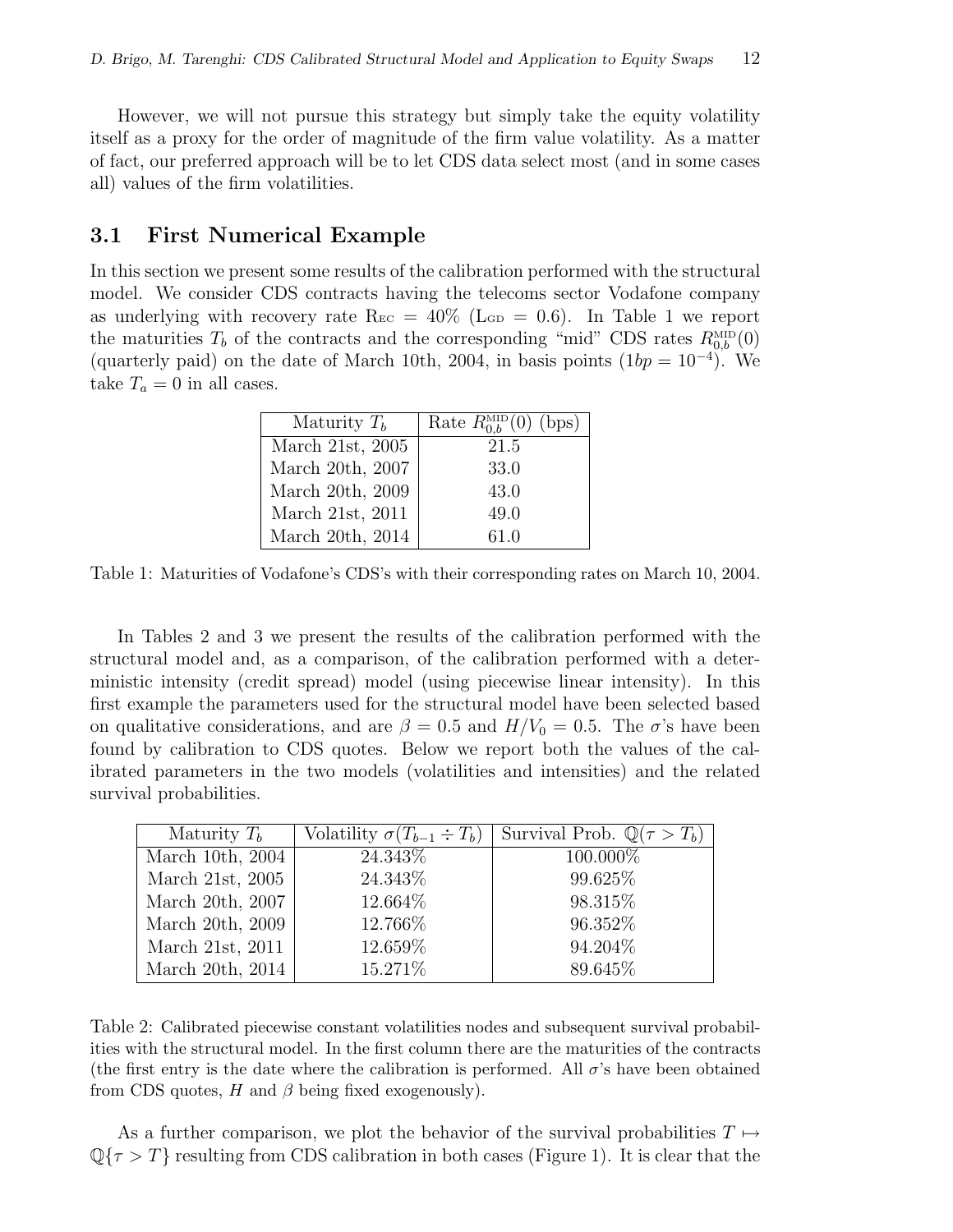| Maturity         | Intensity | Survival Prob. $\mathbb{Q}(\tau > T_b)$ |
|------------------|-----------|-----------------------------------------|
| March 10th, 2004 | 0.357%    | 100.000%                                |
| March 21st, 2005 | 0.357%    | 99.627%                                 |
| March 20th, 2007 | 0.952%    | 98.316\%                                |
| March 20th, 2009 | 1.033%    | 96.355%                                 |
| March 21st, 2011 | 1.189%    | 94.206%                                 |
| March 20th, 2014 | 2.104%    | 89.604\%                                |

Table 3: Intensity model. In the second column we present the nodes of the piecewise linear calibrated intensities and in the last column the corresponding survival probabilities.



Figure 1: Survival probabilities  $T \mapsto \mathbb{Q}\{\tau > T\}$  comparison between the CDS calibration with the structural model and the CDS calibration with the intensity model. The dotted line corresponds to survival probabilities computed with the intensity model, the continuous line to survival probabilities computed with the structural model.

survival probability found with the two different models is nearly the same, which indirectly says that CDS are actually instruments that efficiently translate default probabilities into prices, since the default probabilities depend little on the chosen model, as long as this is consistent with the same CDS quotes. This is somehow obvious when keeping in mind (19).

A difference is in the first period, i.e. during the life of the first CDS, where the probability computed with the structural model is slightly above the other one, given the less sudden nature of the default in structural models in general. This is illustrated in Figure 1. This leads us to the following

Remark 3.2. (Short term credit spreads). It is often said that structural models imply unrealistic short-term credit spreads. However, if "short-term" is meant as a realistic short maturity, our model does not suffer from this drawback, since it can calibrate any realistic 6m or hypothetical 3m CDS quote. If one is not happy with the default probability between 0 and 1y, it suffices to calibrate a shorter term CDS,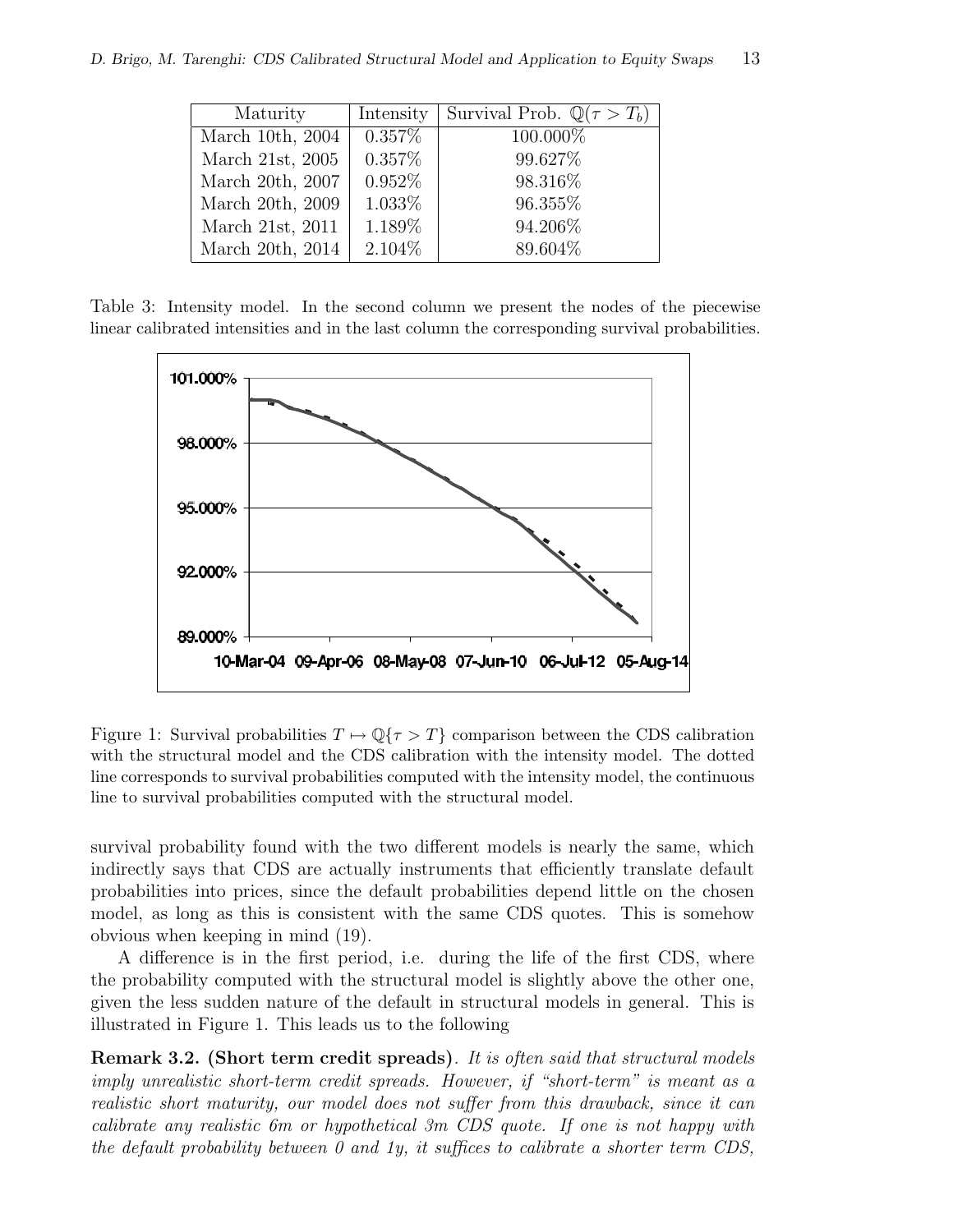and the model can do this exactly. What is more, we will see below a case with very high default probability where only the structural model is able to calibrate the CDS quotes, the intensity model giving negative intensities as outputs.

In Figure 2 we plot the term structure of the calibrated volatility (see also Table 2). Sometimes the calibration yields values that are not plausible as volatility levels, but these volatilities are to be taken as default probabilities fitting parameters with an economic interpretation rather than directly as firm value volatilities. In any case, consistency with CDS quotes for relative value pricing is an important aspect we need to incorporate in any relative value pricing model. Also, embedding CDS information in a structural model framework allows us to check a posteriori the realism of the calibrated quotes and of the model, so that we may play with our degrees of freedom (for example in  $\beta$  and H) to obtain more realistic calibrations.



Figure 2: Volatility term structure  $T \mapsto \sigma(T)$  obtained from the calibration. The corresponding data are presented in Table 2.

We can double check the validity of our results above by means of a Monte Carlo simulation. We can simulate numerically the process  $V^*$  and check whether it crosses the default barrier  $H^*$  or not: In both cases we can compute the (discounted) payoff of the CDS for that particular path. We repeat this procedure  $N$  times and find the expected value of the payoff as a sample mean from the simulated scenarios. If, for each maturity  $T_b$  we use the rate  $R_{0,b}(0)$  given by the market, then we should obtain CDS's with zero values.

First of all we derive the right dynamics for the underlying: We use the process (1) using the consistency condition (15), obtaining

$$
dV_t^* = V_t^* (1 + 2\beta) \frac{\sigma_t^2}{2} dt + V_t^* \sigma_t dW(t).
$$
 (20)

We know that in general simulations of processes with barriers require a very large number of paths and a very small time step. To avoid this problem we applied the Brownian Bridge method (see for example Metwally and Atiya (2002)), which allows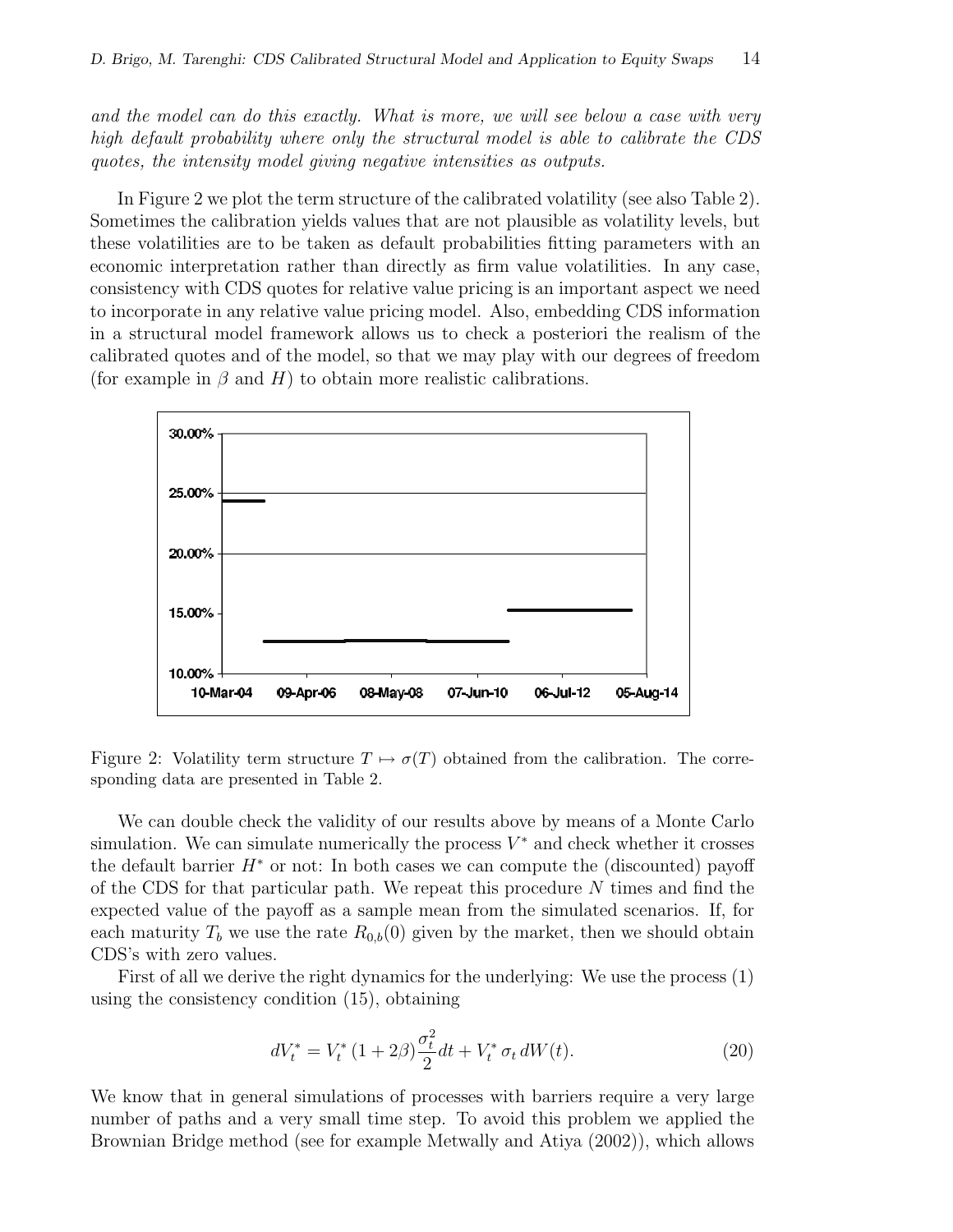us to use a larger time step (actually we used an interval of about five days), thus reducing significantly the simulation time without losing precision on the reproduced default probabilities.

In Table 4 we present the result of the Monte Carlo simulation. We used the same data considered at the beginning of the section, and the rates R given in Table 1. We used  $N = 250000$  scenarios, finding that the values of the CDS's simulated according to the analytically calibrated dynamics are practically zero as should be (zero is inside the small standard error MC window).

| Maturity         | Simulated Payoff   MC std. dev. |     |
|------------------|---------------------------------|-----|
| March 21st, 2005 | 0.2                             | 0.7 |
| March 20th, 2007 | 0.7                             | 1.5 |
| March 20th, 2009 | $-0.9$                          | 2.1 |
| March 21st, 2011 | $-0.8$                          | 2.5 |
| March 20th, 2014 | $-0.1$                          | 3.1 |

Table 4: Simulated payoffs of the previously considered CDS's in basis points. The errors of the Monte Carlo simulations are reported as well. The number of scenarios is  $N = 250000$ .

### 3.2 Finding H: Credit spread method and protection/excursion analogy method

Not all possible values of the parameters H and  $\beta$  are good for the calibration. The parameter  $\beta$  can be used to shape the safety covenants barrier H once q,  $\sigma$  and r are given. And if we calibrate the  $\sigma$ 's, the initial choice of  $\beta$  will have repercussions on the calibration output patterns. In general for a given  $\beta$ , if H is too high (or too low) the calibration may not succeed in finding all the volatilities. A way to choose a valid reference value H having also a more direct link with market information is the following. Suppose we know the equity volatility for one-year maturity (for example an implied volatility taken from quoted options) and suppose we set the structural model's  $\sigma$  up to one year to a constant value given by said equity volatility. Then the probability of not defaulting before  $T = 1$  year) is given by (see (18))

$$
\mathbb{Q}\{\tau > T\} = \left[\Phi\left(\frac{\log \frac{1}{H} + \beta \sigma^2 T}{\sigma \sqrt{T}}\right) - H^{2\beta} \Phi\left(\frac{\log H + \beta \sigma^2 T}{\sigma \sqrt{T}}\right)\right] = \psi(H; \beta, T, \sigma)
$$

(we have re-scaled V to one, i.e.  $V_0 = 1$ , so that the found H will have to be multiplied by  $V_0$ ) and depends on H. Being all other parameters known,  $\psi$  is monotonically decreasing in  $H$ . But if we adopt a deterministic intensity model for one moment, the market provides us with

$$
\mathbb{Q}\{\tau > T\} = \exp\left(-\int_0^T \lambda_{CDS}(s)ds\right)
$$

where  $\lambda_{CDS}$  are the deterministic intensities that have been stripped from CDS data. To impose a reasonable barrier  $H$  we solve

$$
\exp\left(-\int_0^T \lambda_{CDS}(s)ds\right) = \psi(H;\beta,T,\sigma)
$$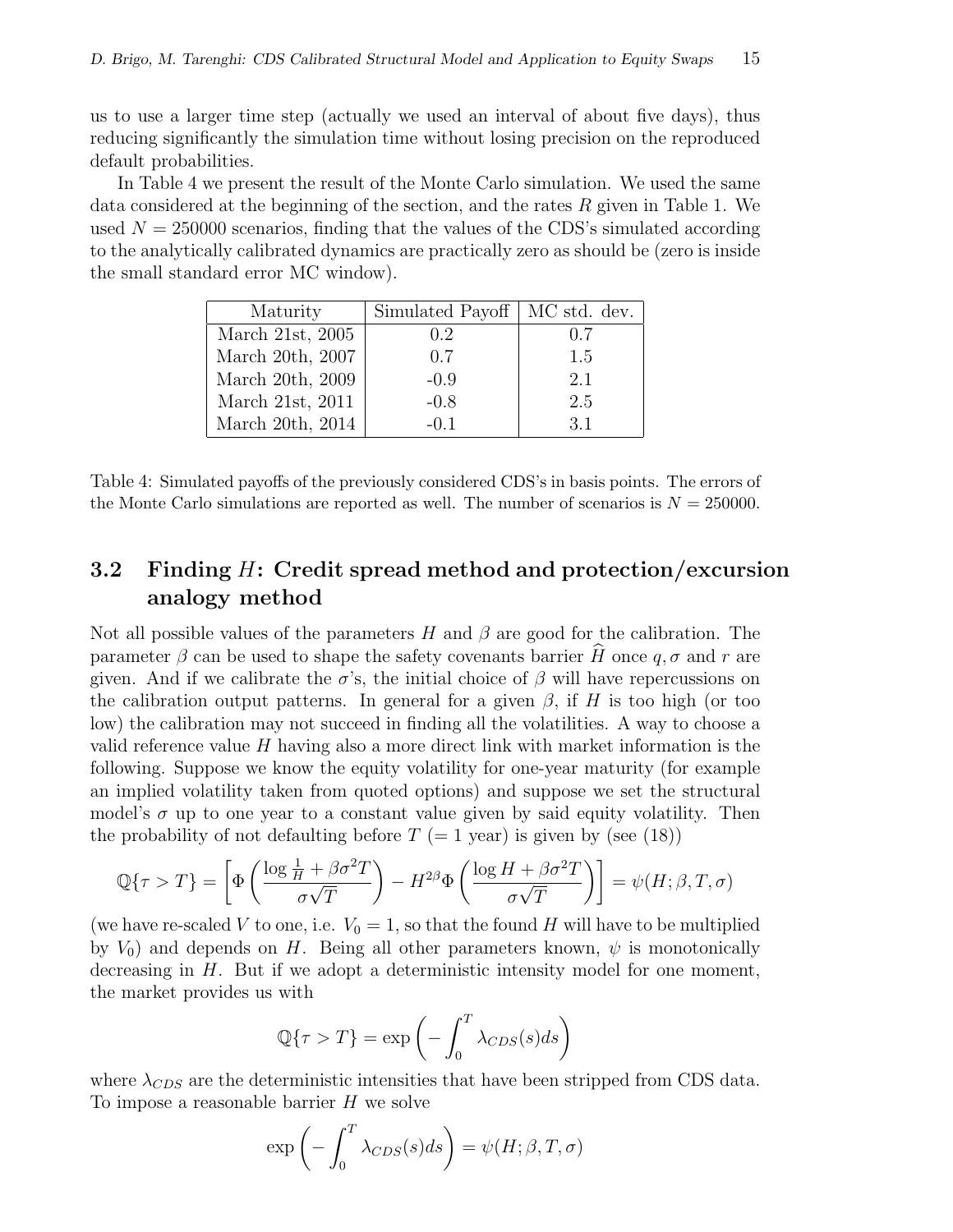in H. Since  $\psi$  is monotonic, this should be easily dealt with numerically. We may call this value the "credit spread based  $H$ ", since  $H$  comes from a default probability based on credit spreads stripped by CDS's. Using this  $H$ , we calibrate the structural model volatilities to the CDS quotes, including the first one. Since the intensity-based 1y default probability extracted from CDS and the CDS quote itself contain similar information but are not exactly equivalent, we will find a  $\sigma(0 \div 1y)$  that is close to our initial one-year  $\sigma$  selected from the equity market, but not exactly the same. This is due for example to the first CDS having quarterly payments on whose dates survival probabilities depend on the chosen model. Even if two models agree on the one-year survival probability, they are not necessarily agreeing on the say semiannual default probability. And if a payoff involves said default probability the two models may give slightly different values even if they agree on the one-year default probability. This is why for example in Table 7 we find  $\sigma(0 \div 1y) = 5.012\%$  when the equity volatility is 5%.

A different possibility for choosing  $H$  is the following. We may compare the range of protection L<sub>GD</sub> offered with the CDS to a rough covering of the excursion  $V - H$ characterizing default in the structural model. If we consider then  $L_{GD}V_0$  as the protection (on the notional  $V_0$  associated with the initial value of the firm) and set it equal to  $V_0 - H$  we find

$$
L_{GD} = 1 - H/V_0
$$
, or  $H/V_0 = \text{Rec}$ ,

so that we have an immediate candidate for  $H$ . We term this value the "excursion/protection analogy  $H$ ". However, if we resort to this value we may have numerical problems in stripping volatilities and moreover we cannot impose the one-year volatility from the equity market any longer, since we have already used the degree of freedom provided by  $H$ . Indeed the calibration proceeds in the same way as before, but problems may arise in low recovery cases. Low values for recovery rates imply low barriers, which in turn lead to high values for stripped volatilities, even much larger than 100%. Under these conditions there are times when the solver is not able to retrieve a feasible solution for the calibrated volatilities. A way to bypass this obstacle is given by the parameter  $\beta$ : its main role is to vary the steepness of the safety covenant barrier, as is clear from (17), and this fact has a relevant impact also on the term structure of volatilities resulting from the calibration, as we explain more in detail in the following section. As a matter of fact, it is possible to indirectly act on the volatilities by varying  $\beta$ , looking for those values of  $\beta$  returning reasonable values of  $\sigma$  from the calibration, while keeping an eye on the realism of the resulting safety barrier.

## 4 Further Model Specification and a Case Study: the Parmalat Crisis

We now apply the model to a concrete case. We are going to see what happens, in terms of model parameters, when a firm approaches default. In particular we consider the case of Parmalat Finanziaria SpA, an important Italian company whose main activity is the production of milk and other alimentary goods, and also present in a large variety of other sectors. In the past years this company and the related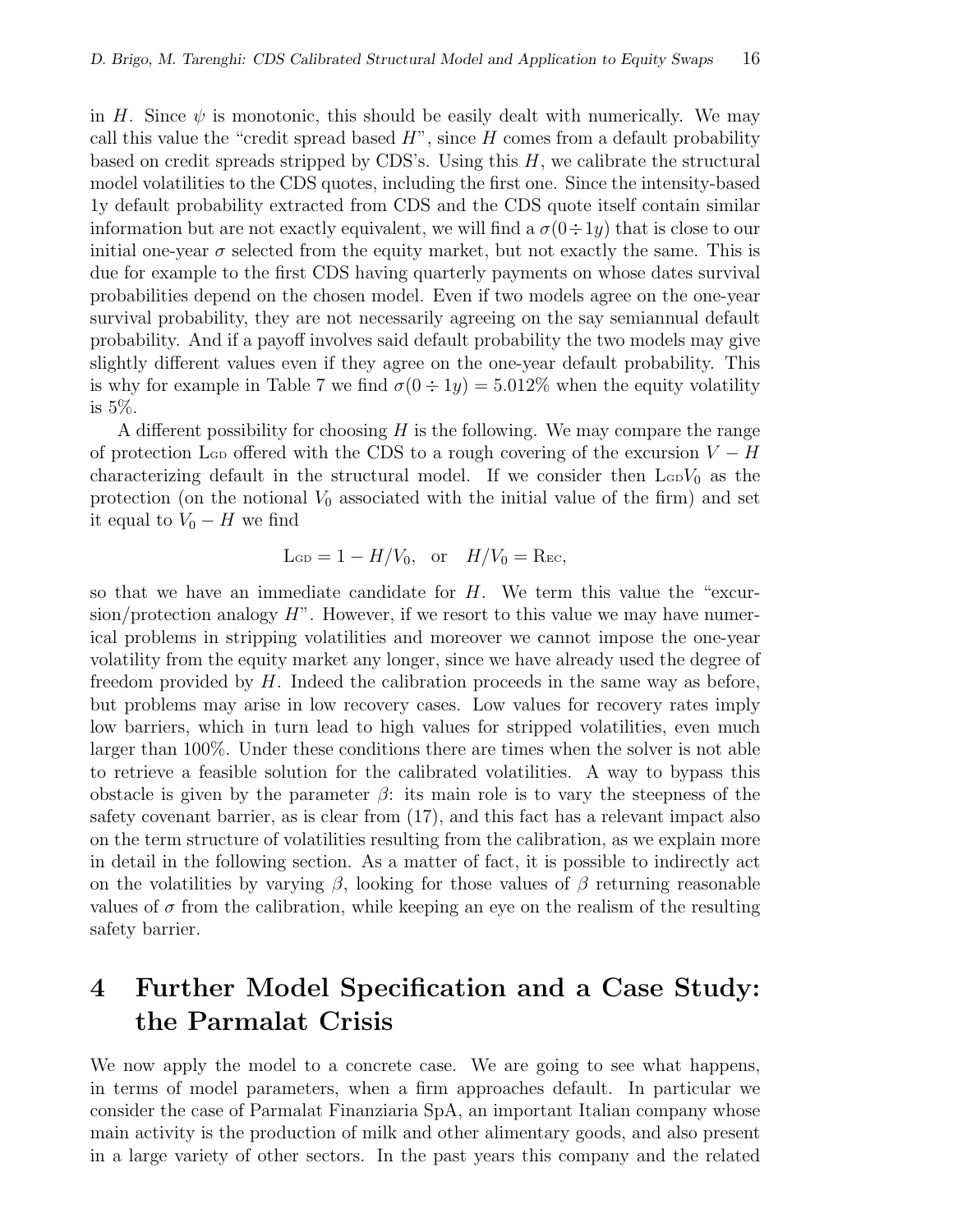stock have been very important for the Italian economy; in fact in 2003 the Parmalat stock was included in the main Italian stock index (Mib 30). After some signal worrying the investors, at the end of 2003 the Italian control commission (Consob) began to analyze deeply the balance sheets of the company, and as the investigation proceeded the company entered a deep crisis.

Here we plan to analyze how the structural model behaves in such a situation, as the credit quality implied by CDS quotes deteriorates in time. First of all, in Figure 3 we present the graph of the stock price and the graph of the  $(1y-)$  CDS rate R. It is immediate to see that there exists a sort of negative correlation between the two, as expected: As the equity value S increases, the CDS premium  $R$  (expressing a protection cost) decreases. From the historical data, we see that the stock price experienced a deep fall on December 11th. So we consider some particular dates before that day, some in "standard regime conditions" and also some dates in "crisis conditions", to see how the CDS calibration changes with market conditions.



Figure 3: Historical behavior of the Parmalat stock  $S_t$  (in euros) and of the 1y-CDS  $R(t)$ (in bps). The dotted line corresponds to the stock price (left scale) while the continuous line to the CDS rate (right scale).

In Table 5 we report the considered dates, with the related stock prices, CDS rates (in basis points), and the recovery rates. We also add the volatilities: These are historical volatilities obtained by the last month of data (as records of implied volatility were not available). These volatilities have been sometimes approximated in excess, to take into account the fact that in crisis periods the stock becomes more volatile than in the previous period, an effect that is not modelled by historical volatility.

Some important remarks on the data. First of all we see that the CDS rates  $R$ (which were already high in the first dates we considered) grow very fast and the recovery rate decreases as the crisis approaches. The historical volatility we use as a proxy for 1y volatility increases a lot in time as well (probably the last value of 50% is even underestimated, considering that after a couple of days the price has gone below one euro). We have also set the payout ratio identically equal to zero.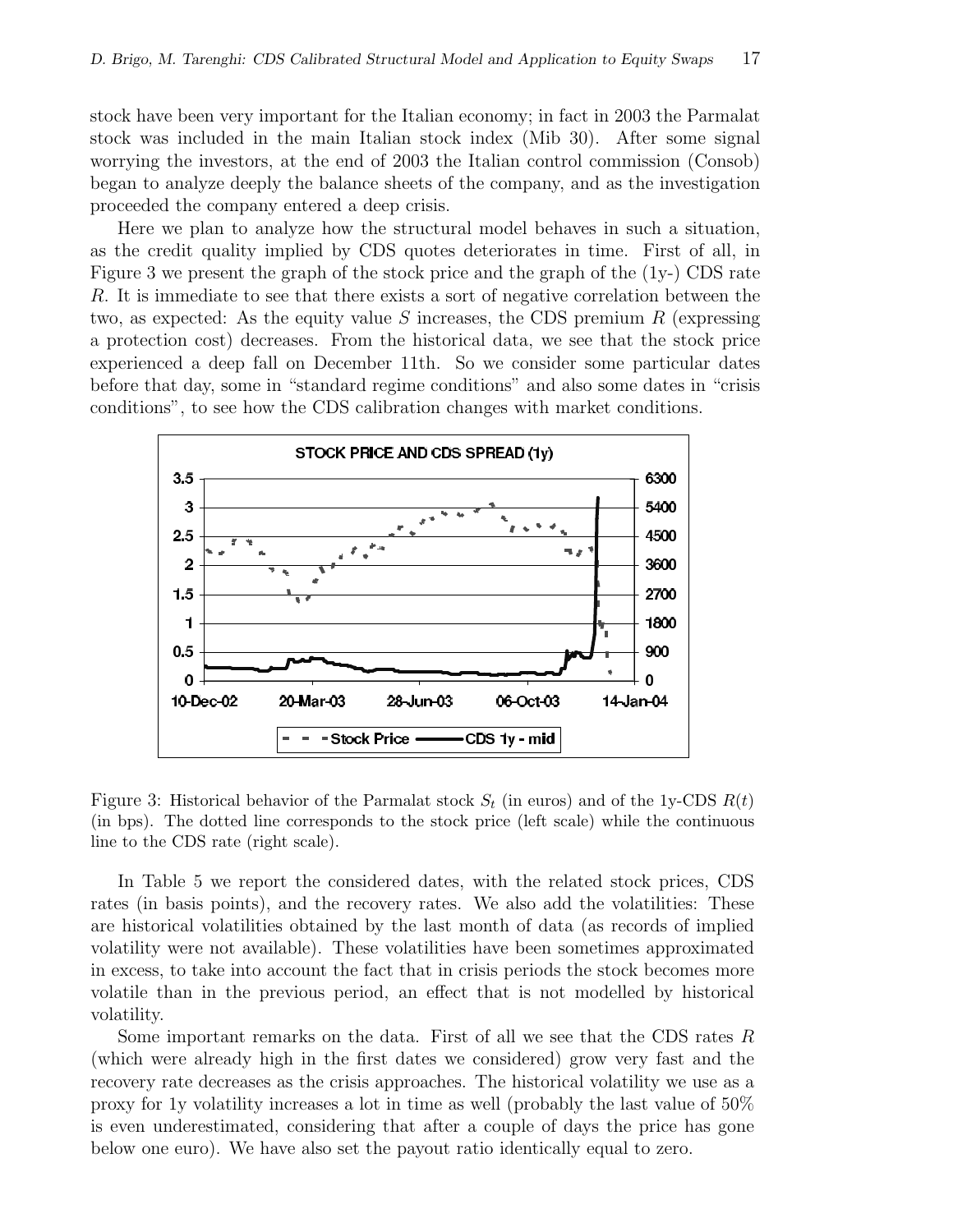| Date     | Sep 10th | Nov 28th | Dec 8th | Dec 10th |
|----------|----------|----------|---------|----------|
| R(1y)    | 192.5    | 725      | 1450    | 5050     |
| R(3y)    | 215      | 630      | 1200    | 2100     |
| R(5y)    | 225      | 570      | 940     | 1500     |
| R(7y)    | 235      | 570      | 850     | 1250     |
| R(10y)   | 235      | 570      | 850     | 1100     |
| $R_{EC}$ | 40       | 40       | 25      | 15       |
| S        | 2.898    | 2.297    | 2.237   | 2.237    |
| σ        | 5        | 14       | 20      | 50       |

Table 5: Input data.

With this data, we are now able to compute the credit spread based barrier parameter  $H$  for each considered date. In principle we could plot the value  $H$  on a graph with the corresponding initial value  $V_0$  (either normalized or not), and also the behavior of the real barrier  $\hat{H}$ . Even if we did this for each date, this would not be sufficient to deduce whether the model efficiently incorporates default information because the different volatilities may be misleading. More precisely, for normalized values about 1 we find  $H = 0.8977$  for September 10th and  $H = 0.7253$  for December 10th. As the first safety barrier is closer to the initial value  $V_0 = 1$ , one could think that the default is more likely in the first situation, but we know that this is not the case. The fact is that in the first situation we have a much lower volatility than in the second. So we decided to plot not only the barrier  $H$  and the initial value of the firm  $V_0$ , but also the expected price in the future  $t \mapsto \mathbb{E}(V_t)$  and a confidence region  $t \mapsto \exp(\mathbb{E}[\ln(V_t)]-\text{Std}[\ln(V_t)])$  and  $t \mapsto \exp(\mathbb{E}[\ln(V_t)]+\text{Std}[\ln(V_t)])$ , where Std is the risk neutral standard deviation. Std is easily computed for normal variates such as  $ln(V)$ . All these graphs are reported in Figures from 4 to 7. In the confidence region between the expected price minus/plus one standard deviation there are the 68% of the total scenarios. Hence the instant in which the lower bound of the confidence region hits the barrier is a signal of the proximity of the default. And from the graphs it is clear that as time passes, the default becomes more and more likely and the scenarios trajectories widen, hitting the barrier earlier. Indeed, if on September 10th the confidence region hits the barrier after nearly ten years, on December 10th this happens after less than one year. At this point of the discussion a few remarks on the choice of  $\beta$  are in order.

Putting the consistency condition (15) in the equation for the barrier  $\widehat{H}$  given in (17), after some calculations we find

$$
\widehat{H}(t) = \frac{H}{V_0} \mathbb{E}[V_t] \exp\left[-\frac{(1+2\beta)}{2} \int_0^t \sigma_s^2 ds\right].
$$
\n(21)

Remark 4.1. The role of the  $\beta$  parameter. The integral of the squared volatility has the effect of introducing a concave and decreasing factor into the shape of the safety barrier, provided the round brackets term is positive. The role of  $\beta$  is thus clear: For given values of the volatilities  $\sigma$ ,  $\beta$  is the parameter that when increased allows us to increase the concavity and the steepness of the decreasing factor in the barrier, thus lowering it. This parameter may be useful when the calibrated volatilities get out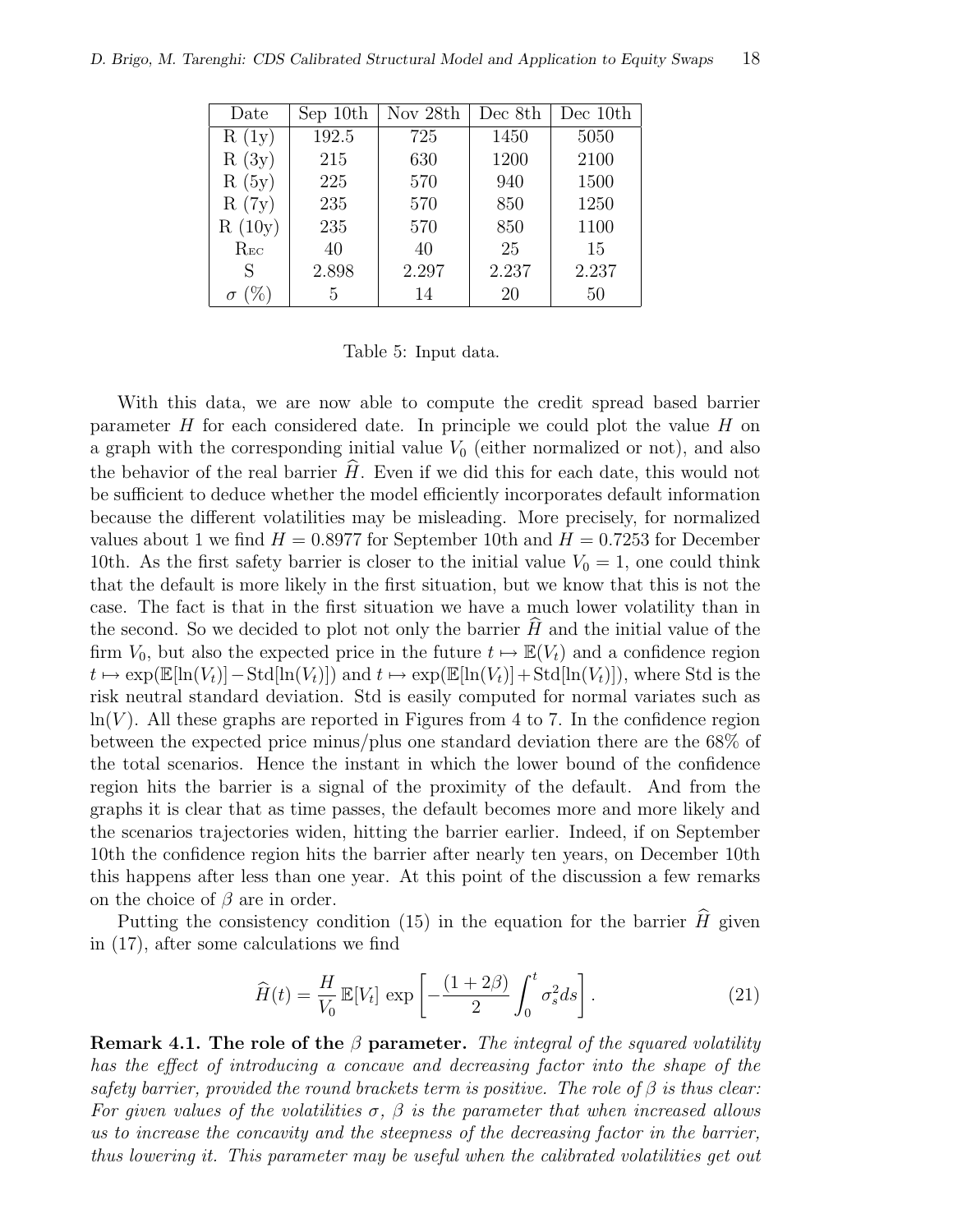of control. Indeed, in case the needed concavity is high and  $\beta$  is small, volatilities may tend to explode to obtain the required barrier factor. By increasing  $\beta$  the volatilities needed to produce a given steepness and concavity can become smaller, avoiding this risk.

In our first experiments we choose  $\beta = 0.5$  such that the argument of the exponential is simply the integral of the variance, but this is just our particular choice based on numerical experiments. In this case, for low values of the volatilities the barrier is very similar to the behavior of the expected price, hence it is upward sloped. On the contrary, high values of the volatilities change significantly the shape of the barrier, but also the confidence region widens as a consequence. These effects can be checked by comparing Figures from 4 to 7 to the Tables reported in the Appendix. In Figure 8 we show a typical term structure of volatility obtained from the calibration, corresponding to the data of December 8th.



Figure 4: Default barrier  $t \mapsto \widehat{H}(t)$  on September 10th, 2003,  $t \mapsto \mathbb{E}(V_t)$  and  $t \mapsto$  $\exp\left(\mathbb{E}[\ln(V_t)] + \text{Std}[\ln(V_t)]\right).$ 

Furthermore, in Figure 9 we plot the survival probability on December 10th. We see that the probability falls down very quickly in the first period, but later it decreases in a much slower way. This fact can be explained as follows. When the firm is approaching default, investors are more interested in buying protection over a small time horizon, because they assess a very high probability to the default event for the immediate future period. But if the firm survives to the full crisis, probably it will reach a certain stability situation, characterized by a "lower" default probability, so that provided the company survives the first immediate times after the crisis, investors are less worried by subsequent periods.

As a final investigation, we have repeated the calibration when  $H$  is selected under the alternative method of the "excursion/protection analogy", i.e. by setting  $H/V_0 =$ Rec. In the Appendix we report all the results. The first important remark is that here we have used  $\beta = 0.08$ . This is due to the fact that the calibration for the last date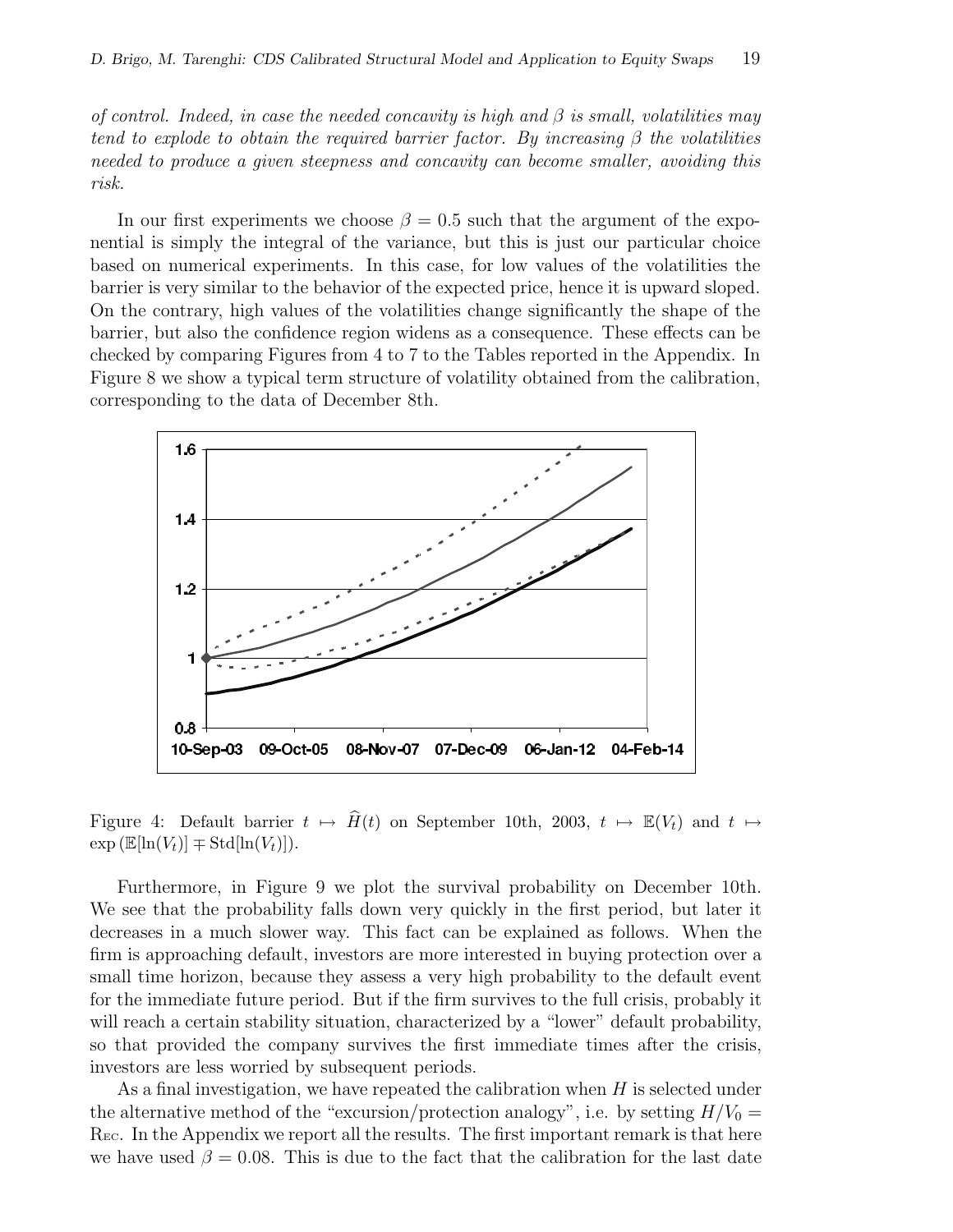

Figure 5: Same as above on November 28th, 2003.



Figure 6: Same as above on December 8th, 2003.

requires very high volatilities, being the relevant  $H$  very low. Then we are compelled to use low  $\beta$ 's to avoid the calibration explosion hinted at in Remark 4.1. At the same time we cannot diminish  $\beta$  too much, because the second volatility  $\sigma(2y \div 3y)$  is very low due to the peculiar structure of CDS market quotes across maturity. Ceteris paribus, diminishing  $\beta$  means raising the barrier and thus diminishing volatilities, but  $\sigma$  has a lower bound equal to zero. So, in the end, the feasible interval for the  $\beta$ values is rather narrow and  $\beta = 0.08$  is one value in this narrow interval. For previous dates, the calibration was possible also with other values of  $\beta$  but we decided to keep it fixed to 0.08 for uniformity reasons.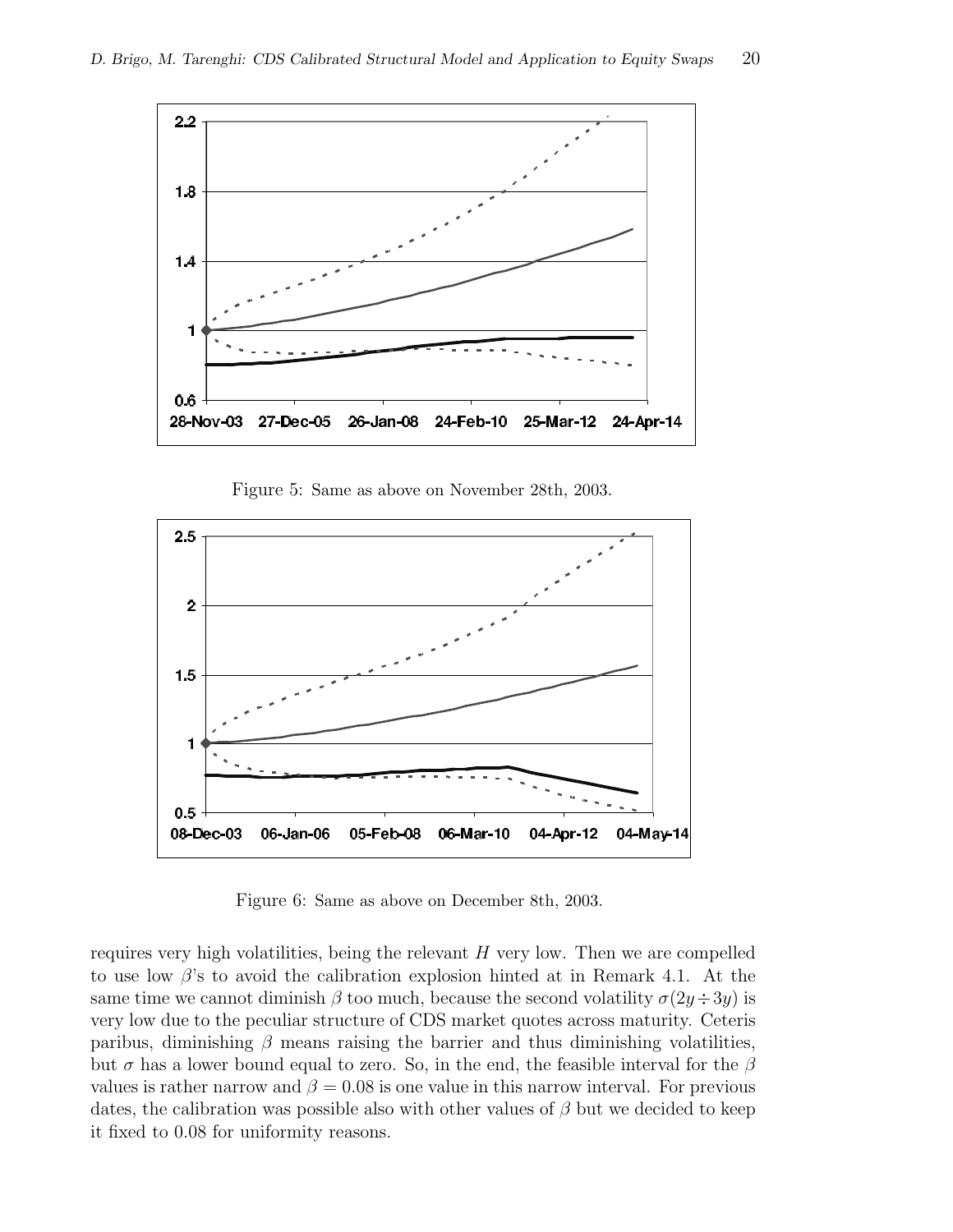

Figure 7: Same as above on December 10th, 2003.



Figure 8: Volatility term structure  $T \mapsto \sigma(T)$  on December 8th, 2003.

From the results (Tables 11 to 14), we see that in this second framework, the stripped volatilities are much higher than before, especially in proximity of the crisis, where they are suspiciously high for practical purposes and raise a number of questions on realism. However, this effect is essentially due to the low values of H and not to  $\beta$ , as one could suspect. Indeed, in Table 15 we present the results of a calibration performed for the first date, with  $\beta = 0.08$  and H computed with the "credit spread based" method, and it is immediately clear that the volatilities are no longer pathologically large and are nearly the same as in Table 7. Anyway, the survival probabilities are not sensibly influenced by the method chosen to estimate H when the CDS to be calibrated are fixed; this lack of sensitivity is mainly due to the peculiar role of  $\beta$  and to the possibility to adjust its value, which in practice is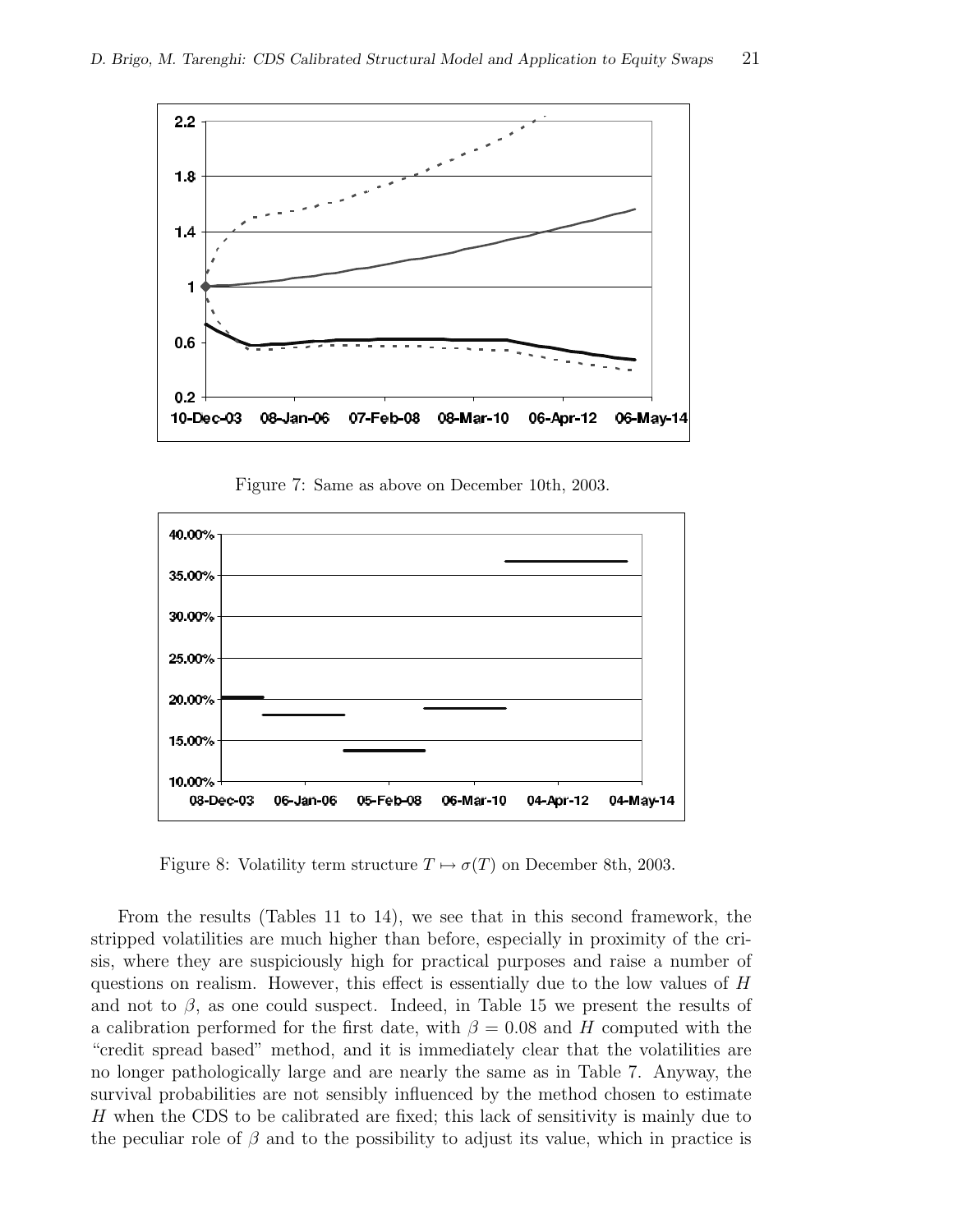

Figure 9: Survival probability on December 10th, 2003.

an important degree of freedom of the model.

Remark 4.2. (SBAT1P, Scenario Barrier version of the AT1P model) A final remark on the possible use of random scenario-based barriers is in order. It is well known, see for example Bielecki and Rutkowski (2001), that in structural models with deterministic threshold barriers the default time is predictable. This is at times considered a drawback, especially in multi-name situations where one has to take into account contagion effects (Giesecke (2002)). What can help in this case is a random scenario-based default barrier. We may see that in our specific case the introduction of a random variable for the H parameter, independent of the driving Brownian Motion W, induces through iterated conditioning an analytical formula for default probabilities and thus CDS's. This formula is based on a one dimensional integration of (18) in H against the density of the random variable replacing the deterministic H. We call this model the SBAT1P (Scenario Barrier Analytically Tractable 1st Passage model) and we investigate its use in Brigo and Tarenghi (2005), where we use parameters in the distribution of H to try and calibrate CDS prices. Scenarios on value of the firm volatilities can be employed as well (SVBAT1P model).

## 5 A fundamental example: Pricing Counterparty Risk in Equity Swaps

In this section we present an example of pricing with the calibrated structural model. This example concerns the valuation of an equity swap where we take into account counterparty risk, and is chosen to highlight one case where the calibrated structural model may be preferable to a reduced-form intensity model calibrated to the same market information. This is an illustration of a more general situation that typically occurs when one tries to price the counterparty risk in an equity payoff. We will see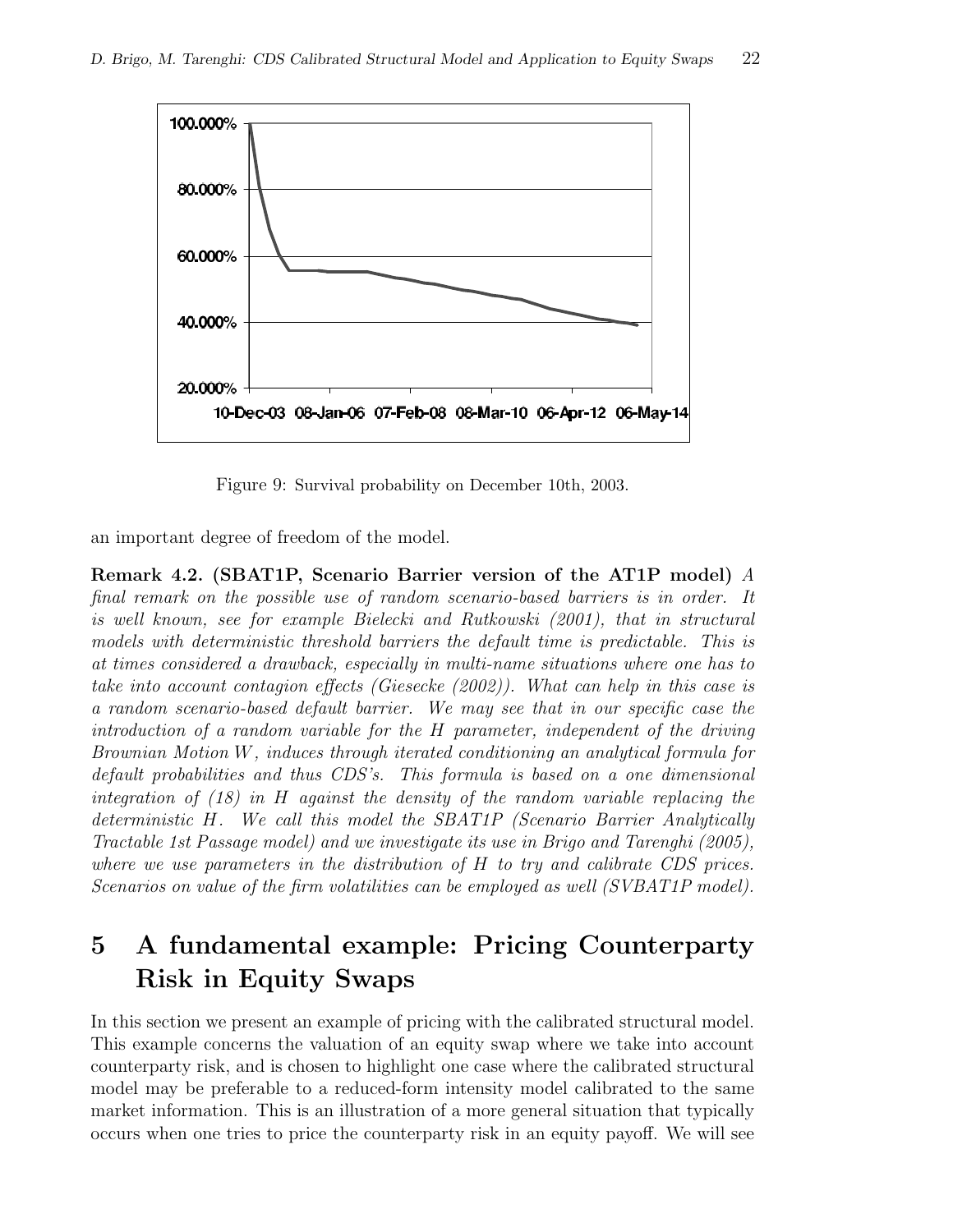that it is possible to split the expectation of the payoff, and that the decomposition roughly involves the valuation of the same payoff without counterparty risk and the valuation of an option on the residual NPV of the considered payoff at the default time of the counterparty. Therefore including the counterparty risk adds an optionality level to the payoff.

Let us consider an equity swap payoff. Assume we are a company "A" entering a contract with company "B", our counterparty. The reference underlying equity is company "C". The contract, in its prototypical form, is built as follows. Companies "A" and "B" agree on a certain amount K of stocks of a reference entity "C" (with price S) to be taken as nominal  $(N = K S_0)$ . The contract starts in  $T_a = 0$  and has final maturity  $T_b = T$ . At  $t = 0$  there is no exchange of cash (alternatively, we can think that "B" delivers to "A" an amount  $K$  of "C" stock and receives a cash amount equal to  $KS_0$ ). At intermediate times "A" pays to "B" the dividend flows of the stocks (if any) in exchange for a periodic rate (for example a semi-annual LIBOR or EURIBOR rate L) plus a spread X. At final maturity  $T = T_b$ , "A" pays  $KS_T$  to "B" (or gives back the amount K of stocks) and receives a payment  $KS_0$ . This can be summarized as follows:

Initial Time 0: no flows, or  
\n
$$
A \longrightarrow KS_0
$$
 cash  $\longrightarrow B$   
\n $A \longleftarrow K$  equity  $\longleftarrow B$   
\n...  
\n $\text{Time } T_i:$   
\n $A \longrightarrow \text{equity dividends} \longrightarrow B$   
\n $A \longleftarrow \text{Libor} + \text{Speed} \longleftarrow B$   
\n...  
\nFinal Time  $T_b:$   
\n $A \longrightarrow K$  equity  $\longrightarrow B$   
\n $A \longleftarrow KS_0$  cash  $\longleftarrow B$ 

The price of this product can be derived using risk neutral valuation, and the (fair) spread is chosen in order to obtain a contract whose value at inception is zero. We ignore default of the underlying "C", thus assuming it has a much stronger credit quality than the counterparty "B". This can be the case for example when "C" is an equity index (Pignatelli (2004)). It can be proved that if we do not consider default risk for "B", the fair spread is identically equal to zero. But when taking into account counterparty default risk in the valuation the fair spread is no longer zero. In case an early default of the counterparty "B" occurs, the following happens. Let us call  $\tau = \tau_B$  the default instant. Before  $\tau$  everything is as before, but if  $\tau \leq T$ , the net present value (NPV) of the position at time  $\tau$  is computed. If this NPV is negative for us, i.e. for "A", then its opposite is completely paid to "B" by us at time  $\tau$  itself. On the contrary, if it is positive for "A", it is not received completely but only a recovery fraction R<sub>EC</sub> of that NPV is received by us. It is clear that to us  $({}^\omega A$ ") the counterparty risk is a problem when the NPV is large and positive, since in case "B" defaults we receive only a fraction of it.

Analytically, the risk neutral expectation of the discounted payoff is  $(L(S, T))$  is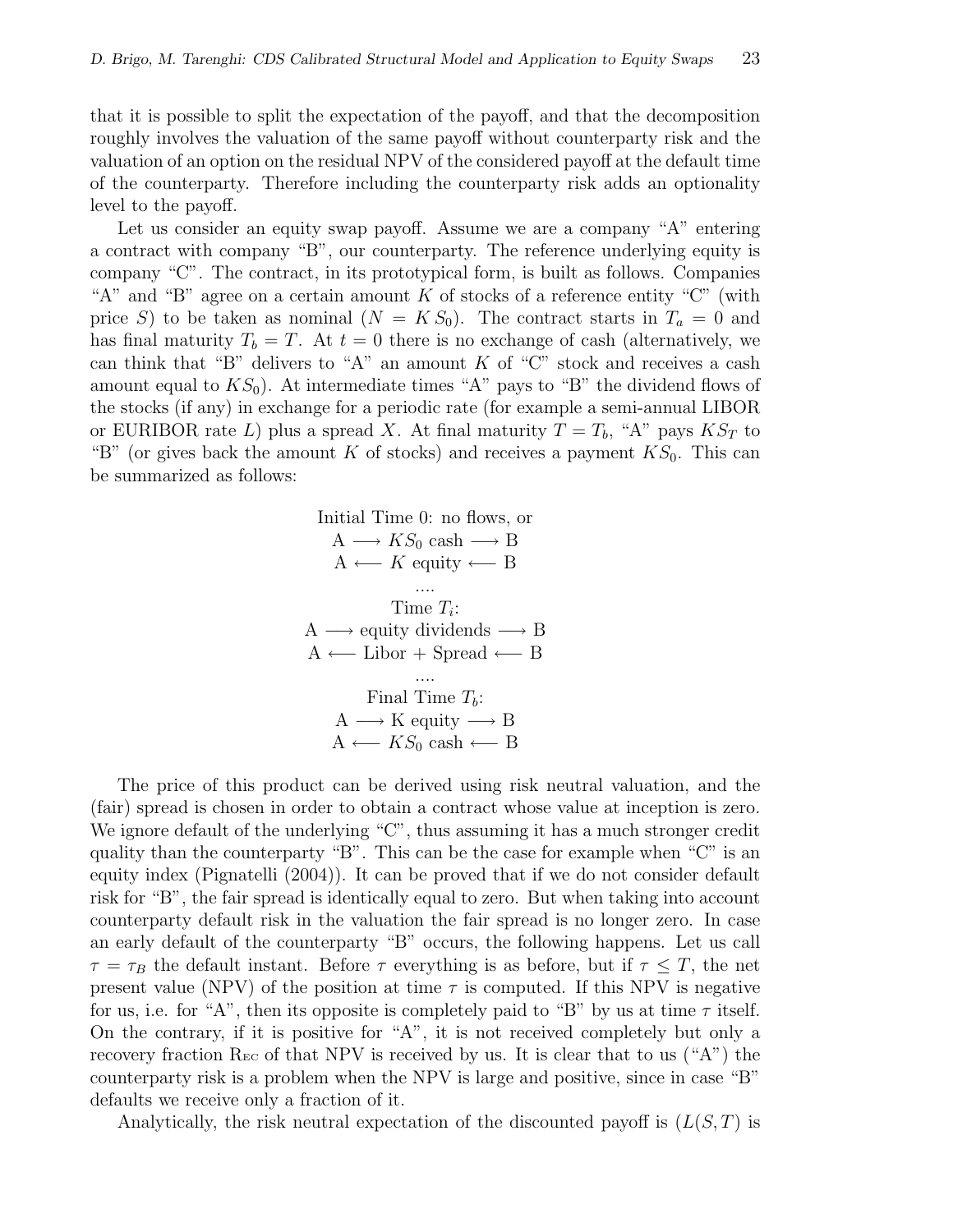the simply compounded rate at time  $S$  for maturity  $T$ :

$$
\Pi_{ES}(0) = \mathbb{E}_{0} \Biggl\{ \mathbf{1}_{\{\tau > T_{b}\}} \Biggl[ -K \, NPV_{dividends}^{0 \div T_{b}}(0) + KS_{0} \, \sum_{i=1}^{b} D(0, T_{i}) \alpha_{i} \bigl( L(T_{i-1}, T_{i}) + X \bigr) + D(0, T_{b}) \bigl( KS_{0} - KS_{T_{b}} \bigr) \Biggr] \n+ \mathbf{1}_{\{\tau \le T_{b}\}} \Biggl[ -K \, NPV_{dividends}^{0 \div \tau}(0) + KS_{0} \, \sum_{i=1}^{\beta(\tau)-1} D(0, T_{i}) \alpha_{i} \bigl( L(T_{i-1}, T_{i}) + X \bigr) + D(0, \tau) \bigl( \text{Rec}(\text{NPV}(\tau))^{+} - (-\text{NPV}(\tau))^{+} \bigr) \Biggr] \Biggr\}
$$
\n(22)

where

$$
NPV(\tau) = \mathbb{E}_{\tau} \Bigg\{ -K NPV_{dividends}^{\tau+T_b}(\tau) + KS_0 \sum_{i=\beta(\tau)}^{b} D(\tau, T_i) \alpha_i (L(T_{i-1}, T_i) + X) + (KS_0 - KS_{T_b}) D(\tau, T_b) \Bigg\}.
$$
\n(23)

We denote by  $NPV_{dividends}^{s+t}(u)$  the net present value of the dividend flows between s and t computed in u.

In the following we will prove the

Proposition 5.1. (Equity Return Swap price under Counterparty Risk). The fair price of the Equity Swap defined above, i.e.  $(22)$ , can be simplified as follows:

$$
\Pi_{ES}(0) = KS_0 X \sum_{i=1}^{b} \alpha_i P(0, T_i) - L_{GD} \mathbb{E}_0 \bigg\{ \mathbf{1}_{\{\tau \le T_b\}} P(0, \tau) (NPV(\tau))^+ \bigg\}.
$$

The first term is the equity swap price in a default-free world, whereas the second one is the optional price component due to counterparty risk.

Remark 5.2. (Different choice for the NPV). Let us focus for a second on the NPV term in (23). In particular let us concentrate on the interval  $[T_{\beta(\tau)-1}, T_{\beta(\tau)}]$ containing the default time  $\tau$ . If  $\tau$  is strictly inside the interval, the LIBOR + spread resetting at the earlier  $T_{\beta(\tau)-1}$  is paid for the whole interval.

A different formulation is the following. In case the default time is inside a certain interval, the LIBOR  $+$  spread term for the part of this interval preceding default is immediately paid and we add the remaining part, to be paid at the end of the interval, discounted back from the end of the interval to the current (default) time. This amounts to let the summation in (23) start from  $\beta(\tau) + 1$  rather than from  $\beta(\tau)$  and to add the following term in the NPV payoff:

$$
\left(L\left(T_{\beta(\tau)-1},T_{\beta(\tau)}\right)+X\right)\left(\tau-T_{\beta(\tau)-1}\right)+\left(L\left(T_{\beta(\tau)-1},T_{\beta(\tau)}\right)+X\right)\left(T_{\beta(\tau)}-\tau\right)D\left(\tau,T_{\beta(\tau)}\right)
$$

Formulation (23) reads like postponing the default  $\tau$  to the first  $T_i$  following  $\tau$  and then discounting it back to the current (default) time.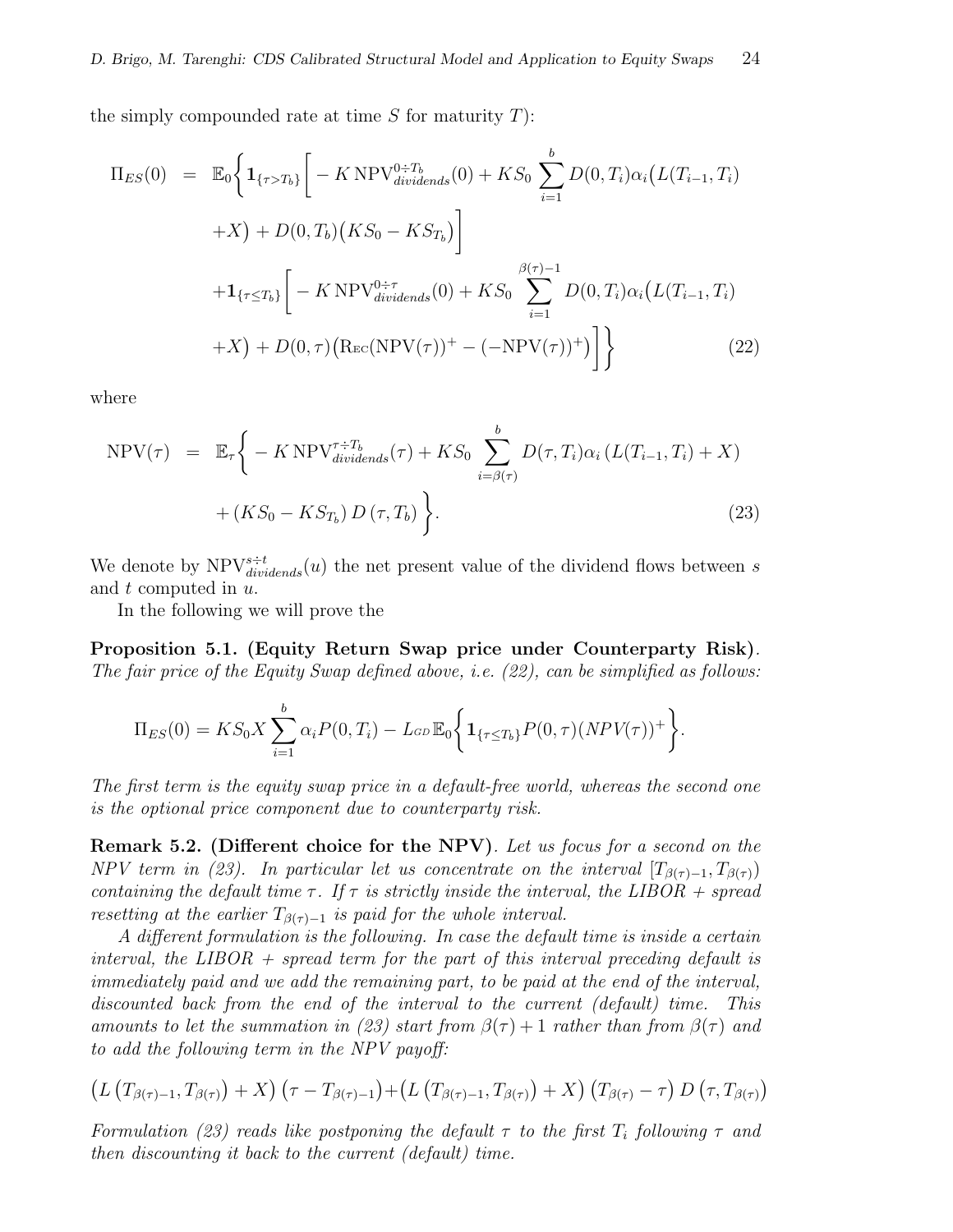Both formulations make sense so contract specifications are important in order to price this kind of products. Analytical pricing formulas with our choice result to be more tractable than with the alternative choice presented in this remark, where small accruing terms appear. Such accruing terms are very small in general and can be ignored.

If we try and find the above price by computing the expectation through a Monte Carlo simulation, we have to simulate both the behavior of the equity "C" underlying the swap, which we call  $S_t = S_t^C$ , and the default of the counterparty "B". In particular we need to know exactly  $\tau = \tau_B$ . Obviously the correlation between "B" and "C" could have a relevant impact on the contract value. Here the structural model can be helpful: Suppose to calibrate the underlying process  $V$  to CDS's for name "B", finding the appropriate default barrier and volatilities according to the procedure outlined earlier in this paper with the AT1P model. We could set a correlation between the processes  $V_t^B$  for "B" and  $S_t$  for "C", derived for example through historical estimation directly based on equity returns, and simulate the joint evolution of  $[V_t^B, S_t]$ . As a proxy of the correlation between these two quantities we may consider the correlation between  $S_t^B$  and  $S_t^C$ , i.e. between equities.

Remark 5.3. (Using reduced form models?) At this point it may be interesting to consider the alternatives offered by an intensity reduced form model. If one takes a deterministic intensity, since Poisson processes and Brownian Motions defined on the same space are independent, there is no way to introduce a correlation between the default event for "B" and the value of the equity " $C$ ". To take into account this correlation we may have to move to stochastic intensity. However, correlating the stochastic intensity of "B" to the equity of "C" may lead to a poorly tractable model, even under tractable intensities as in Brigo and Alfonsi (2005), and the amount of correlation induced in this way may be too small for practical purposes. Furthermore, historical estimation of the correlation between the instantaneous intensity and the equity of "C" may pose some problems that the structural model avoids by definition.

Now let us go more into details in analyzing the payoff. For simplicity, we assume deterministic dividends and rates, so that we can substitute the discount factors  $D(t, T)$  with zero coupon bond prices  $P(t, T)$  and move them outside the expectations. Moreover we recall that  $L(T_{i-1}, T_i) = (P(0, T_{i-1})/P(0, T_i) - 1)/\alpha_i$  and, as tions. Moreover we recall that  $L(T_{i-1}, T_i) = (P(0, T_{i-1})/P(0, T_i) - 1)/\alpha_i$  and, as a consequence,  $\sum_{i=A+1}^B P(0, T_i) \alpha_i L(T_{i-1}, T_i) = P(0, T_A) - P(0, T_B)$ . Finally, we set  $\text{Rec} = 1 - \text{L}\text{CD}$ , consistently with CDS notation, and notice that

$$
R_{EC}(NPV(\tau))^+ - (-NPV(\tau))^+ = NPV(\tau) - L_{GD}(NPV(\tau))^+.
$$
 (24)

We can rewrite the discounted NPV as

$$
P(0,\tau)NPV(\tau) = -KNPV_{dividends}^{\tau+T_b}(0) + KS_0 \sum_{i=\beta(\tau)}^{b} P(0,T_i)\alpha_i(L(T_{i-1},T_i) + X) + KS_0 P(0,T_b) - K\mathbb{E}_{\tau}\{S_{T_b}\}P(0,T_b).
$$
\n(25)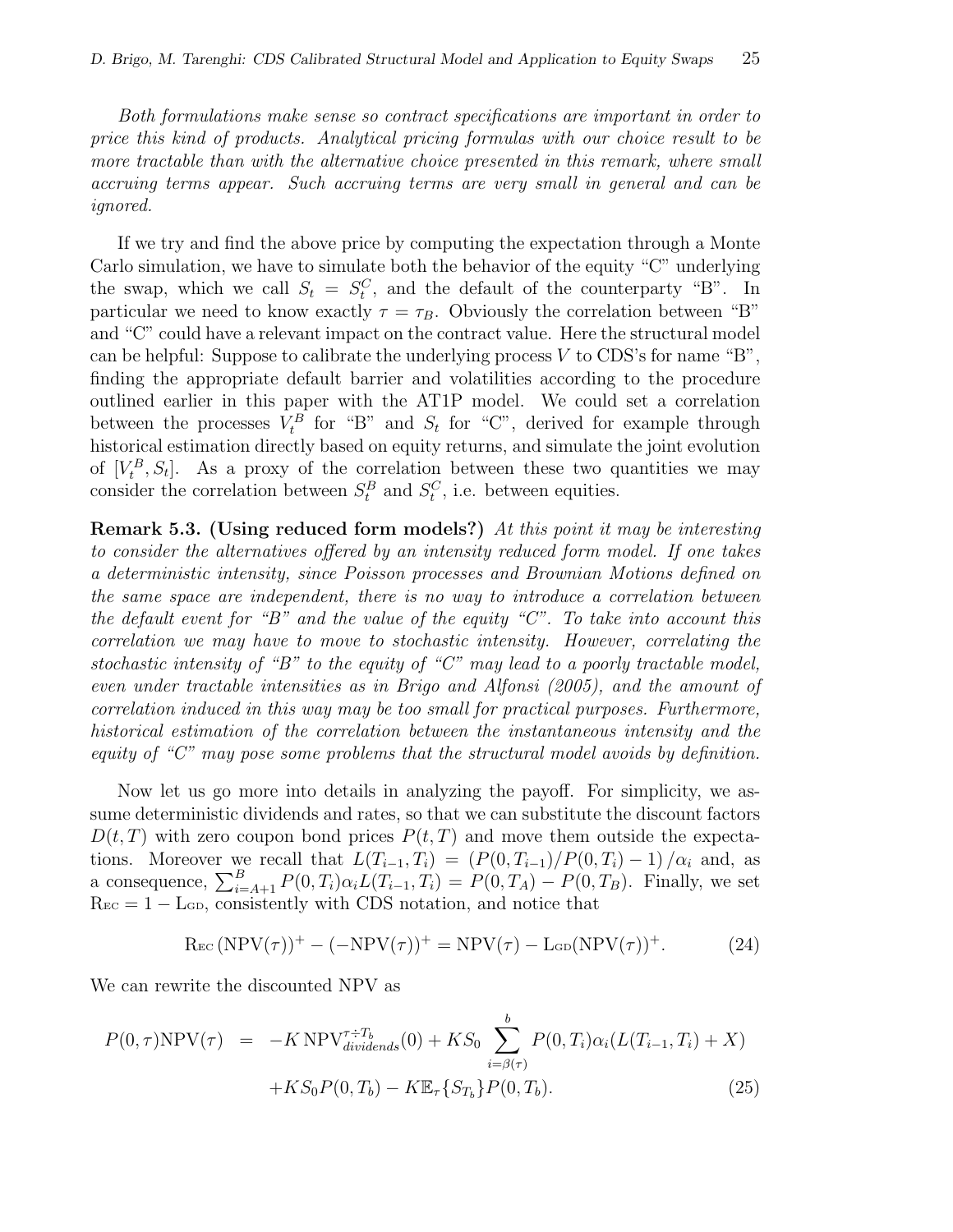Substituting (24) and (25) in (22) we obtain:

$$
\Pi_{ES}(0) = \mathbb{E}_{0} \Biggl\{ \mathbf{1}_{\{\tau>T_{b}\}} \Biggl[ -K NPV_{dividends}^{0+\mathcal{I}_{b}}^{0}(0) + KS_{0} \sum_{i=1}^{b} P(0, T_{i}) \alpha_{i} (L(T_{i-1}, T_{i}) + X) \n+ P(0, T_{b})(KS_{0} - KS_{T_{b}}) \Biggr] \n+ \mathbf{1}_{\{\tau \leq T_{b}\}} \Biggl[ -K NPV_{dividends}^{0+\tau}(0) + KS_{0} \sum_{i=1}^{\beta(\tau)-1} P(0, T_{i}) \alpha_{i} (L(T_{i-1}, T_{i}) + X) \n+ P(0, \tau) NP V(\tau) - \text{L}_{GD} P(0, \tau) (NP V(\tau))^{+} \Biggr] \Biggr\} = \n= \mathbb{E}_{0} \Biggl\{ \mathbf{1}_{\{\tau>T_{b}\}} \Biggl[ -K NPV_{dividends}^{0+\mathcal{T}_{b}}^{0} (0) + KS_{0} \sum_{i=1}^{b} P(0, T_{i}) \alpha_{i} (L(T_{i-1}, T_{i}) + X) \n+ P(0, T_{b}) KS_{0} - P(0, T_{b}) KS_{T_{b}} \Biggr] \n+ \mathbf{1}_{\{\tau \leq T_{b}\}} \Biggl[ -K NPV_{dividends}^{0+\mathcal{T}_{b}} (0) + KS_{0} \sum_{i=1}^{b} P(0, T_{i}) \alpha_{i} (L(T_{i-1}, T_{i}) + X) \n+ P(0, T_{b}) KS_{0} - P(0, T_{b}) KS_{T_{b}} \Biggr] \n= -K NPV_{dividends}^{0+\mathcal{T}_{b}} (0) + KS_{0} \sum_{i=1}^{b} P(0, T_{i}) \alpha_{i} (L(T_{i-1}, T_{i}) + X) \n+ P(0, T_{b}) KS_{0} - P(0, T_{b}) KS_{0} \Biggl\{ \mathbf{1}_{\{\tau>T_{b}\}} S_{T_{b}} \Biggr\} - P(0, T_{b}) K \mathbb{E}_{0} \Biggl\{ \mathbf{1}_{\{\tau \leq T_{b}\}} \mathbb{E}_{\tau} \{S_{T_{b}}\} \Biggr\} \n- \text{L}_{GD} \mathbb{E}_{0} \Biggl\{ \
$$

Now, observing that

$$
\mathbb{E}_{0}\left\{\mathbf{1}_{\{\tau>T_{b}\}}S_{T_{b}}+\mathbf{1}_{\{\tau\leq T_{b}\}}\mathbb{E}_{\tau}\left\{S_{T_{b}}\right\}\right\} = \mathbb{E}_{0}\left\{\mathbf{1}_{\{\tau>T_{b}\}}S_{T_{b}}+(1-\mathbf{1}_{\{\tau>T_{b}\}})\mathbb{E}_{\tau}\left\{S_{T_{b}}\right\}\right\} =
$$
\n
$$
= \mathbb{E}_{0}\left\{\mathbb{E}_{\tau}\left\{S_{T_{b}}\right\}+\mathbf{1}_{\{\tau>T_{b}\}}\left(S_{T_{b}}-\mathbb{E}_{\tau}\left\{S_{T_{b}}\right\}\right)\right\} =
$$
\n
$$
= \mathbb{E}_{0}\left\{\mathbb{E}_{\tau}\left\{S_{T_{b}}\right\}\right\}+\mathbb{E}_{0}\left\{\mathbf{1}_{\{\tau>T_{b}\}}\left(S_{T_{b}}-S_{T_{b}}\right)\right\} =
$$
\n
$$
= \mathbb{E}_{0}\left\{\mathbb{E}_{\tau}\left\{S_{T_{b}}\right\}\right\}+\mathbb{E}_{0}\left\{\mathbf{1}_{\{\tau>T_{b}\}}\left(S_{T_{b}}-S_{T_{b}}\right)\right\} =
$$
\n
$$
= \mathbb{E}_{0}\left\{S_{T_{b}}\right\} = \frac{S_{0}}{P(0,T_{b})} - \frac{\text{NPV}_{dividends}^{0\div T_{b}}(0)}{P(0,T_{b})} \quad (27)
$$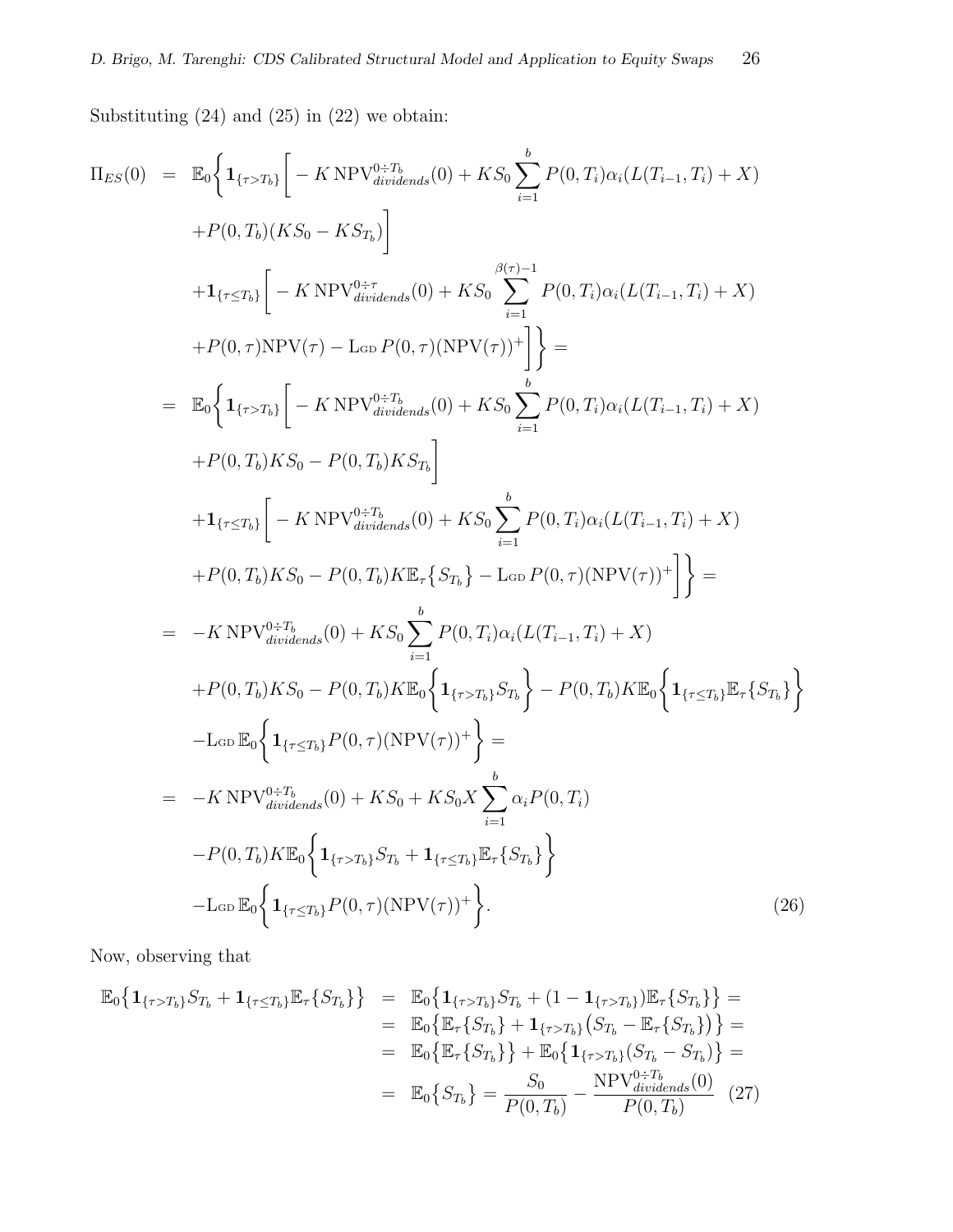the expected payoff (26) becomes

$$
\Pi_{ES}(0) = -K \text{NPV}_{dividends}^{0 \div T_b}(0) + KS_0 + KS_0X \sum_{i=1}^{b} \alpha_i P(0, T_i)
$$
  
\n
$$
-K P(0, T_b) \left( \frac{S_0}{P(0, T_b)} - \frac{\text{NPV}_{dividends}^{0 \div T_b}(0)}{P(0, T_b)} \right)
$$
  
\n
$$
-L_{GD} \mathbb{E}_0 \left\{ \mathbf{1}_{\{\tau \le T\}} P(0, \tau) (\text{NPV}(\tau))^+ \right\} =
$$
  
\n
$$
= KS_0X \sum_{i=1}^{b} \alpha_i P(0, T_i) - L_{GD} \mathbb{E}_0 \left\{ \mathbf{1}_{\{\tau \le T_b\}} P(0, \tau) (\text{NPV}(\tau))^+ \right\}.
$$
 (28)

which proves our proposition above. As noticed in the proposition, the first term in the last expression in (28) is  $\Pi_{ES}^{\text{DEFREE}}(0)$ , i.e. the payoff of the Equity Swap in a default free ("defree") world. Indeed, as stated before, in a default free market the fair spread would be zero, so that if we add a nonzero spread  $X$  the value of the equity swap in a default free world is simply the NPV of the future spread cash flows.

The second term is very important if we allow counterparty "B" to default. As it is non-positive, to have a fair value for  $\Pi_{ES}(0)$  we need a non-negative spread X.

At this point it may be worth noticing that the above decomposition is rather general. When we include counterparty risk into the valuation, we always obtain a decomposition

$$
Price = Price_{DefaultFree} - (1-recovery) \ Call Option_{on \ residual \ NPV}
$$

The call option has strike 0. As we have observed earlier, the counterparty risk introduces, among other features, a further optionality level into the valuation.

Going back to our equity swap, now it is possible to run the Monte Carlo simulation, looking for the spread  $X$  that makes the contract fair. The simulation itself is simpler when taking into account the following computation included in the discounted NPV:  $\overline{a}$ ª

$$
P(\tau, T_b) \mathbb{E}_{\tau} \{ S_{T_b} \} = S_{\tau} - \text{NPV}_{dividends}^{\tau \div T_b}(\tau) \tag{29}
$$

so that we have

$$
P(0,\tau)NPV(\tau) = KS_0 \sum_{i=\beta(\tau)}^{b} P(0,T_i)\alpha_i(L(T_{i-1},T_i) + X) + KS_0P(0,T_b) -KP(0,\tau)S_{\tau} = = KS_0 \sum_{i=\beta(\tau)}^{b} P(0,T_i)\alpha_i X + KS_0P(0,T_{\beta(\tau)-1}) -KP(0,\tau)S_{\tau}.
$$
 (30)

The reformulation of the original expected payoff (22) as in (28) presents an important advantage in terms of numerical simulation. In fact in (22) we have a global expectation, hence we have to simulate the exact payoff for each path. In (28), with many simplifications, we have isolated a part of the expected payoff out of the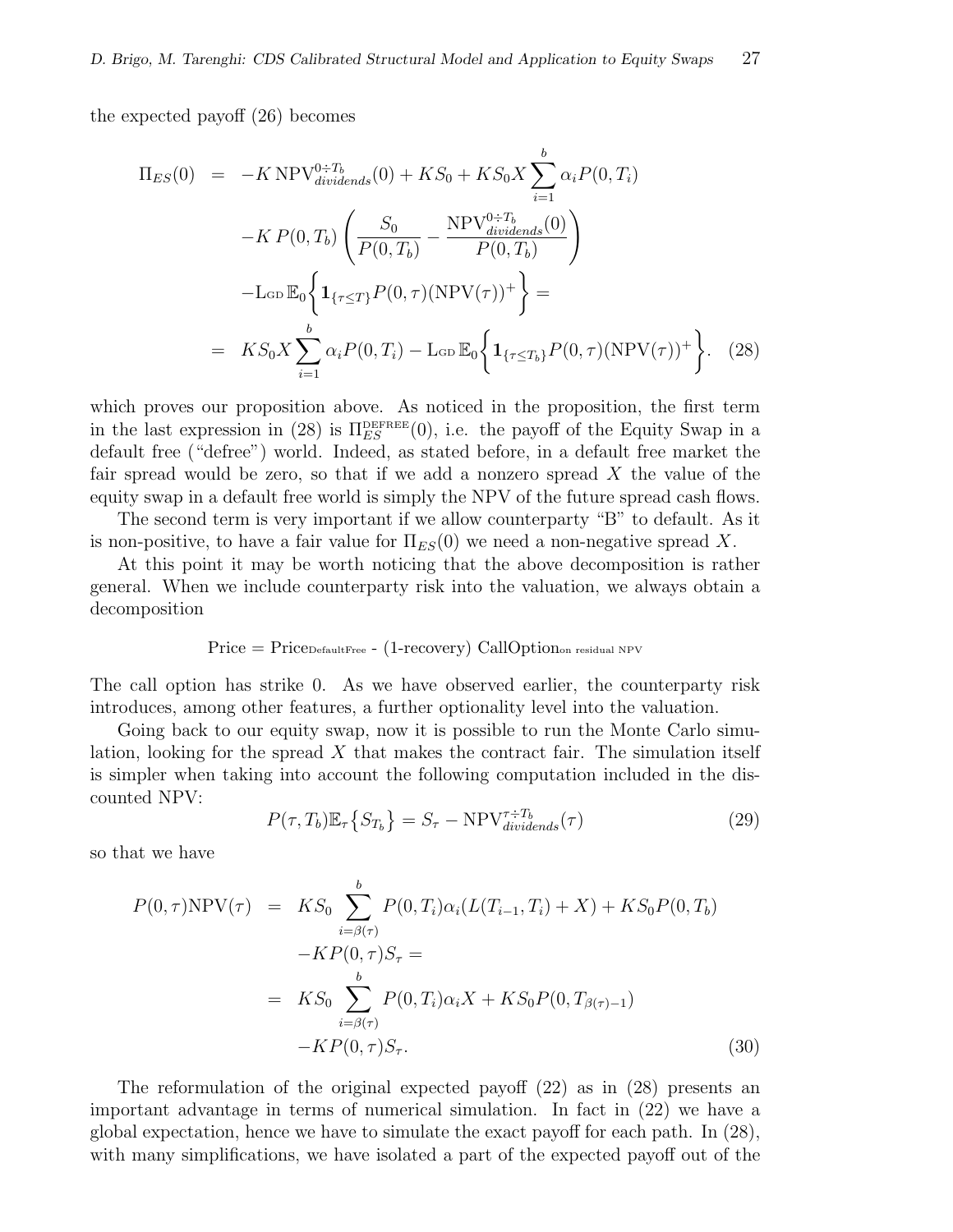main expectation. This isolated part has an expected value that we have been able to calculate, so that it does not have to be simulated. Simulating only the residual part is helpful because now the variance of the part of the payoff that has been computed analytically is no longer affecting the standard error of our Monte Carlo simulation. The standard error is indeed much lower when simulating (28) instead of (22). The expected value we computed analytically above involves terms in  $S_{T_b}$  which would add a lot of variance to the final payoff. In (28) the only  $S_{T_b}$  term left is in the optional NPV part.

We performed some simulations under different assumptions on the correlation between "B" and "C". We considered five cases:  $\rho = -1$ ,  $\rho = -0.2$ ,  $\rho = 0$ ,  $\rho = 0.5$ and  $\rho = 1$ . In Table 6 we present the results of the simulation, together with the error given by one standard deviation (Monte Carlo standard error). For counterparty "B" we used the same CDS rates of the company analyzed in Section 3. For the reference stock "C" we used a hypothetical stock with initial price  $S_0 = 20$ , volatility  $\sigma = 20\%$ and constant dividend yield  $q = 0.80\%$ . The contract has maturity  $T = 5y$  and the settlement of the LIBOR rate has a semi-annual frequency. Finally, we included a recovery rate  $\text{R}_{\text{EC}} = 40\%$ . The starting date is the same we used for the calibration, i.e. March 10th, 2004. Since the reference number of stocks K is just a constant multiplying the whole payoff, without losing generality we set it equal to one.

In order to reduce the errors of the simulations, we have adopted a variance reduction technique using the default indicator (whose expected value is the known default probability) as a control variate. In particular we have used the default indicator  $1_{\{\tau \leq T\}}$  at the maturity T of the contract, which has a large correlation with the final payoff. Even so, a large number of scenarios are needed to obtain errors with a lower order of magnitude than X. In our simulations we have used  $N = 2000000$ .

We notice that X increases together with  $\rho$ . This fact can be explained in the following way. Let us consider the case of positive correlation between "B" and "C": This means that, in general, if the firm value for "B" increases, moving away from the default barrier, also the stock price for "C" tends to increase due to the positive correlation. Both processes will then have high values. Instead, again under positive correlation, if  $V_t^B$  lowers towards the default barrier, also  $S_t^C$  will tend to do so, going possibly below the initial value  $S_0$ . In this case  $NPV(\tau)$  has a large probability to be positive (see  $(30)$ ), so that one needs a large X to balance it, as is clear when looking at the final payoff (28). On the contrary, for negative correlation, the same reasoning can be applied, but now if  $V_t^B$  lowers and tends to the default barrier, in general  $S_t^C$  will tend to move in the opposite direction and the corresponding  $NPV(\tau)$  will probably be negative, or, if positive, not very large. Hence the "balancing" spread X we need will be quite small.

The simulation error depends on  $\rho$  too, and in particular it is influenced by two main effects. The first one is the same as before. Indeed, a positive correlation means high probability of positive NPV in case of default. As the default probability of "B" does not depend on  $\rho$ , it is clear that a positive correlation leads to evaluate the expectation of a random variable which has a high probability of being different from zero (and in particular positive), while a negative correlation leads to the expectation of a variable which is almost always zero, leading to a lower Monte Carlo error. The other effect is due to the impact of  $\rho$  on the correlation between the payoff variate and the control variate. It happens that this correlation is decreasing in  $\rho$ : It is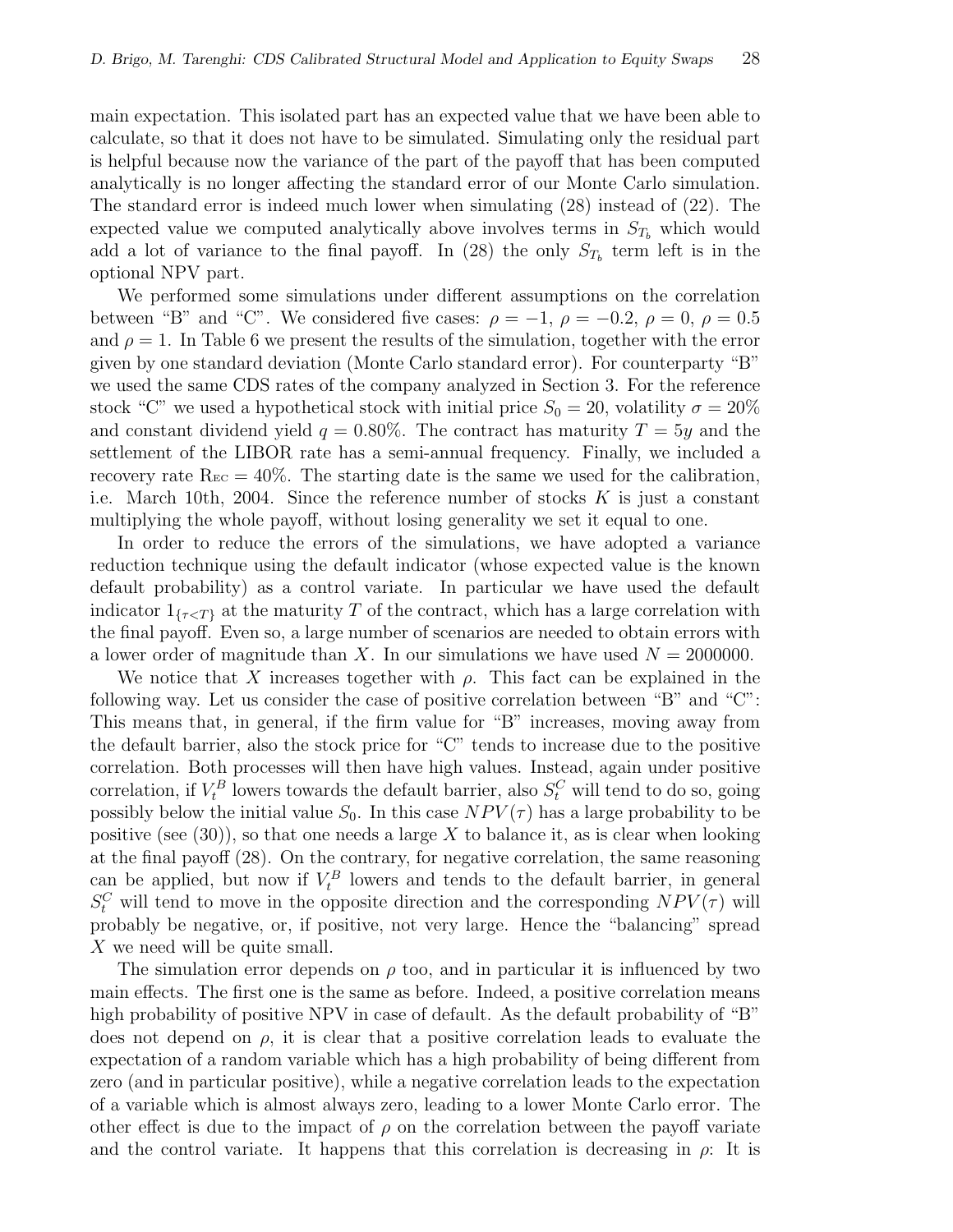| $\omega$ |      | ES payoff | MC error |
|----------|------|-----------|----------|
| -1       |      |           | ∩*       |
| $-0.2$   | 2.45 | $-0.02$   | 1.71     |
| 0        | 4.87 | $-0.90$   | 2.32     |
| 0.5      | 14.2 | $-0.53$   | 2.71     |
|          | 24.4 | $-0.34$   | 0.72     |

Table 6: Fair spread  $X$  (in basis points) of the Equity Swap in five different correlation cases,  $S_0 = 20$ . We also report the value of the average of the simulated payoff (times 10000) across the 2000000 scenarios and its standard error, for the chosen  $X$ , thus showing that X is indeed fair in practice, since all the averages and MC windows are close to zero. X's have been found by iterating the MC simulation for different values of X until the payoff was found to be sufficiently small. The MC error for  $\rho = -1$  (marked with an asterisk) is null since in each simulated scenario the simulated term has been found to be identically zero (i.e. the NPV was always negative).

nearly  $-1$  when  $\rho = 1$ , and then increases with lower values of  $\rho$  (it is about  $-0.4$  for  $\rho = -0.2$ ).

As a final remark we notice that the spread X corresponding to  $\rho = -1$  is identically equal to zero. The reason is quite simple: When we have maximum negative correlation between the counterparty "B" and the reference entity "C", the NPV in (28) is negative in all the simulated scenarios involving default, so that the related term in the price of the equity swap is always zero. We are then left only with the fixed term and this is null only when  $X$  is zero. All this reasoning also explains why the error of the simulation, marked with an asterisk, is zero.

## 6 Conclusions

In general the link between default probabilities and credit spreads is best described by intensity models. The credit spread to be added to the risk free rate represents a good measure of a bond credit risk for example. Yet, intensity models present some drawbacks: They do not link the default event to the economy but rather to an exogenous jump process whose jump component remains unexplained from an economic point of view. Moreover, when dealing with default correlation, a copula function must be introduced between the jump processes thresholds in a way that has no clear immediate relation with equity correlation, the only source of correlation that can be used for practical purposes.

In this paper we introduced an analytically tractable structural model that allows for a solution to the above points. In this model the default has an economic cause, in that it is caused by the value of the firm hitting the safety barrier value, and all quantities are basic market observables. Also, when dealing with multi-name products, the model allows for the introduction of the correlation in a very natural way, by simply correlating shocks in the different values of the firm equities by means of equity correlation.

We showed how to calibrate the model parameters to actual market data: Starting from CDS quotes, we calibrated the value of the firm volatilities and found the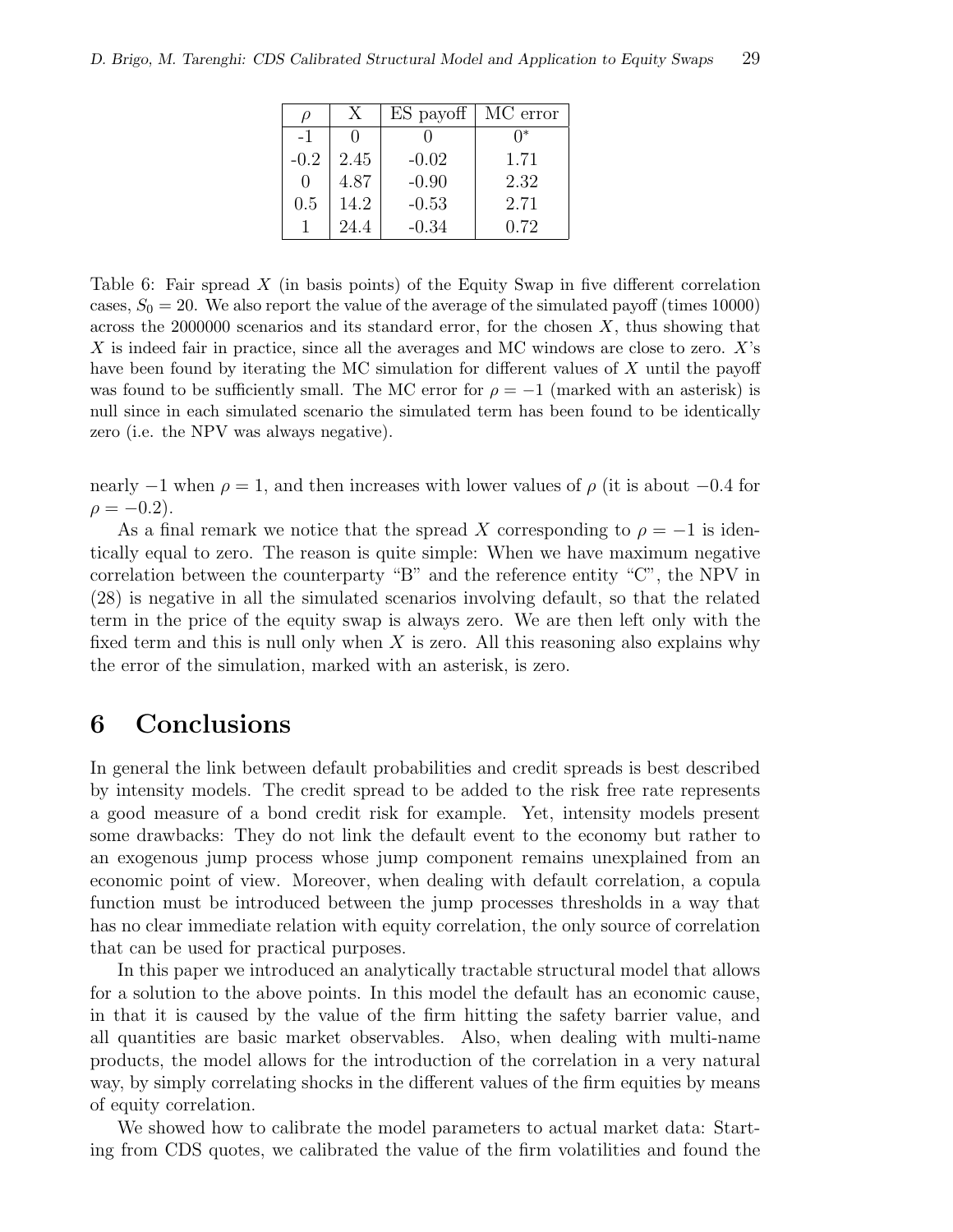barrier triggering the default that was consistent with CDS quotes and also leading to analytical tractability. We also explained the analogies with barrier option pricing, in particular the case with time dependent parameters. We hinted at the possible use of a scenario based random barrier, as in Brigo and Tarenghi (2005).

As a practical example, we also applied the model to a concrete case, showing how it can describe the proximity of default when time changes and the market quotes for the CDS's reflect increasing credit deterioration. When the market detects a company crisis, it responds with high CDS quotes and this translates into high default probabilities, i.e. high probabilities for the underlying process to hit the safety barrier, that in turn translate in high calibrated volatilities for the firm value dynamics. We also took advantage of the numerical examples to further explain and interpret a few model parameters whose role needed further investigation.

The calibrated model is useful for pricing more sophisticated derivatives depending on default. We gave the fundamental example of equity swaps pricing under counterparty risk.

## 7 Appendix: Results of the case study calibrations and market data

#### 7.1 Credit spread based barrier parameter H

Here we present the numerical results of the calibration relative to the case study discussed in Section 4. For each date we present the spot price of the equity with its historical volatility, the rates and the recovery rates of the (running) CDS's (quarterly paid), the outputs of the calibration. For all cases we used  $\beta = 0.5$ . H is computed using the credit spread based method explained in Section 3.

• September 10th, 2003.

Stock Price  $= 2.898$  euros, volatility  $= 5\%$ , recovery rate  $= 40\%$ . The barrier parameter is  $H = 0.8977$  (re-scaled  $V_0 = 1$ ).

| CDS maturity    | Rate (bps) | Volatility nodes | Survival |
|-----------------|------------|------------------|----------|
| $10$ -sep- $03$ |            | 5.012\%          | 100.000% |
| 1y              | 192.5      | 5.012\%          | 96.673%  |
| 3y              | 215        | 3.103%           | 89.524\% |
| 5y              | 225        | 3.178%           | 82.471%  |
| 7v              | 235        | 3.551\%          | 75.375%  |
| $10\rm{v}$      | 235        | 3.658%           | 66.998%  |

Table 7: Outputs of the calibration on September 10th, 2003. Here  $\beta = 0.5$  and  $H =$ 0.8977.

• November 28th, 2003.

Stock Price  $= 2.297$  euros, volatility  $= 14\%$ , recovery rate  $= 40\%$ . The barrier parameter is  $H = 0.8052$  (re-scaled  $V_0 = 1$ ).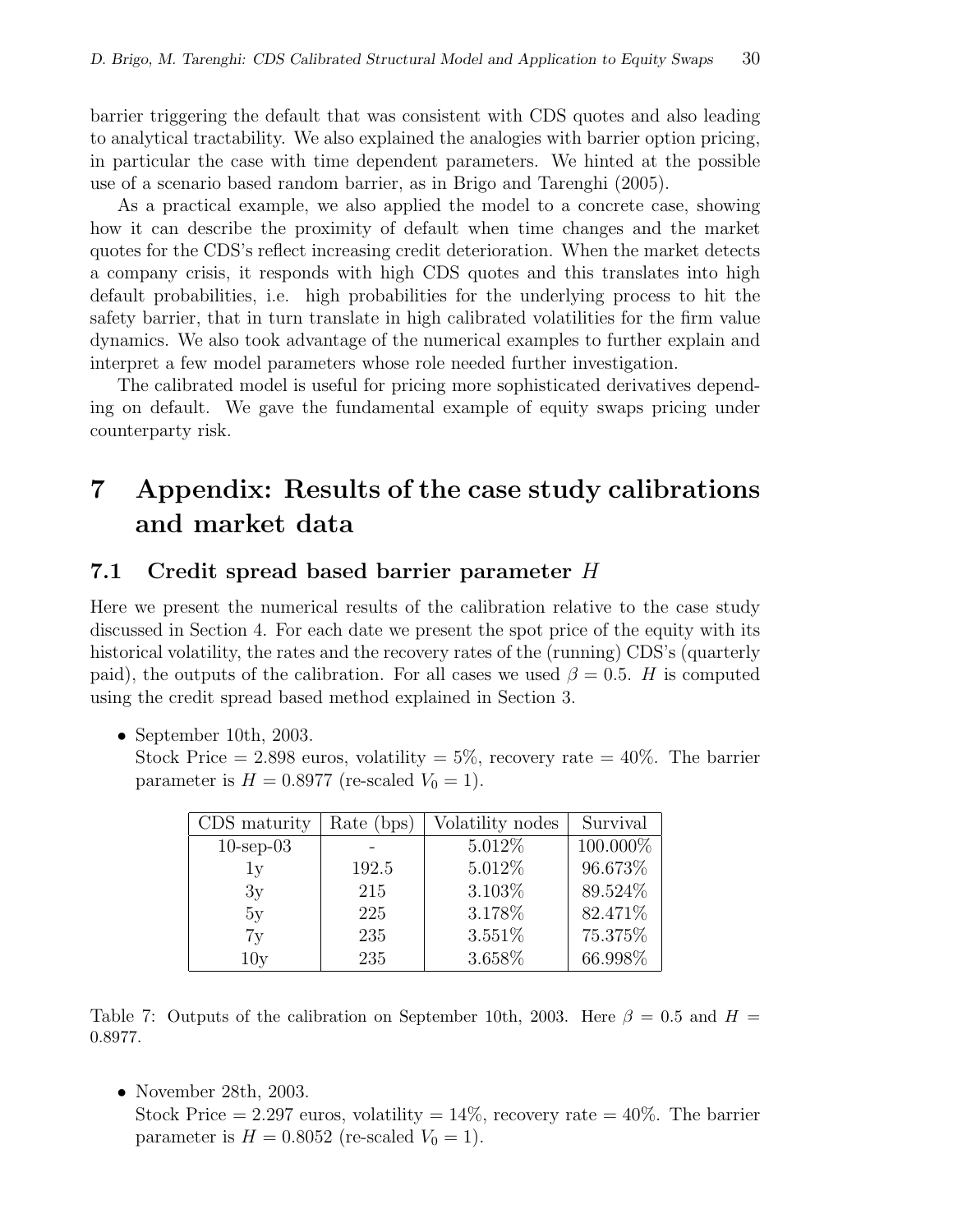| CDS maturity | Rate (bps) | Volatility nodes | Survival  |
|--------------|------------|------------------|-----------|
| $28$ -nov-03 |            | 14.081\%         | 100.000\% |
| 1y           | 725        | 14.081\%         | 87.620%   |
| 3y           | 630        | 10.800%          | 72.529%   |
| 5y           | 570        | 11.489%          | 62.561%   |
| 7y           | 570        | 16.235%          | 51.810\%  |
| 10y          | 570        | 22.793%          | 39.217%   |

Table 8: Outputs of the calibration on November 28th, 2003. Here  $\beta = 0.5$  and  $H = 0.8052$ .

• December 8th, 2003.

Stock Price  $= 2.237$  euros, volatility  $= 20\%$ , recovery rate  $= 25\%$ . The barrier parameter is  $H = 0.7730$  (re-scaled  $V_0 = 1$ ).

| CDS maturity | Rate (bps) | Volatility nodes | Survival  |
|--------------|------------|------------------|-----------|
| $8$ -dec-03  |            | 20.197%          | 100.000\% |
| 1y           | 1450       | 20.197%          | 81.289%   |
| 3y           | 1200       | 17.972%          | 62.065%   |
| 5y           | 940        | 13.685%          | 56.263%   |
| 7y           | 850        | 18.771\%         | 49.386%   |
| 10v          | 850        | 36.661\%         | 35.626%   |

Table 9: Outputs of the calibration on December 8th, 2003. Here  $\beta = 0.5$  and  $H = 0.7730$ .

• December 10th, 2003.

Stock Price  $= 2.237$  euros, volatility  $= 50\%$ , recovery rate  $= 15\%$ . The barrier parameter is  $H = 0.7253$  (re-scaled  $V_0 = 1$ ).

| CDS maturity    | Rate (bps) | Volatility nodes | Survival |
|-----------------|------------|------------------|----------|
| $10$ -dec-03    |            | 50.000%          | 100.000% |
| 1y              | 5050       | 50.000%          | 55.452%  |
| 3y              | 2100       | 4.325%           | 55.208%  |
| 5y              | 1500       | 19.950%          | 50.910%  |
| 7y              | 1250       | 24.063%          | 46.705%  |
| 10 <sub>V</sub> | 1100       | 37.422%          | 39.121\% |

Table 10: Outputs of the calibration on December 10th, 2003. Here  $\beta = 0.5$  and  $H =$ 0.7253.

Remark 7.1. In this last case the calibration algorithm for the deterministic intensity model could not achieve a solution, so it was not possible to extract the suitable value for the "credit spread based" H. In such cases we can proceed in an alternative way. Let  $\bar{\sigma}$  be the equity volatility for the first maturity that is given by the equity market.

a. Choose a first guess  $H^{(1)}$  for H. Set i=1;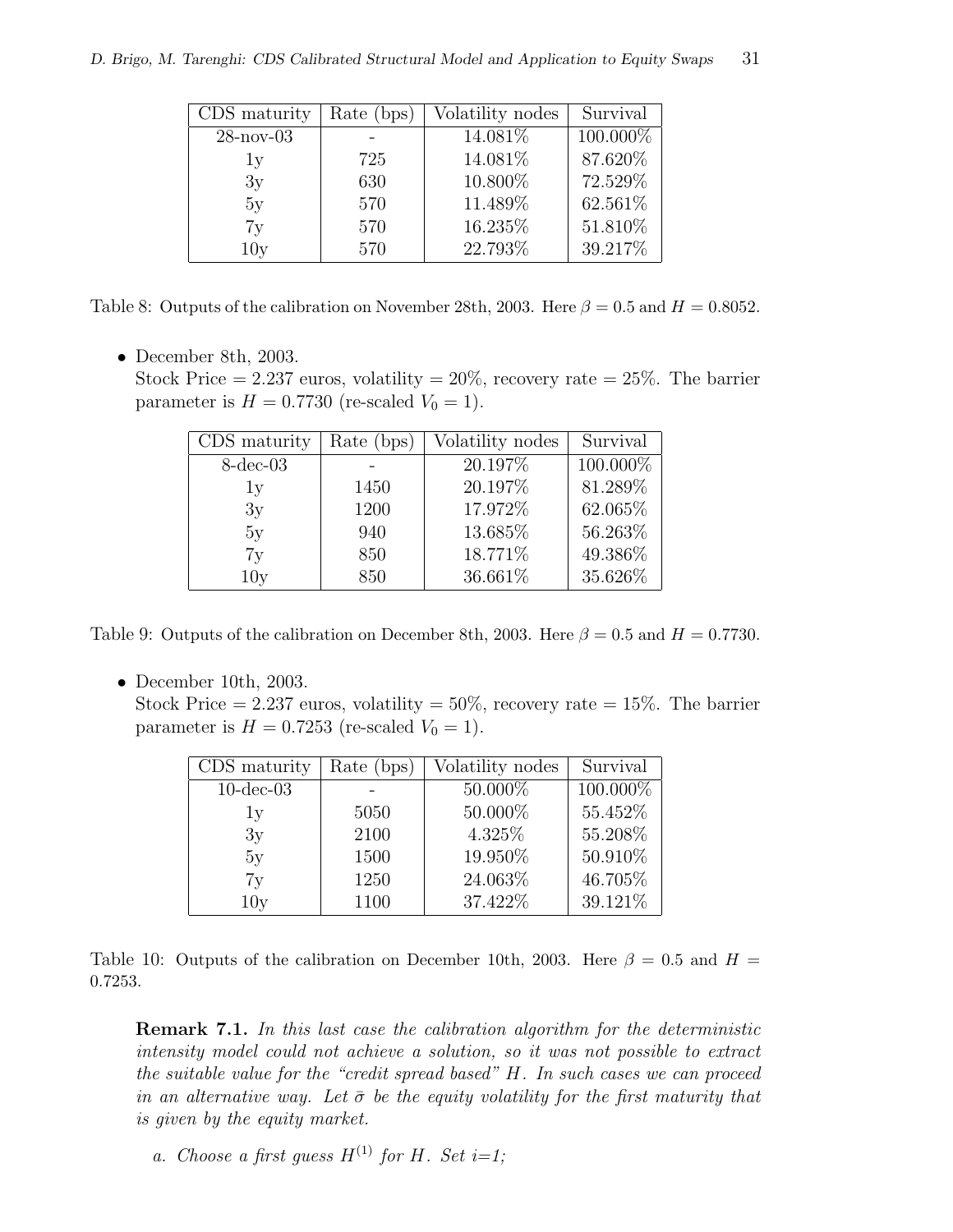- b. Calibrate the structural model to the first maturity CDS market quote through the parameter  $\sigma$  when the barrier is set to  $H^{(i)}$ ; Let  $\sigma^{(i)}$  be the calibrated volatility.
- c. Compute the first maturity default probability with the structural model *characterized by*  $H^{(i)}$  *and*  $\sigma^{(i)}$ *.*
- d. Solve in H the equation where we equate the default probability computed in "c" above to the default probability of a structural model characterized by H and  $\bar{\sigma}$ ; Set H<sup>(i+1)</sup> to the found value of H; Replace i by i + 1 and restart from "b".

Typically, after a number of iterations,  $\sigma^{(i)}$  will be very close to  $\bar{\sigma}$  and we may set H to the corresponding value  $H^{(i)}$ .

#### 7.2 Excursion/protection analogy barrier parameter H

Here we present the results of the calibration performed using the excursion protection analogy to estimate H, i.e.  $H/V_0 = \text{Rec}$ . Now  $\beta = 0.08$  and the other parameters are the same as before.

• September 10th, 2003. The barrier parameter is  $H = \text{R}_{\text{EC}} = 0.4$  (re-scaled  $V_0 = 1$ ).

| CDS maturity    | Rate (bps) | Volatility nodes | Survival |
|-----------------|------------|------------------|----------|
| $10$ -sep- $03$ |            | 42.713%          | 100.000% |
| 1y              | 192.5      | 42.713%          | 96.674%  |
| 3y              | 215        | 26.588%          | 89.524\% |
| 5y              | 225        | 27.343%          | 82.473%  |
| 7v              | 235        | 30.686%          | 75.377%  |
| $10\rm{v}$      | 235        | 31.778%          | 67.002%  |

Table 11: Outputs of the calibration on September 10th, 2003. Here  $\beta = 0.08$  and  $H = 0.4$ .

• November 28th, 2003.

The barrier parameter is  $H = \text{R}_{\text{EC}} = 0.4$  (re-scaled  $V_0 = 1$ ).

| CDS maturity | Rate (bps) | Volatility nodes | Survival  |
|--------------|------------|------------------|-----------|
| $28$ -nov-03 |            | 58.808%          | 100.000\% |
| 1y           | 725        | 58.808%          | 87.613%   |
| 3y           | 630        | 44.225%          | 72.512%   |
| 5y           | 570        | 46.237%          | 62.541\%  |
| 7y           | 570        | 63.898%          | 51.780%   |
| 10y          | 570        | 85.758%          | 39.146%   |

Table 12: Outputs of the calibration on November 28th, 2003. Here  $\beta = 0.08$  and  $H = 0.4$ .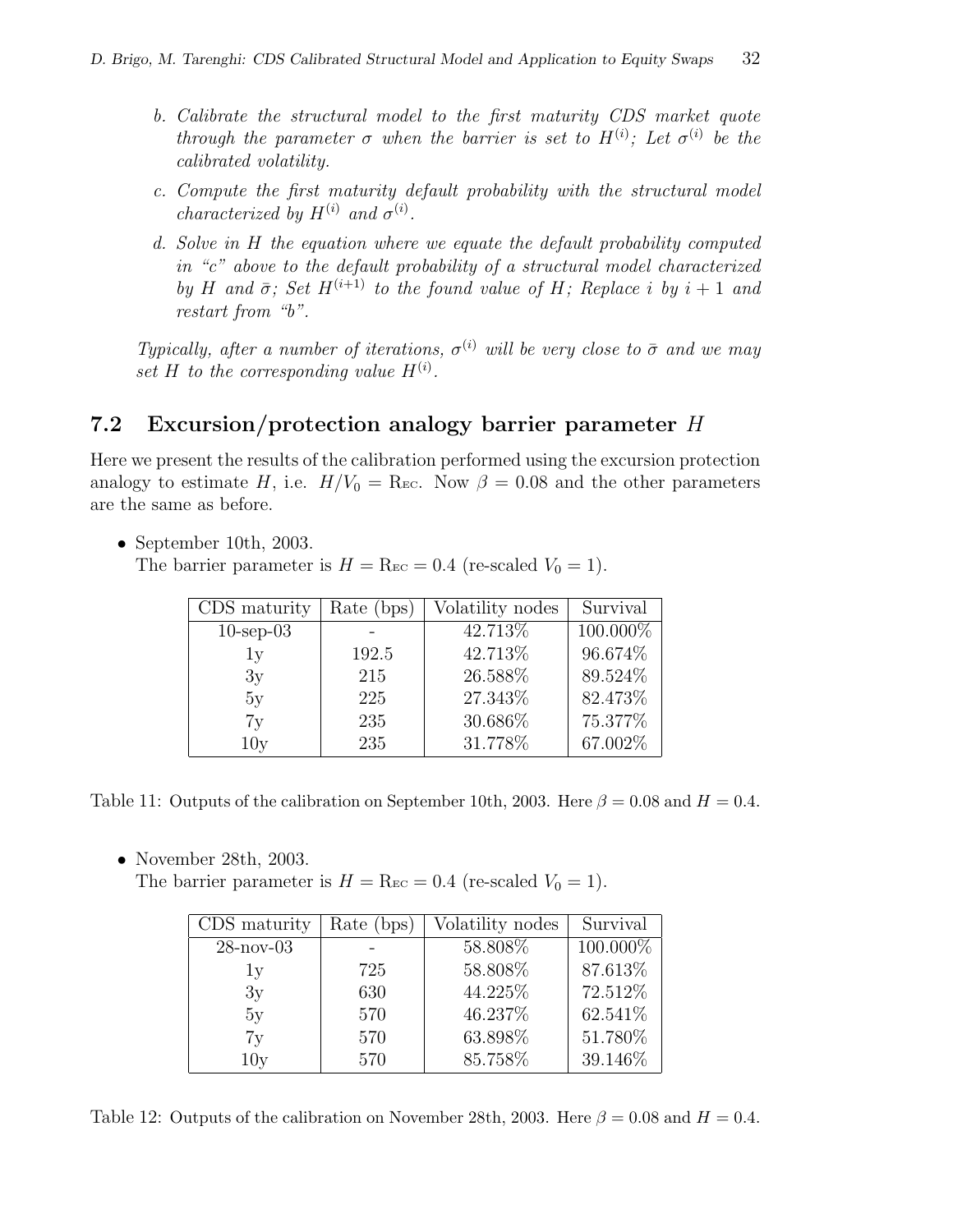#### • December 8th, 2003.

The barrier parameter is  $H = \text{R}_{\text{EC}} = 0.25$  (re-scaled  $V_0 = 1$ ).

| CDS maturity | Rate (bps) | Volatility nodes | Survival  |
|--------------|------------|------------------|-----------|
| $8$ -dec-03  |            | 107.846\%        | 100.000\% |
| 1y           | 1450       | 107.846%         | 81.277%   |
| 3y           | 1200       | 94.506%          | 62.041\%  |
| 5y           | 940        | 71.046%          | 56.246\%  |
| 7v           | 850        | 96.431\%         | 49.369%   |
| 10v          | 850        | 181.575%         | 35.559%   |

Table 13: Outputs of the calibration on December 8th, 2003. Here  $\beta = 0.08$  and  $H = 0.25$ .

- December 10th, 2003.
	- The barrier parameter is  $H = \text{R}_{\text{EC}} = 0.15$  (re-scaled  $V_0 = 1$ ).

| CDS maturity | Rate (bps) | Volatility nodes | Survival  |
|--------------|------------|------------------|-----------|
| $10$ -dec-03 |            | 292.060\%        | 100.000\% |
| 1y           | 5050       | 292.060\%        | 55.381%   |
| 3y           | 2100       | 21.603%          | 55.198%   |
| 5y           | 1500       | 114.713%         | 50.904%   |
| 7y           | 1250       | 137.488%         | 46.700%   |
| 10y          | 1100       | 210.474%         | 39.104\%  |

Table 14: Outputs of the calibration on December 10th, 2003. Here  $\beta = 0.08$  and  $H = 0.15$ .

Finally, we present the calibration performed for the first date (September 10th, 2003) with  $\beta = 0.08$  and H estimated by means of the credit spread method. Comparing the values in Table 15 with those in Table 7 we see that the volatilities are nearly the same, and this holds in general, at least when the volatilities are not too high. Here the barrier parameter is  $H = 0.8969$  (re-scaled  $V_0 = 1$ ).

| CDS maturity    | Rate (bps) | Volatility nodes | Survival |
|-----------------|------------|------------------|----------|
| $10$ -sep- $03$ |            | 5.012\%          | 100.000% |
| 1y              | 192.5      | 5.012%           | 96.673%  |
| 3y              | 215        | 3.064\%          | 89.522%  |
| 5y              | 225        | 3.110%           | 82.468%  |
| 7y              | 235        | 3.445\%          | 75.369%  |
| 10y             | 235        | 3.508%           | 66.988%  |

Table 15: Outputs of the calibration on September 10th, 2003. Here  $\beta = 0.08$  and  $H =$ 0.8969.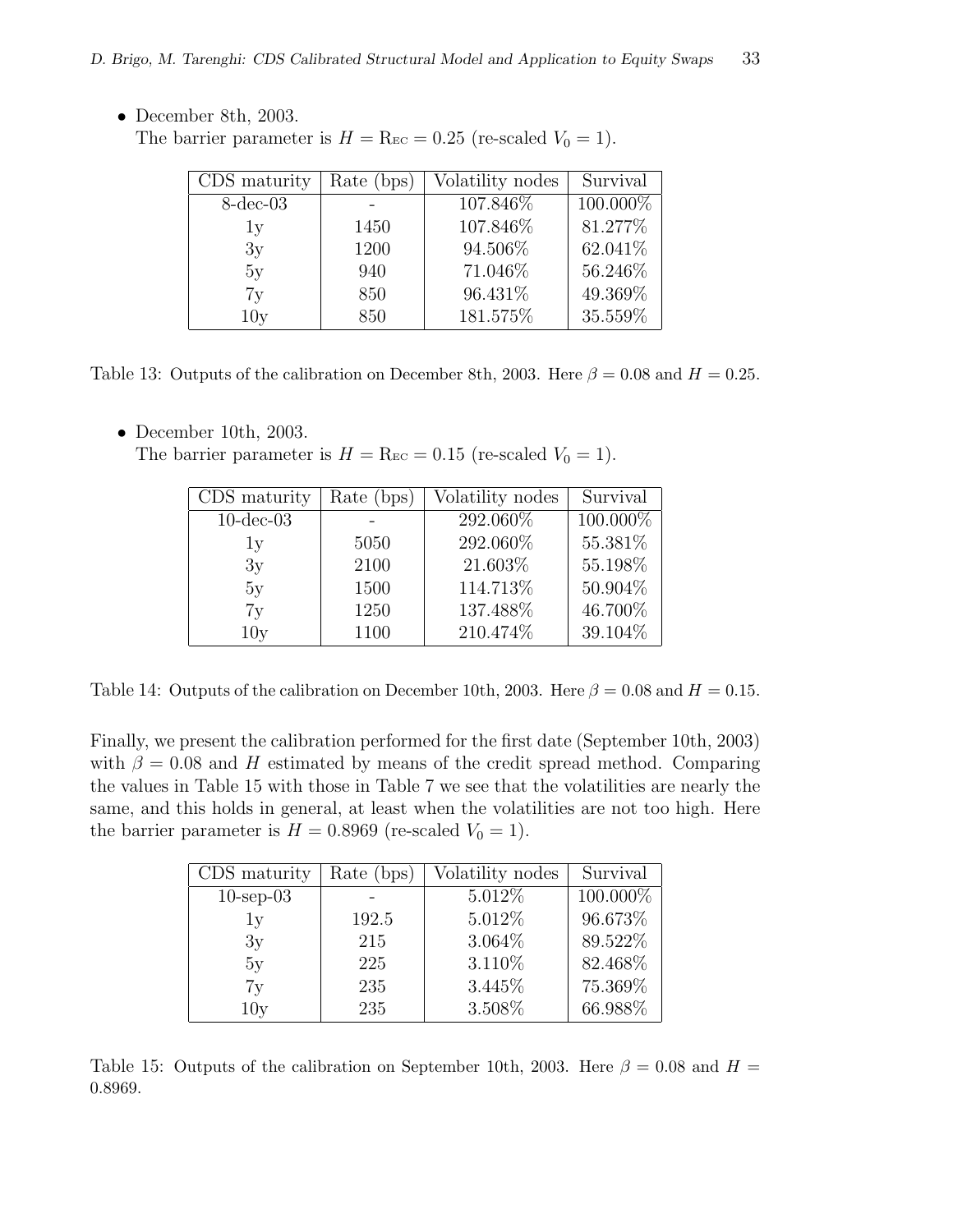### 7.3 Discount Curves

In the following we report the Discount Curves that have been used in the simulations.

• September 10th, 2003.

| Date         | Discount | Date            | Discount | Date         | Discount |
|--------------|----------|-----------------|----------|--------------|----------|
| Sep 10th, 03 | 1.00000  | Jun 14th, 04    | 0.98320  | Sep 12th, 11 | 0.71837  |
| Sep 11th, 03 | 0.99994  | Sep 13th, 04    | 0.97721  | Sep 12th, 12 | 0.68171  |
| Sep 15th, 03 | 0.99971  | Sep 12th, 05    | 0.94740  | Sep 12th, 13 | 0.64624  |
| Sep 19th, 03 | 0.99948  | Sep $12th$ , 06 | 0.91195  | Sep 12th, 14 | 0.61204  |
| Oct 13th, 03 | 0.99805  | Sep 12th, 07    | 0.87373  | Sep 14th, 15 | 0.58032  |
| Nov 12th, 03 | 0.99627  | Sep 12th, 08    | 0.83501  | Sep 12th, 16 | 0.54942  |
| Dec 12th, 03 | 0.99447  | Sep 14th, 09    | 0.79557  | Sep 12th, 17 | 0.51882  |
| Mar 12th, 04 | 0.98896  | Sep 13th, 10    | 0.75666  | Sep 12th, 18 | 0.48937  |

Table 16: Discount curve on September 10th, 2003.

• November 28th, 2003.

| Date           | Discount | Date           | Discount | Date           | Discount |
|----------------|----------|----------------|----------|----------------|----------|
| Nov 28th, 03   | 1.00000  | Sep $02nd, 04$ | 0.98200  | Dec 02nd, 11   | 0.70648  |
| Dec 01st, $03$ | 0.99983  | Dec 02nd, 04   | 0.97508  | Dec 03rd, 12   | 0.66950  |
| Dec 03rd, 03   | 0.99971  | Dec 02nd, 05   | 0.94202  | Dec 02nd, 13   | 0.63449  |
| Dec 09th, 03   | 0.99936  | Dec 04th, $06$ | 0.90424  | Dec 02nd, 14   | 0.60081  |
| Jan 02nd, 04   | 0.99792  | Dec 03rd, 07   | 0.86449  | Dec 02nd, $15$ | 0.56852  |
| Feb 02nd, 04   | 0.99607  | Dec 02nd, 08   | 0.82431  | Dec 02nd, $16$ | 0.53760  |
| Mar 02nd, 04   | 0.99435  | Dec 02nd, 09   | 0.78427  | Dec 04th, 17   | 0.50786  |
| Jun 02nd, 04   | 0.98849  | Dec 02nd, 10   | 0.74490  | Dec 03rd, 18   | 0.47965  |

Table 17: Discount curve on November 28th, 2003.

• December 8th, 2003.

| Date         | Discount | Date         | Discount | Date         | Discount |
|--------------|----------|--------------|----------|--------------|----------|
| Dec 08th, 03 | 1.00000  | Sep 10th, 04 | 0.98271  | Dec 12th, 11 | 0.71134  |
| Dec 09th, 03 | 0.99994  | Dec 10th, 04 | 0.97612  | Dec 10th, 12 | 0.67460  |
| Dec 11th, 03 | 0.99983  | Dec 12th, 05 | 0.94456  | Dec 10th, 13 | 0.63960  |
| Dec 17th, 03 | 0.99949  | Dec 11th, 06 | 0.90787  | Dec 10th, 14 | 0.60587  |
| Jan 12th, 04 | 0.99793  | Dec 10th, 07 | 0.86880  | Dec 10th, 15 | 0.57341  |
| Feb 10th, 04 | 0.99620  | Dec 10th, 08 | 0.82911  | Dec 12th, 16 | 0.54209  |
| Mar 10th, 04 | 0.99448  | Dec 10th, 09 | 0.78937  | Dec 11th, 17 | 0.51229  |
| Jun 10th, 04 | 0.98882  | Dec 10th, 10 | 0.74996  | Dec 10th, 18 | 0.48373  |

Table 18: Discount curve on December 8th, 2003.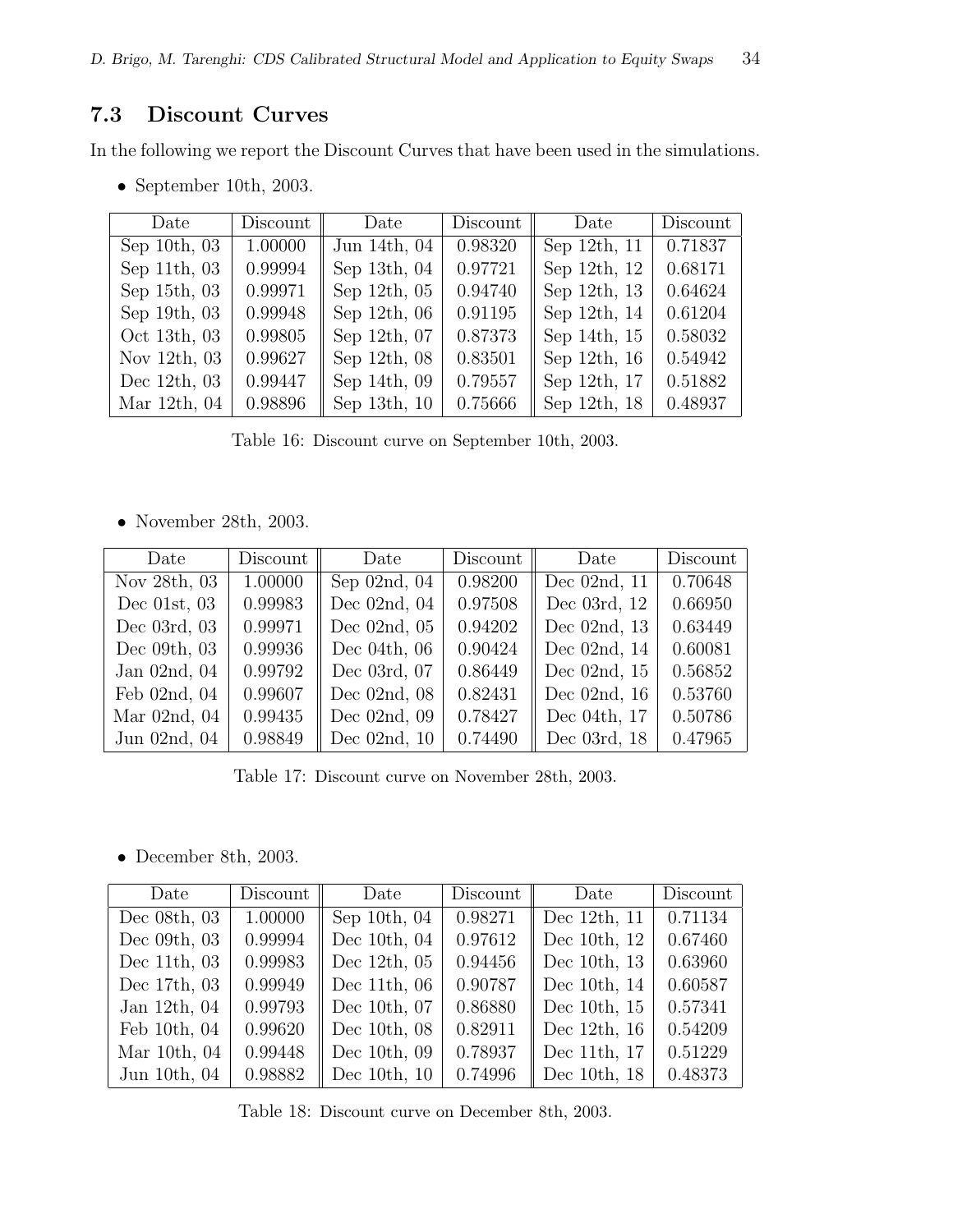| Date           | Discount | Date           | Discount | Date         | Discount |
|----------------|----------|----------------|----------|--------------|----------|
| Dec 10th, $03$ | 1.00000  | Sep 13th, 04   | 0.98268  | Dec 12th, 11 | 0.71165  |
| Dec 11th, 03   | 0.99994  | Dec 13th, 04   | 0.97610  | Dec 12th, 12 | 0.67476  |
| Dec 15th, 03   | 0.99972  | Dec 12th, 05   | 0.94476  | Dec 12th, 13 | 0.63957  |
| Dec 19th, 03   | 0.99949  | Dec $12th, 06$ | 0.90802  | Dec 12th, 14 | 0.60571  |
| Jan 12th, 04   | 0.99805  | Dec 12th, 07   | 0.86889  | Dec 14th, 15 | 0.57303  |
| Feb 12th, 04   | 0.99621  | Dec 12th, 08   | 0.82922  | Dec 12th, 16 | 0.54191  |
| Mar 12th, 04   | 0.99448  | Dec 14th, 09   | 0.78919  | Dec 12th, 17 | 0.51196  |
| Jun 14th, 04   | 0.98874  | Dec 13th, 10   | 0.74987  | Dec 12th, 18 | 0.48324  |

• December 10th, 2003.

Table 19: Discount curve on December 10th, 2003.

• March 10th, 2004.

| Date         | Discount | Date         | Discount | Date         | Discount |
|--------------|----------|--------------|----------|--------------|----------|
| Mar 10th, 04 | 1.00000  | Dec 13th, 04 | 0.98422  | Mar 12th, 12 | 0.73537  |
| Mar 11th, 04 | 0.99994  | Mar 14th, 05 | 0.97884  | Mar 12th, 13 | 0.69831  |
| Mar 15th, 04 | 0.99972  | Mar 13th, 06 | 0.95375  | Mar 12th, 14 | 0.66271  |
| Mar 19th, 04 | 0.99949  | Mar 12th, 07 | 0.92279  | Mar 12th, 15 | 0.62817  |
| Apr 13th, 04 | 0.99807  | Mar 12th, 08 | 0.88770  | Mar 14th, 16 | 0.59552  |
| May 12th, 04 | 0.99642  | Mar 12th, 09 | 0.85063  | Mar 13th, 17 | 0.56392  |
| Jun 14th, 04 | 0.99455  | Mar 12th, 10 | 0.81234  | Mar 12th, 18 | 0.53344  |
| Sep 13th, 04 | 0.98940  | Mar 14th, 11 | 0.77355  | Mar 12th, 19 | 0.50440  |

Table 20: Discount curve on March 10th, 2004.

## References

- [1] Bielecki T., Rutkowski M. (2001): Credit risk: Modeling, Valuation and Hedging. Springer Verlag.
- [2] Black, F., and Cox, J.C. (1976). Valuing corporate securities: Some effects of bond indenture provisions. J. of Finance 31, 351-367.
- [3] Brigo, D. (2004). Candidate Market Models and the Calibrated CIR++ Stochastic Intensity Model for Credit Default Swap Options and Callable Floaters. In Proceedings of the 4-th ICS Conference, Tokyo, March 18-19, 2004. Available at www.damianobrigo.it. Short version in "Market Models for CDS options and callable floaters", Risk Magazine, January 2005.
- [4] Brigo, D. (2004b). Constant Maturity Credit Default Swap Pricing with Market Models. Available at ssrn.com.